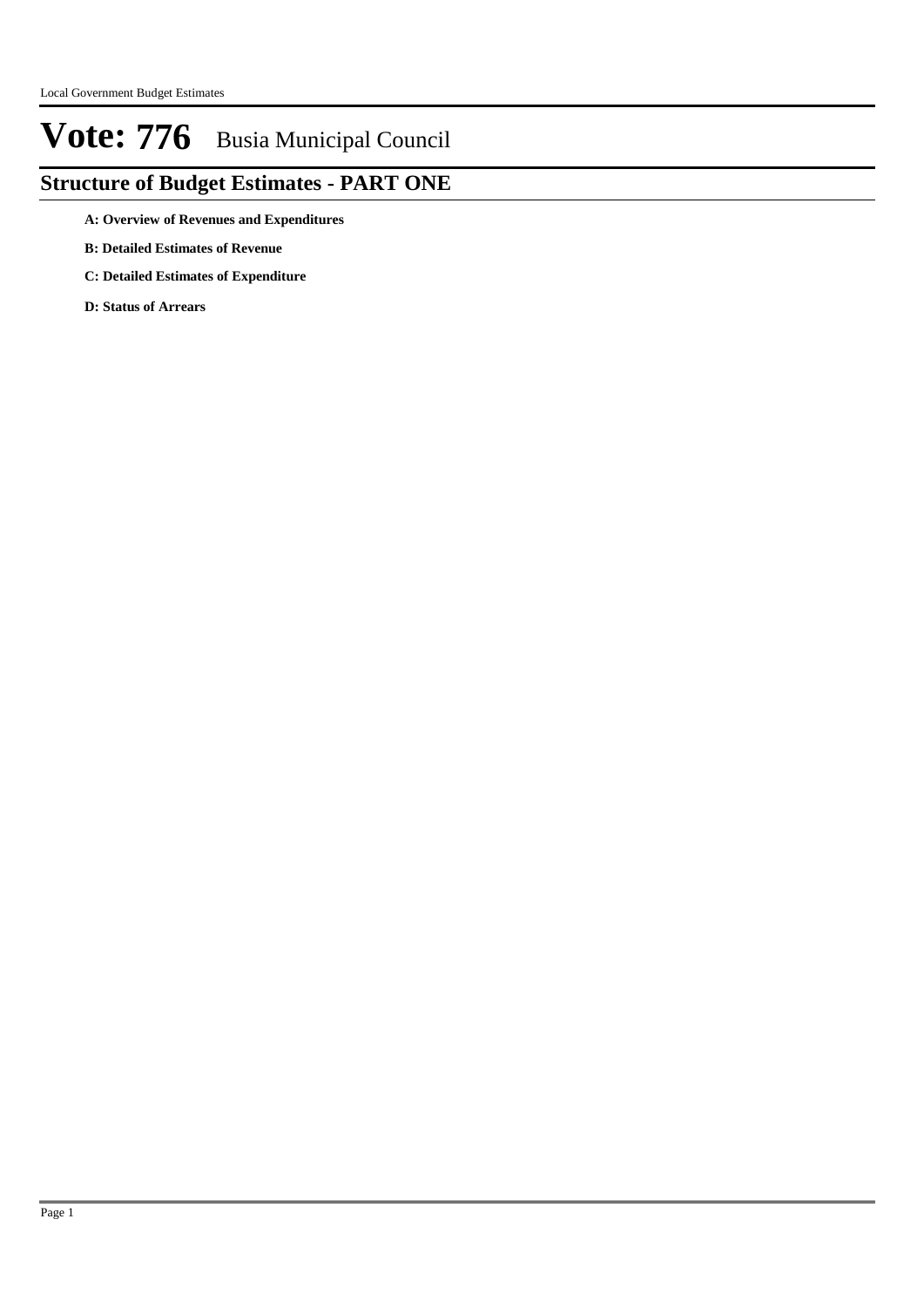## **A: Overview of Revenues and Expenditures**

#### **Revenue Performance and Plans**

|                                        | 2015/16                | 2016/17                                |                        |
|----------------------------------------|------------------------|----------------------------------------|------------------------|
| UShs $000's$                           | <b>Approved Budget</b> | <b>Receipts by End</b><br><b>March</b> | <b>Approved Budget</b> |
| 1. Locally Raised Revenues             | 1,136,247              | 807,124                                | 568,245                |
| 2a. Discretionary Government Transfers | 900,879                | 672,551                                | 830,399                |
| 2b. Conditional Government Transfers   | 2,566,645              | 2,018,831                              | 3,194,967              |
| 2c. Other Government Transfers         | 753,321                | 360,872                                |                        |
| 4. Donor Funding                       | 1.000.000              | $\mathbf{0}$                           | $\overline{0}$         |
| <b>Total Revenues</b>                  | 6,357,092              | 3,859,378                              | 4,593,612              |

#### **Expenditure Performance and Plans**

|                            | 2015/16                |                                                 | 2016/17                |  |
|----------------------------|------------------------|-------------------------------------------------|------------------------|--|
| UShs $000's$               | <b>Approved Budget</b> | Actual<br><b>Expenditure by</b><br>end of March | <b>Approved Budget</b> |  |
| 1a Administration          | 1,575,718              | 346,695                                         | 371,779                |  |
| 2 Finance                  | 296,791                | 203,055                                         | 303,014                |  |
| 3 Statutory Bodies         | 211,645                | 120,163                                         | 229,957                |  |
| 4 Production and Marketing | 56,840                 | 8,579                                           | 69,182                 |  |
| 5 Health                   | 370,243                | 327,877                                         | 389,746                |  |
| 6 Education                | 2,192,375              | 1,387,014                                       | 2,032,658              |  |
| 7a Roads and Engineering   | 860,649                | 445,809                                         | 1,031,314              |  |
| 7b Water                   | 613,131                | 446,547                                         | $\overline{0}$         |  |
| 8 Natural Resources        | 38,005                 | 22,025                                          | 39,176                 |  |
| 9 Community Based Services | 66,725                 | 11,370                                          | 66,204                 |  |
| 10 Planning                | 34,010                 | 15,326                                          | 20,881                 |  |
| 11 Internal Audit          | 40,962                 | 29,921                                          | 39,700                 |  |
| <b>Grand Total</b>         | 6,357,092              | 3,364,379                                       | 4,593,612              |  |
| Wage Rec't:                | 2,077,578              | 1,541,895                                       | 2,128,668              |  |
| Non Wage Rec't:            | 1,938,185              | 1,356,915                                       | 2,115,238              |  |
| Domestic Dev't             | 1,341,329              | 465,569                                         | 349,705                |  |
| Donor Dev't                | 1,000,000              | 0                                               | $\boldsymbol{\theta}$  |  |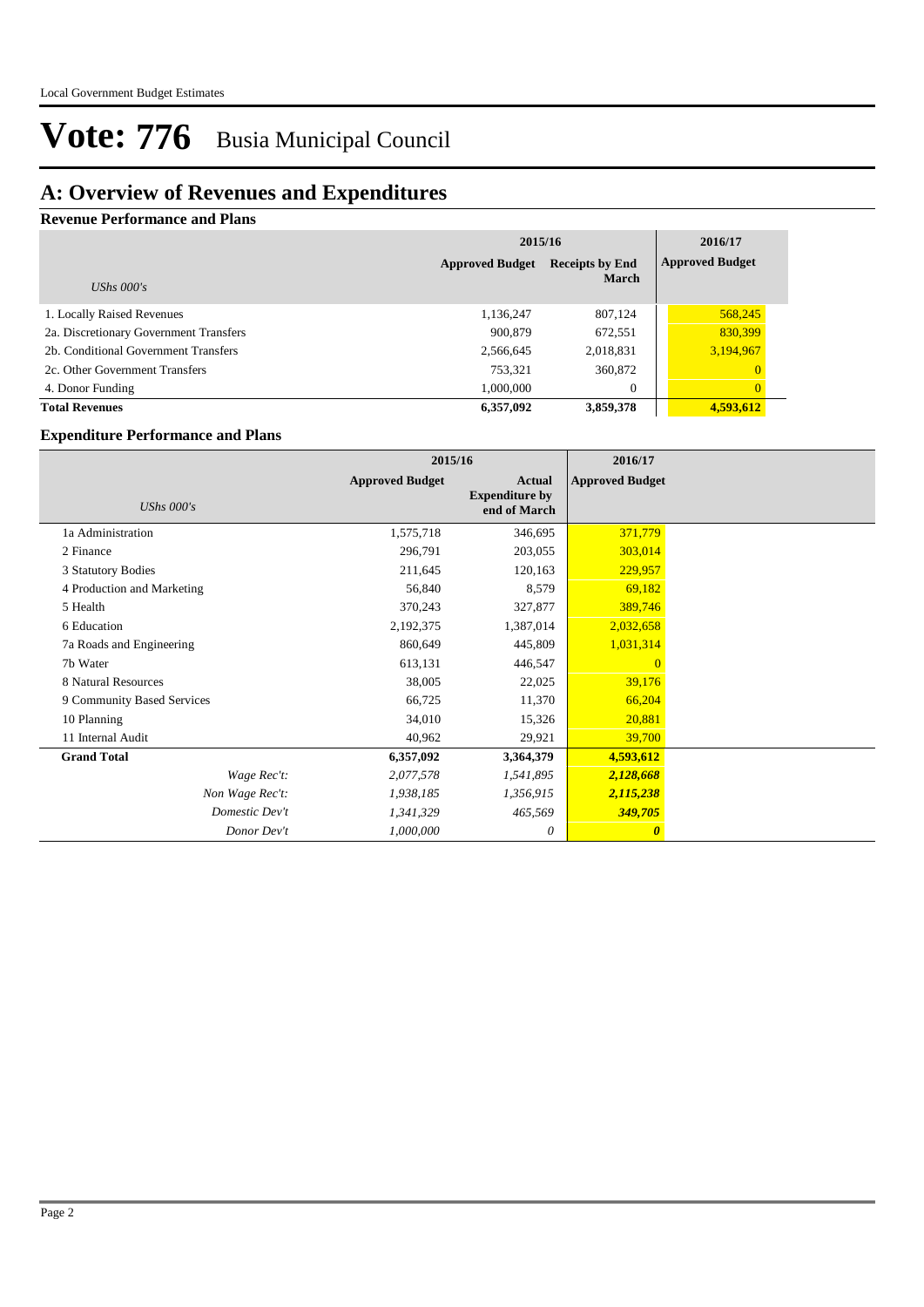## **B: Detailed Estimates of Revenue**

|                                                    | 2015/16                | 2016/17                            |                        |
|----------------------------------------------------|------------------------|------------------------------------|------------------------|
| UShs $000's$                                       | <b>Approved Budget</b> | <b>Receipts by End</b><br>of March | <b>Approved Budget</b> |
| <b>1. Locally Raised Revenues</b>                  | 1,136,247              | 807,124                            | 568,245                |
| <b>Locally Raised Revenues</b>                     | 1,136,247              | 807,124                            | 568,245                |
| 2a. Discretionary Government Transfers             | 900.879                | 672,551                            | 830,399                |
| Urban Unconditional Grant (Wage)                   | 449.439                | 271,613                            | 459,034                |
| Urban Unconditional Grant (Non-Wage)               | 128,049                | 92,640                             | 220,026                |
| Urban Discretionary Development Equalization Grant | 289,321                | 288,643                            | 151,339                |
| District Unconditional Grant (Wage)                | 34,070                 | 19.656                             |                        |
| 2b. Conditional Government Transfers               | 2,566,645              | 2,018,831                          | 3,194,967              |
| Support Services Conditional Grant (Non-Wage)      | 67,007                 | 47.495                             |                        |
| Sector Conditional Grant (Wage)                    | 1,545,350              | 1,216,187                          | 1,669,635              |
| Sector Conditional Grant (Non-Wage)                | 608,340                | 409,201                            | 1,395,818              |
| Pension for Local Governments                      | $\theta$               | $\Omega$                           | 5.878                  |
| <b>Gratuity for Local Governments</b>              |                        | $\Omega$                           | 943                    |
| General Public Service Pension Arrears (Budgeting) |                        | $\Omega$                           | 44,328                 |
| Development Grant                                  | 345,948                | 345,948                            | 78,366                 |
| 2c. Other Government Transfers                     | 753,321                | 360,872                            |                        |
| Other Transfers from Central Government            | 753,321                | 360,872                            |                        |
| 4. Donor Funding                                   | 1,000,000              | 0                                  |                        |
| Donor Funding                                      | 1,000,000              | $\Omega$                           |                        |
| <b>Total Revenues</b>                              | 6,357,092              | 3,859,378                          | 4,593,612              |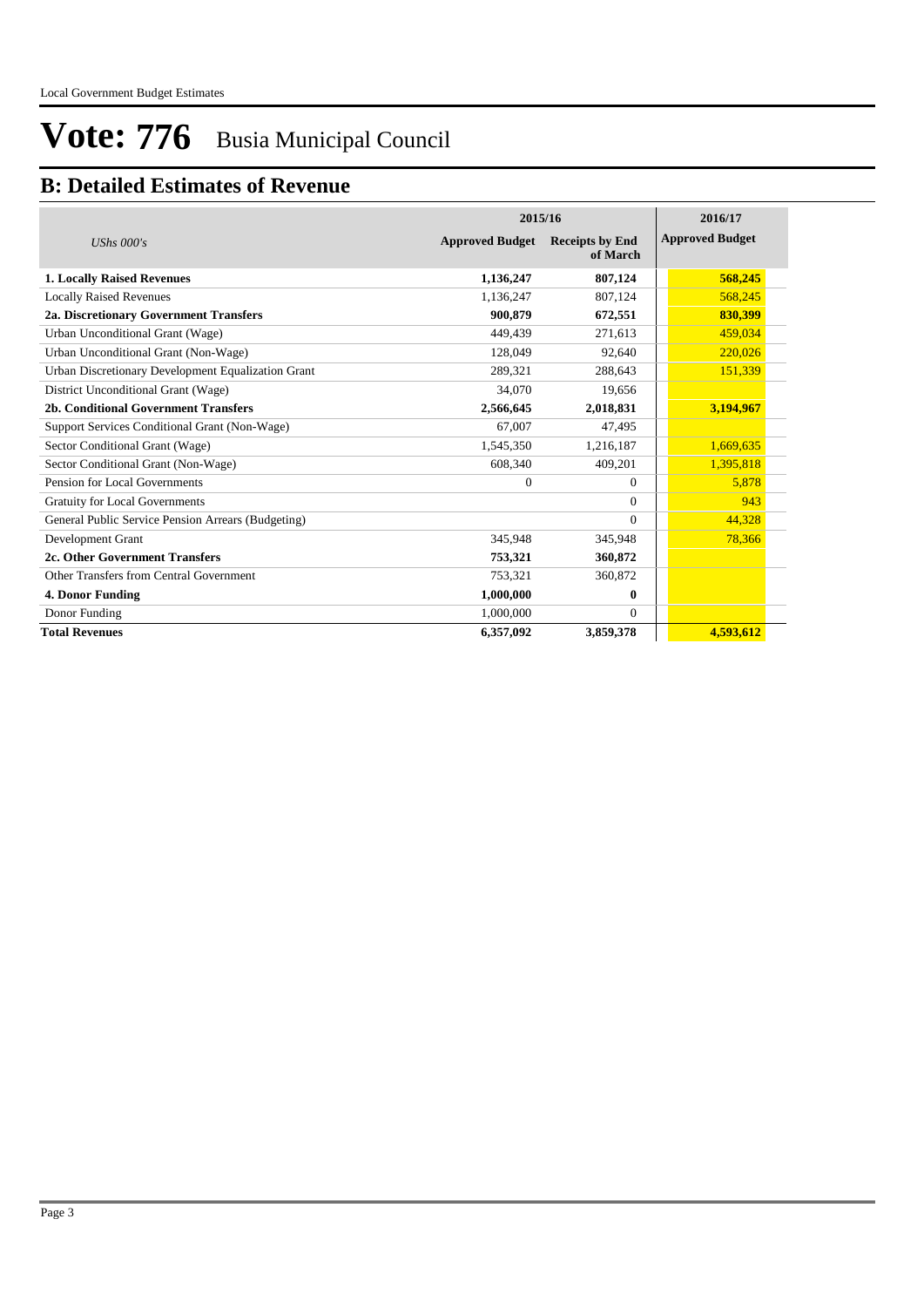### **C: Detailed Estimates of Expenditure**

### *Workplan 1a: Administration*

#### **(i) Overview of Workplan Revenue and Expenditures**

| <b>UShs Thousand</b>                               |                           | 2015/16                        | 2016/17                          |  |
|----------------------------------------------------|---------------------------|--------------------------------|----------------------------------|--|
|                                                    | Approved<br><b>Budget</b> | <b>Outturn by</b><br>end March | <b>Approved</b><br><b>Budget</b> |  |
| A: Breakdown of Workplan Revenues:                 |                           |                                |                                  |  |
| <b>Recurrent Revenues</b>                          | 258,668                   | 273,455                        | 321,279                          |  |
| General Public Service Pension Arrears (Budgeting) |                           | 0                              | 44.328                           |  |
| <b>Gratuity for Local Governments</b>              |                           | $\theta$                       | 943                              |  |
| <b>Locally Raised Revenues</b>                     | 62,187                    | 132,898                        | 71,239                           |  |
| Pension for Local Governments                      |                           | $\Omega$                       | 5,878                            |  |
| Support Services Conditional Grant (Non-Wage)      | 6,288                     | 5,636                          |                                  |  |
| Unspent balances - Locally Raised Revenues         |                           | 311                            |                                  |  |
| Urban Unconditional Grant (Non-Wage)               | 57.921                    | 40.044                         | 59.032                           |  |
| Urban Unconditional Grant (Wage)                   | 132,272                   | 94,566                         | 139,860                          |  |
| <b>Development Revenues</b>                        | 1,317,050                 | 274,644                        | 50,500                           |  |
| Donor Funding                                      | 1,000,000                 | 0                              |                                  |  |
| <b>Locally Raised Revenues</b>                     | 50,500                    | 1,069                          | 50,500                           |  |
| Unspent balances - Conditional Grants              |                           | 24                             |                                  |  |
| Urban Discretionary Development Equalization Grant | 266,550                   | 273,550                        |                                  |  |
| <b>Total Revenues</b>                              | 1,575,718                 | 548,099                        | 371,779                          |  |
| <b>B: Breakdown of Workplan Expenditures:</b>      |                           |                                |                                  |  |
| Recurrent Expenditure                              | 258,668                   | 265,731                        | 321,279                          |  |
| Wage                                               | 132,272                   | 94,566                         | 139,860                          |  |
| Non Wage                                           | 126,396                   | 171,165                        | 181,419                          |  |
| Development Expenditure                            | 1,317,050                 | 80,964                         | 50,500                           |  |
| Domestic Development                               | 317,050                   | 80963.772                      | 50,500                           |  |
| Donor Development                                  | 1,000,000                 | $\Omega$                       | $\overline{0}$                   |  |
| <b>Total Expenditure</b>                           | 1,575,718                 | 346,695                        | 371,779                          |  |

**(ii) Details of Workplan Revenues and Expenditures**

### *Expenditure Details for Workplan 1a: Administration*

**LG Function 1381 District and Urban Administration**

| Thousand Uganda Shillings                                 | 2015/16 Approved Budget |         |         |                | 2016/17 Approved Estimates |              |
|-----------------------------------------------------------|-------------------------|---------|---------|----------------|----------------------------|--------------|
| <b>Higher LG Services</b>                                 | <b>Total</b>            | Wage    | N' Wage | <b>GoU Dev</b> | <b>Donor Dev</b>           | <b>Total</b> |
| Output:138101 Operation of the Administration Department  |                         |         |         |                |                            |              |
| 211101 General Staff Salaries                             | $\mathbf{0}$            | 139,860 |         |                |                            | 139,860      |
| 211102 Contract Staff Salaries (Incl. Casuals, Temporary) | 56,170                  |         |         |                |                            | $\mathbf{0}$ |
| 211103 Allowances                                         | 5,268                   |         | 58,044  |                |                            | 58,044       |
| 212105 Pension for Local Governments                      | $\mathbf{0}$            |         | 51,148  |                |                            | 51,148       |
| 213002 Incapacity, death benefits and funeral expenses    | 4,500                   |         | 1,500   |                |                            | 1,500        |
| 221009 Welfare and Entertainment                          | 2,000                   |         | 800     |                |                            | 800          |
| 222001 Telecommunications                                 | 1,500                   |         | 1,000   |                |                            | 1,000        |
| 222002 Postage and Courier                                | 160                     |         | 160     |                |                            | <b>160</b>   |
| $223003$ Rent – (Produced Assets) to private entities     | 5,000                   |         | 4,000   |                |                            | 4,000        |
| 223004 Guard and Security services                        | $\mathbf{0}$            |         | 1,800   |                |                            | 1,800        |
| 223005 Electricity                                        | 1,000                   |         | 1,000   |                |                            | 1,000        |
| 223006 Water                                              | 1,000                   |         | 800     |                |                            | 800          |
|                                                           |                         |         |         |                |                            |              |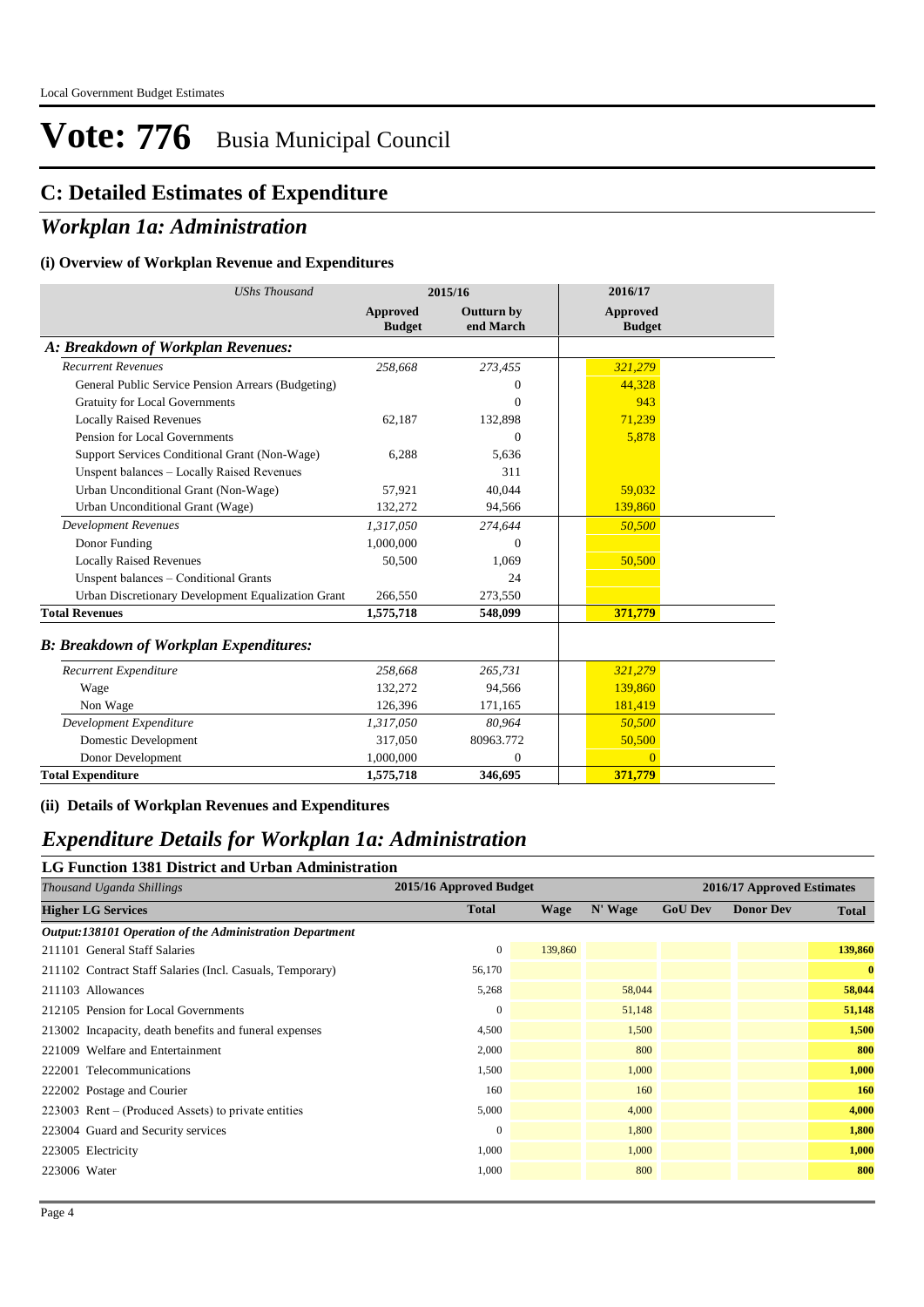## *Workplan 1a: Administration*

| Thousand Uganda Shillings                                        |                                         | 2015/16 Approved Budget |             |         | 2016/17 Approved Estimates |                  |                       |  |
|------------------------------------------------------------------|-----------------------------------------|-------------------------|-------------|---------|----------------------------|------------------|-----------------------|--|
| <b>Higher LG Services</b>                                        |                                         | <b>Total</b>            | <b>Wage</b> | N' Wage | <b>GoU Dev</b>             | <b>Donor Dev</b> | <b>Total</b>          |  |
| 227004 Fuel, Lubricants and Oils                                 |                                         | 1,930                   |             | 3,248   |                            |                  | 3,248                 |  |
| 282101 Donations                                                 |                                         | 1,000                   |             | 1,000   |                            |                  | 1,000                 |  |
|                                                                  | Total Cost of Output 138101:            | 79,528                  | 139,860     | 124,500 |                            |                  | 264,360               |  |
| Output:138102 Human Resource Management Services                 |                                         |                         |             |         |                            |                  |                       |  |
| 211101 General Staff Salaries                                    |                                         | 132,272                 |             |         |                            |                  | $\bf{0}$              |  |
| 221011 Printing, Stationery, Photocopying and Binding            |                                         | 1,963                   |             | 1,963   |                            |                  | 1,963                 |  |
|                                                                  | Total Cost of Output 138102:            | 134,235                 |             | 1,963   |                            |                  | 1,963                 |  |
| Output:138103 Capacity Building for HLG                          |                                         |                         |             |         |                            |                  |                       |  |
| 211103 Allowances                                                |                                         | 12,233                  |             | 12,233  |                            |                  | 12,233                |  |
| 221003 Staff Training                                            |                                         | 11,807                  |             |         |                            |                  | $\bf{0}$              |  |
|                                                                  | Total Cost of Output 138103:            | 24,040                  |             | 12,233  |                            |                  | 12,233                |  |
| Output:138104 Supervision of Sub County programme implementation |                                         |                         |             |         |                            |                  |                       |  |
| 211103 Allowances                                                |                                         | 5,136                   |             | 10,400  |                            |                  | 10,400                |  |
| 221001 Advertising and Public Relations                          |                                         | 400                     |             | 800     |                            |                  | 800                   |  |
| 221004 Recruitment Expenses                                      |                                         | $\overline{0}$          |             | 1,000   |                            |                  | 1,000                 |  |
| 221009 Welfare and Entertainment                                 |                                         | 520                     |             | 520     |                            |                  | 520                   |  |
| 221017 Subscriptions                                             |                                         | 1,500                   |             | 1,500   |                            |                  | 1,500                 |  |
| 222001 Telecommunications                                        |                                         | 700                     |             | 700     |                            |                  | 700                   |  |
| 222003 Information and communications technology (ICT)           |                                         | 300                     |             | 300     |                            |                  | 300                   |  |
| 225001 Consultancy Services- Short term                          |                                         | 4,000                   |             | 3,000   |                            |                  | 3,000                 |  |
| 227001 Travel inland                                             |                                         | 240                     |             |         |                            |                  | $\bf{0}$              |  |
| 227002 Travel abroad                                             |                                         | 3,600                   |             | 3,600   |                            |                  | 3,600                 |  |
| 227004 Fuel, Lubricants and Oils                                 |                                         | 3,000                   |             | 7,629   |                            |                  | 7,629                 |  |
|                                                                  | Total Cost of Output 138104:            | 19,396                  |             | 29,449  |                            |                  | 29,449                |  |
| Output:138106 Office Support services                            |                                         |                         |             |         |                            |                  |                       |  |
| 221007 Books, Periodicals & Newspapers                           |                                         | 1,500                   |             | 500     |                            |                  | 500                   |  |
| 221008 Computer supplies and Information Technology (IT)         |                                         | 351                     |             | 950     |                            |                  | 950                   |  |
| 221012 Small Office Equipment                                    |                                         | 800                     |             | 500     |                            |                  | 500                   |  |
| 224004 Cleaning and Sanitation                                   |                                         | 600                     |             | 500     |                            |                  | 500                   |  |
| 224005 Uniforms, Beddings and Protective Gear                    |                                         | 700                     |             | 500     |                            |                  | 500                   |  |
| 228003 Maintenance - Machinery, Equipment & Furniture            |                                         | $\mathbf{0}$            |             | 1,000   |                            |                  | 1,000                 |  |
|                                                                  | Total Cost of Output 138106:            | 3,951                   |             | 3,950   |                            |                  | 3,950                 |  |
| <b>Output:138108 Assets and Facilities Management</b>            |                                         |                         |             |         |                            |                  |                       |  |
| 211103 Allowances                                                |                                         | $\boldsymbol{0}$        |             | 2,326   |                            |                  | 2,326                 |  |
| 227004 Fuel, Lubricants and Oils                                 |                                         | $\mathbf{0}$            |             | 1,999   |                            |                  | 1,999                 |  |
|                                                                  | Total Cost of Output 138108:            | 0                       |             | 4,325   |                            |                  | 4,325                 |  |
| Output:138108p PRDP-Monitoring                                   |                                         |                         |             |         |                            |                  |                       |  |
| 211103 Allowances                                                |                                         | 2,326                   |             |         |                            |                  | $\bf{0}$              |  |
| 227004 Fuel, Lubricants and Oils                                 |                                         | 1,999                   |             |         |                            |                  | $\bf{0}$              |  |
|                                                                  | Total Cost of Output 138108p:           | 4,325                   |             |         |                            |                  | $\boldsymbol{\theta}$ |  |
| <b>Output:138113 Procurement Services</b>                        |                                         |                         |             |         |                            |                  |                       |  |
| 211103 Allowances                                                |                                         | 2,000                   |             | 700     |                            |                  | 700                   |  |
| 221001 Advertising and Public Relations                          |                                         | 3,000                   |             | 4,000   |                            |                  | 4,000                 |  |
| 227001 Travel inland                                             |                                         | $\boldsymbol{0}$        |             | 300     |                            |                  | 300                   |  |
|                                                                  | Total Cost of Output 138113:            | 5,000                   |             | 5,000   |                            |                  | 5,000                 |  |
|                                                                  | <b>Total Cost of Higher LG Services</b> | 270,475                 | 139,860     | 181,419 |                            |                  | 321,279               |  |
| <b>Capital Purchases</b>                                         |                                         | <b>Total</b>            | <b>Wage</b> | N' Wage | <b>GoU Dev</b>             | <b>Donor Dev</b> | Total                 |  |

*Output:138172 Administrative Capital*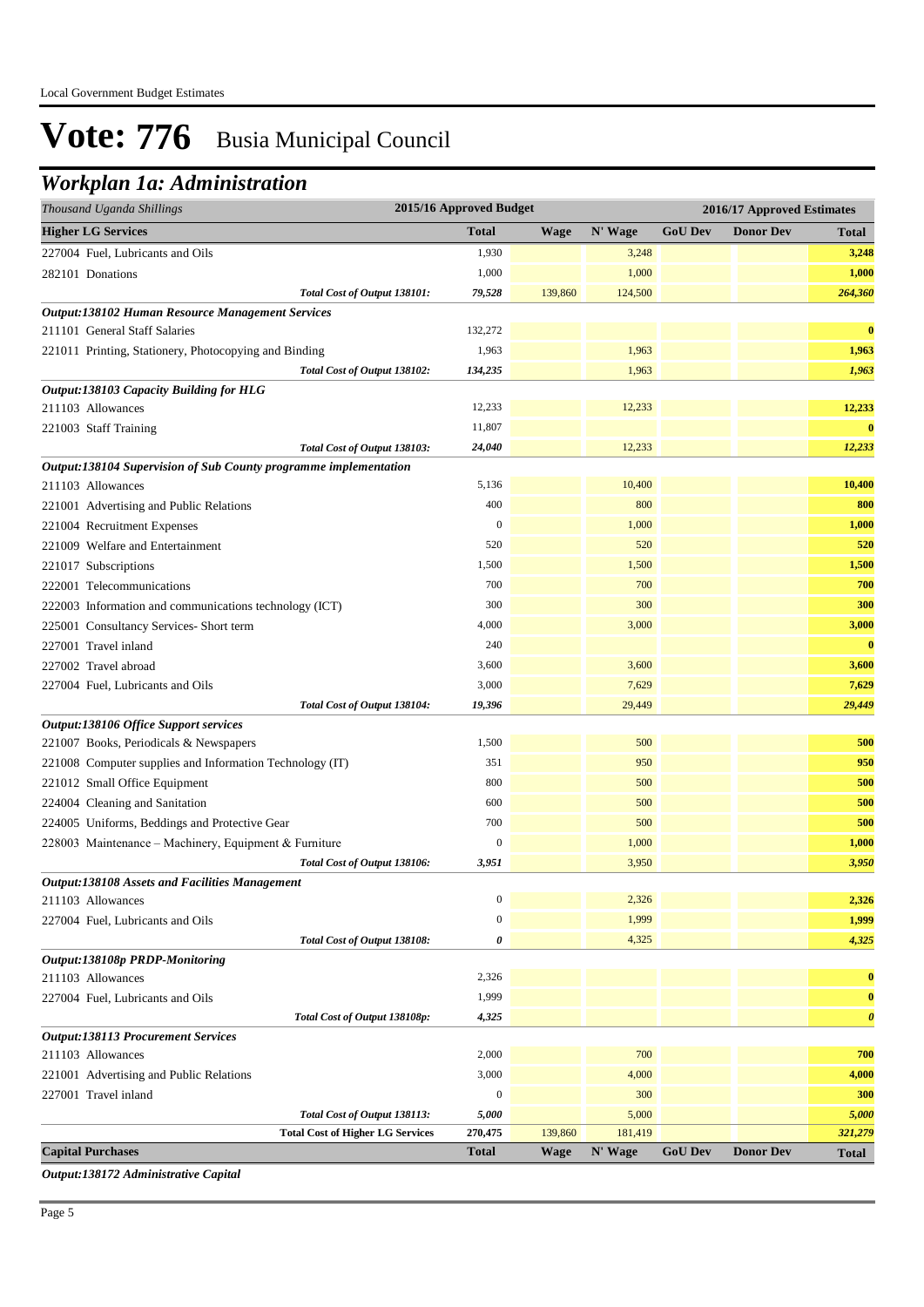## *Workplan 1a: Administration*

| Thousand Uganda Shillings                        |                                                                                                     |                                                       | 2015/16 Approved Budget |                               |                |                                 | 2016/17 Approved Estimates |                       |
|--------------------------------------------------|-----------------------------------------------------------------------------------------------------|-------------------------------------------------------|-------------------------|-------------------------------|----------------|---------------------------------|----------------------------|-----------------------|
| <b>Capital Purchases</b>                         |                                                                                                     |                                                       | <b>Total</b>            | <b>Wage</b>                   | N' Wage        | <b>GoU Dev</b>                  | <b>Donor Dev</b>           | <b>Total</b>          |
| 312104 Other Structures                          |                                                                                                     |                                                       | $\overline{0}$          | $\overline{0}$                | $\mathbf{0}$   | 28,500                          | $\mathbf{0}$               | 28,500                |
| <b>Total LCIII: Western Division</b>             |                                                                                                     |                                                       |                         | LCIV: Busia Municipal Council |                |                                 |                            | 28,500                |
| LCII: South West                                 | LCI: Municipal offices                                                                              | 40 fit container purchased and modified to be offices |                         |                               |                | Source:Locally Raised Revenues  |                            | 28,500                |
| 312203 Furniture & Fixtures                      |                                                                                                     |                                                       | 0                       | $\overline{0}$                | $\overline{0}$ | 7,000                           | $\mathbf{0}$               | 7,000                 |
| <b>Total LCIII: Western Division</b>             | LCIV: Busia Municipal Council                                                                       |                                                       |                         |                               |                | 7,000                           |                            |                       |
| LCII: South West                                 | Purchase of 3 sets of office furniture<br>Source: Locally Raised Revenues<br>LCI: Municipal offices |                                                       |                         | 7,000                         |                |                                 |                            |                       |
| 312211 Office Equipment                          |                                                                                                     |                                                       | $\Omega$                | $\overline{0}$                | $\Omega$       | 4,500                           | $\overline{0}$             | 4,500                 |
| <b>Total LCIII: Western Division</b>             | LCIV: Busia Municipal Council                                                                       |                                                       |                         |                               | 4,500          |                                 |                            |                       |
| LCII: South West                                 | LCI: Municipal offices                                                                              | 10 filling cabinets procured                          |                         |                               |                | Source: Locally Raised Revenues |                            | 4,500                 |
| 312213 ICT Equipment                             |                                                                                                     |                                                       | $\overline{0}$          | $\overline{0}$                | $\overline{0}$ | 10,500                          | $\mathbf{0}$               | 10,500                |
| <b>Total LCIII: Western Division</b>             |                                                                                                     |                                                       |                         | LCIV: Busia Municipal Council |                |                                 |                            | 10,500                |
| LCII: South West                                 | LCI: Municipal offices                                                                              | Website Internet appliances procured                  |                         |                               |                | Source: Locally Raised Revenues |                            | 6,500                 |
| LCII: South West                                 | LCI: Municipal offices                                                                              | Ipad procured for the office of Town Clerk            |                         |                               |                | Source: Locally Raised Revenues |                            | 2,000                 |
| LCII: South West                                 | LCI: Municipal offices                                                                              | Ipad procured for the office of Mayor                 |                         |                               |                | Source: Locally Raised Revenues |                            | 2,000                 |
|                                                  |                                                                                                     | Total Cost of Output 138172:                          | o                       | $\overline{0}$                | $\overline{0}$ | 50,500                          | $\boldsymbol{\theta}$      | 50,500                |
| Output:138172p PRDP-Buildings & Other Structures |                                                                                                     |                                                       |                         |                               |                |                                 |                            |                       |
|                                                  | 281504 Monitoring, Supervision & Appraisal of capital works                                         |                                                       | 1,080                   |                               |                |                                 |                            | $\bf{0}$              |
|                                                  |                                                                                                     | Total Cost of Output 138172p:                         | 1,080                   |                               |                |                                 |                            | $\boldsymbol{\theta}$ |
| Output:138179 Other Capital                      |                                                                                                     |                                                       |                         |                               |                |                                 |                            |                       |
| 311101 Land                                      |                                                                                                     |                                                       | 30,000                  |                               |                |                                 |                            | $\bf{0}$              |
|                                                  |                                                                                                     | Total Cost of Output 138179:                          | 30,000                  |                               |                |                                 |                            | $\boldsymbol{\theta}$ |
|                                                  |                                                                                                     | <b>Total Cost of Capital Purchases</b>                | 31,080                  | $\mathbf{0}$                  | $\mathbf{0}$   | 50,500                          | $\bf{0}$                   | 50,500                |
|                                                  | <b>Total Cost of function District and Urban Administration</b>                                     |                                                       | 301,555                 | 139,860                       | 181,419        | 50,500                          | $\bf{0}$                   | 371,779               |
| <b>Total Cost of Administration</b>              |                                                                                                     |                                                       | 301,555                 | 139,860                       | 181,419        | 50,500                          | $\bf{0}$                   | 371,779               |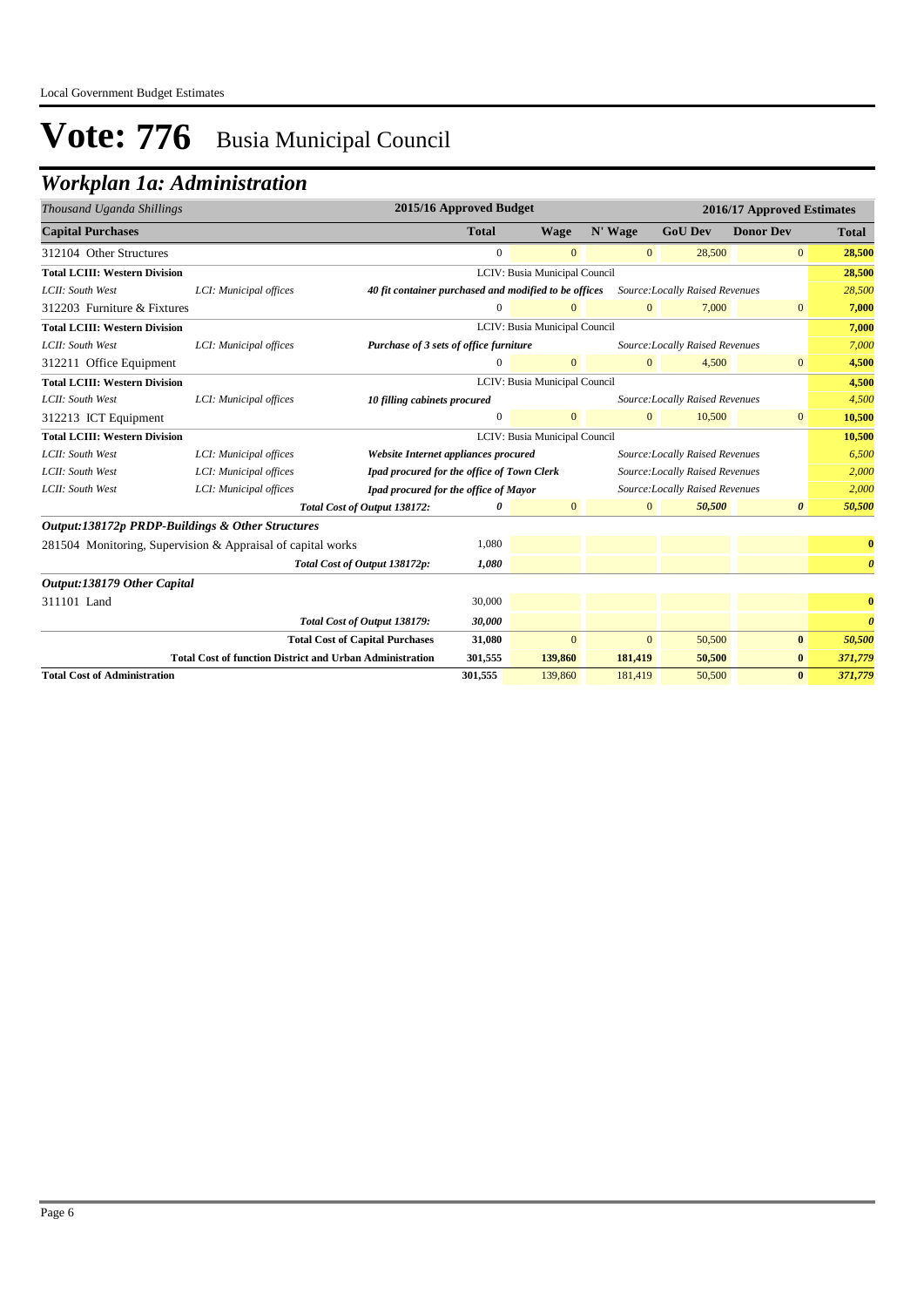## *Workplan 2: Finance*

#### **(i) Overview of Workplan Revenue and Expenditures**

| UShs Thousand                                 |                           | 2015/16                 | 2016/17                   |
|-----------------------------------------------|---------------------------|-------------------------|---------------------------|
|                                               | Approved<br><b>Budget</b> | Outturn by<br>end March | Approved<br><b>Budget</b> |
| A: Breakdown of Workplan Revenues:            |                           |                         |                           |
| <b>Recurrent Revenues</b>                     | 296,791                   | 203,602                 | 303,014                   |
| <b>Locally Raised Revenues</b>                | 191,774                   | 123,490                 | 191,774                   |
| Unspent balances - Locally Raised Revenues    |                           | 209                     |                           |
| Urban Unconditional Grant (Non-Wage)          | 26,261                    | 19,696                  | 19,087                    |
| Urban Unconditional Grant (Wage)              | 78,756                    | 60,208                  | 92,154                    |
| <b>Total Revenues</b>                         | 296,791                   | 203,602                 | 303,014                   |
| <b>B: Breakdown of Workplan Expenditures:</b> |                           |                         |                           |
| Recurrent Expenditure                         | 296,791                   | 203,055                 | 303,014                   |
| Wage                                          | 78,756                    | 60,208                  | 92,154                    |
| Non Wage                                      | 218,035                   | 142,848                 | 210,861                   |
| Development Expenditure                       | 0                         | 0                       | $\theta$                  |
| Domestic Development                          |                           | $\Omega$                | $\Omega$                  |
| Donor Development                             |                           | $\Omega$                | $\Omega$                  |
| <b>Total Expenditure</b>                      | 296,791                   | 203,055                 | 303,014                   |

#### **(ii) Details of Workplan Revenues and Expenditures**

### *Expenditure Details for Workplan 2: Finance*

#### **LG Function 1481 Financial Management and Accountability(LG)**

| 0<br>Thousand Uganda Shillings                                  | 2015/16 Approved Budget |             |         |                | 2016/17 Approved Estimates |              |
|-----------------------------------------------------------------|-------------------------|-------------|---------|----------------|----------------------------|--------------|
| <b>Higher LG Services</b>                                       | <b>Total</b>            | <b>Wage</b> | N' Wage | <b>GoU Dev</b> | <b>Donor Dev</b>           | <b>Total</b> |
| <b>Output:148101 LG Financial Management services</b>           |                         |             |         |                |                            |              |
| 211101 General Staff Salaries                                   | 78,756                  | 92,154      |         |                |                            | 92,154       |
| 211102 Contract Staff Salaries (Incl. Casuals, Temporary)       | 26,261                  |             |         |                |                            | $\bf{0}$     |
| 211103 Allowances                                               | 3,900                   |             | 22,987  |                |                            | 22,987       |
| 221003 Staff Training                                           | 1,500                   |             | 1,500   |                |                            | 1,500        |
| 221007 Books, Periodicals & Newspapers                          | 8,600                   |             | 8,600   |                |                            | 8,600        |
| 221008 Computer supplies and Information Technology (IT)        | 1,900                   |             | 1.900   |                |                            | 1,900        |
| 221011 Printing, Stationery, Photocopying and Binding           | 6,400                   |             | 6,400   |                |                            | 6,400        |
| 221014 Bank Charges and other Bank related costs                | 2.868                   |             | 2,868   |                |                            | 2,868        |
| 221017 Subscriptions                                            | 600                     |             | 600     |                |                            | 600          |
| 222001 Telecommunications                                       | 3,000                   |             | 3,000   |                |                            | 3,000        |
| 222003 Information and communications technology (ICT)          | 300                     |             | 300     |                |                            | 300          |
| 227004 Fuel, Lubricants and Oils                                | 3,500                   |             | 5,500   |                |                            | 5,500        |
| 228003 Maintenance – Machinery, Equipment & Furniture           | 2,800                   |             | 800     |                |                            | 800          |
| Total Cost of Output 148101:                                    | 140,385                 | 92,154      | 54,454  |                |                            | 146,608      |
| <b>Output:148102 Revenue Management and Collection Services</b> |                         |             |         |                |                            |              |
| 211103 Allowances                                               | 960                     |             | 960     |                |                            | 960          |
| 227004 Fuel, Lubricants and Oils                                | 333                     |             | 333     |                |                            | 333          |
| Total Cost of Output 148102:                                    | 1,293                   |             | 1,293   |                |                            | 1,293        |
| Output:148103 Budgeting and Planning Services                   |                         |             |         |                |                            |              |
| 221002 Workshops and Seminars                                   | 3,000                   |             | 3,000   |                |                            | 3,000        |
| 221011 Printing, Stationery, Photocopying and Binding           | 3,500                   |             | 3,500   |                |                            | 3,500        |
| Total Cost of Output 148103:                                    | 6,500                   |             | 6,500   |                |                            | 6,500        |
| Output:148104 LG Expenditure management Services                |                         |             |         |                |                            |              |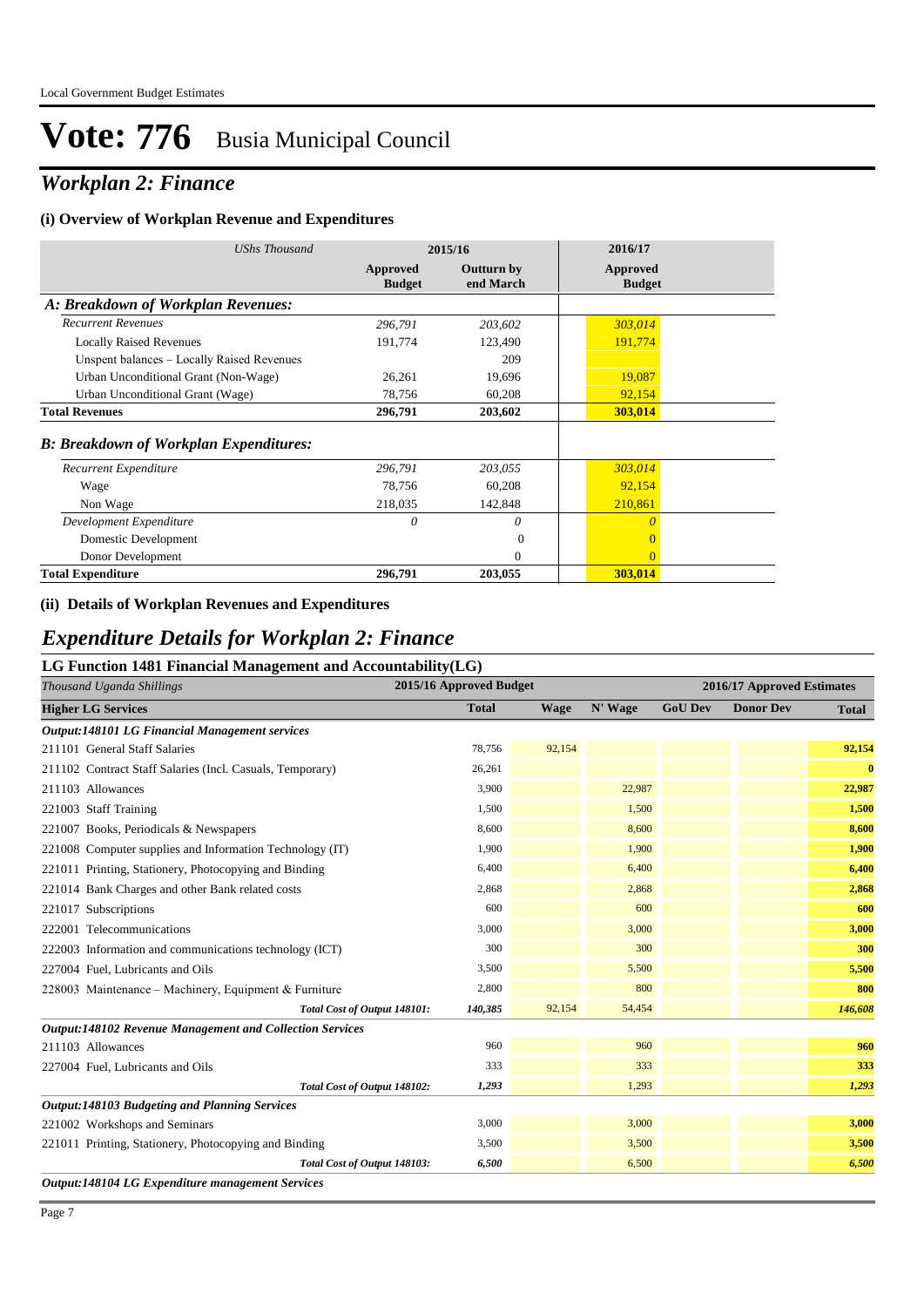## *Workplan 2: Finance*

| Thousand Uganda Shillings                                          | 2015/16 Approved Budget |        |         |                | 2016/17 Approved Estimates |              |
|--------------------------------------------------------------------|-------------------------|--------|---------|----------------|----------------------------|--------------|
| <b>Higher LG Services</b>                                          | <b>Total</b>            | Wage   | N' Wage | <b>GoU Dev</b> | <b>Donor Dev</b>           | <b>Total</b> |
| 225001 Consultancy Services- Short term                            | 66,100                  |        | 66,100  |                |                            | 66,100       |
| 282091 Tax Account                                                 | 78,013                  |        | 78,013  |                |                            | 78,013       |
| Total Cost of Output 148104:                                       | 144,113                 |        | 144,113 |                |                            | 144,113      |
| <b>Output:148105 LG Accounting Services</b>                        |                         |        |         |                |                            |              |
| 211103 Allowances                                                  | 1,200                   |        | 1,200   |                |                            | 1,200        |
| 221011 Printing, Stationery, Photocopying and Binding              | 2,700                   |        | 2.700   |                |                            | 2,700        |
| 227004 Fuel, Lubricants and Oils                                   | 600                     |        | 600     |                |                            | 600          |
| Total Cost of Output 148105:                                       | 4,500                   |        | 4,500   |                |                            | 4,500        |
| <b>Total Cost of Higher LG Services</b>                            | 296,791                 | 92,154 | 210,861 |                |                            | 303,014      |
| Total Cost of function Financial Management and Accountability(LG) | 296,791                 | 92,154 | 210,861 |                |                            | 303,014      |
| <b>Total Cost of Finance</b>                                       | 296,791                 | 92,154 | 210,861 |                |                            | 303,014      |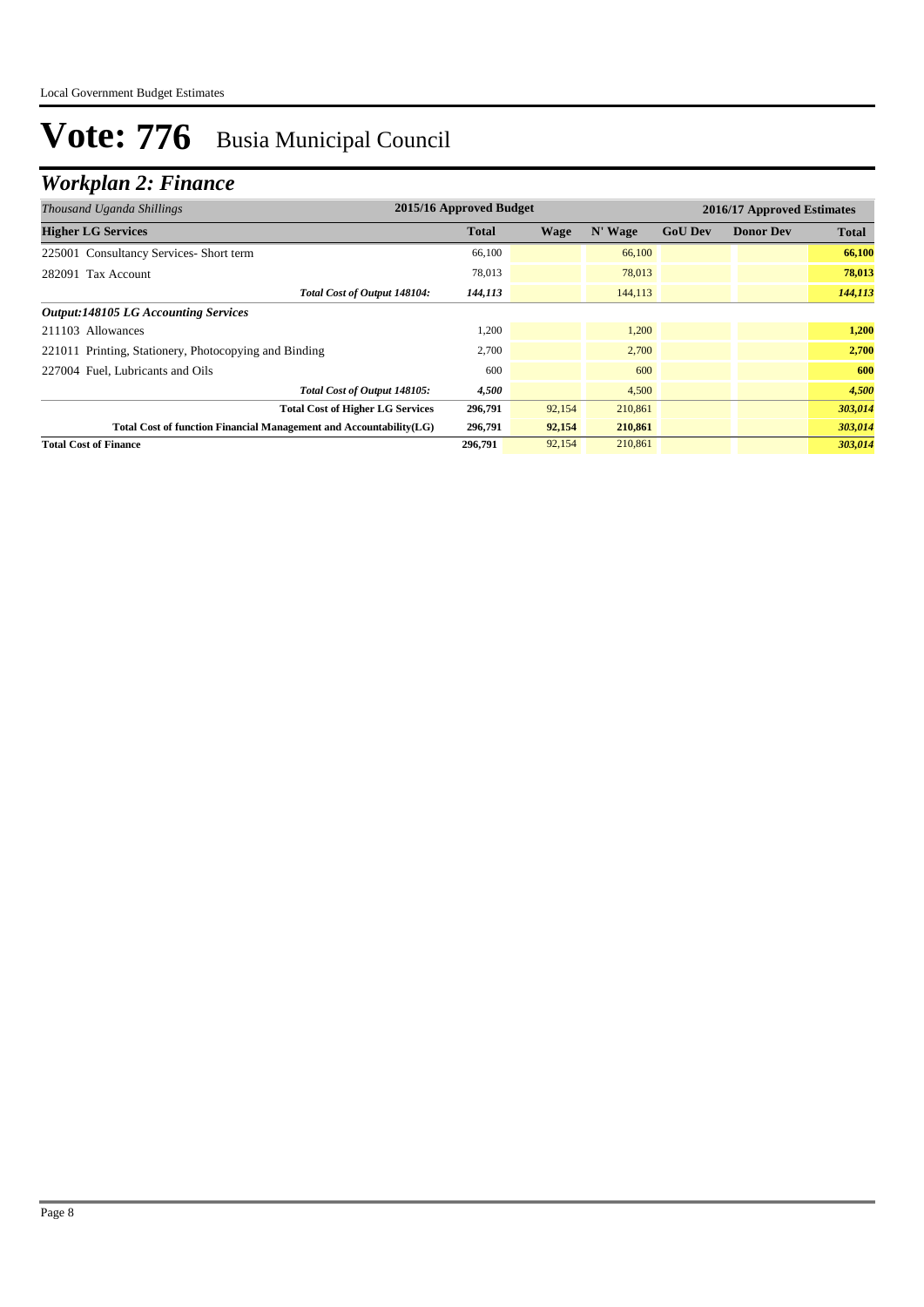## *Workplan 3: Statutory Bodies*

#### **(i) Overview of Workplan Revenue and Expenditures**

| <b>UShs Thousand</b>                           |                           | 2015/16                        | 2016/17                          |
|------------------------------------------------|---------------------------|--------------------------------|----------------------------------|
|                                                | Approved<br><b>Budget</b> | <b>Outturn by</b><br>end March | <b>Approved</b><br><b>Budget</b> |
| A: Breakdown of Workplan Revenues:             |                           |                                |                                  |
| <b>Recurrent Revenues</b>                      | 211,645                   | 120,163                        | 229,957                          |
| District Unconditional Grant (Wage)            | 34,070                    | 19,656                         |                                  |
| <b>Locally Raised Revenues</b>                 | 90,132                    | 44,781                         | 90,132                           |
| Support Services Conditional Grant (Non-Wage)  | 53,932                    | 37,688                         |                                  |
| Urban Unconditional Grant (Non-Wage)           | 12,000                    | 9,000                          | 84,120                           |
| Urban Unconditional Grant (Wage)               | 21,511                    | 9,038                          | 55,705                           |
| <b>Total Revenues</b>                          | 211,645                   | 120,163                        | 229,957                          |
| <b>B</b> : Breakdown of Workplan Expenditures: |                           |                                |                                  |
| Recurrent Expenditure                          | 211,645                   | 120,163                        | 229,957                          |
| Wage                                           | 104,301                   | 62,473                         | 55,705                           |
| Non Wage                                       | 107,344                   | 57,690                         | 174,252                          |
| Development Expenditure                        | 0                         | 0                              | $\theta$                         |
| Domestic Development                           |                           | $\mathbf{0}$                   | $\overline{0}$                   |
| Donor Development                              |                           | $\Omega$                       | $\Omega$                         |
| <b>Total Expenditure</b>                       | 211,645                   | 120,163                        | 229,957                          |

#### **(ii) Details of Workplan Revenues and Expenditures**

### *Expenditure Details for Workplan 3: Statutory Bodies*

| LG Function 1382 Local Statutory Bodies |
|-----------------------------------------|
|                                         |

| 2015/16 Approved Budget<br>Thousand Uganda Shillings     |              |        |         |                | 2016/17 Approved Estimates |              |
|----------------------------------------------------------|--------------|--------|---------|----------------|----------------------------|--------------|
| <b>Higher LG Services</b>                                | <b>Total</b> | Wage   | N' Wage | <b>GoU Dev</b> | <b>Donor Dev</b>           | <b>Total</b> |
| <b>Output:138201 LG Council Adminstration services</b>   |              |        |         |                |                            |              |
| 211103 Allowances                                        | 7,200        |        | 5,557   |                |                            | 5,557        |
| 221005 Hire of Venue (chairs, projector, etc)            | 1.100        |        | 2,200   |                |                            | 2,200        |
| 221008 Computer supplies and Information Technology (IT) | 366          |        |         |                |                            | $\mathbf{0}$ |
| 221009 Welfare and Entertainment                         | 11,896       |        | 13,615  |                |                            | 13,615       |
| 221011 Printing, Stationery, Photocopying and Binding    | 810          |        |         |                |                            | $\bf{0}$     |
| Total Cost of Output 138201:                             | 21,372       |        | 21,372  |                |                            | 21,372       |
| Output:138202 LG procurement management services         |              |        |         |                |                            |              |
| 211101 General Staff Salaries                            | 21,511       | 21,804 |         |                |                            | 21,804       |
| 211103 Allowances                                        | 5,212        |        | 5,520   |                |                            | 5,520        |
| Total Cost of Output 138202:                             | 26,724       | 21,804 | 5,520   |                |                            | 27,324       |
| Output:138206 LG Political and executive oversight       |              |        |         |                |                            |              |
| 211101 General Staff Salaries                            | 82,790       | 33,901 |         |                |                            | 33,901       |
| 211103 Allowances                                        | 60,840       |        | 127,440 |                |                            | 127,440      |
| Total Cost of Output 138206:                             | 143,630      | 33,901 | 127,440 |                |                            | 161,341      |
| <b>Output:138207 Standing Committees Services</b>        |              |        |         |                |                            |              |
| 211103 Allowances                                        | 19,920       |        |         |                |                            | $\bf{0}$     |
| 211104 Statutory salaries                                | $\mathbf{0}$ |        | 19,920  |                |                            | 19,920       |
| Total Cost of Output 138207:                             | 19,920       |        | 19,920  |                |                            | 19,920       |
| <b>Total Cost of Higher LG Services</b>                  | 211,645      | 55,705 | 174,252 |                |                            | 229,957      |
| <b>Total Cost of function Local Statutory Bodies</b>     | 211,645      | 55,705 | 174,252 |                |                            | 229,957      |
| <b>Total Cost of Statutory Bodies</b>                    | 211,645      | 55,705 | 174,252 |                |                            | 229,957      |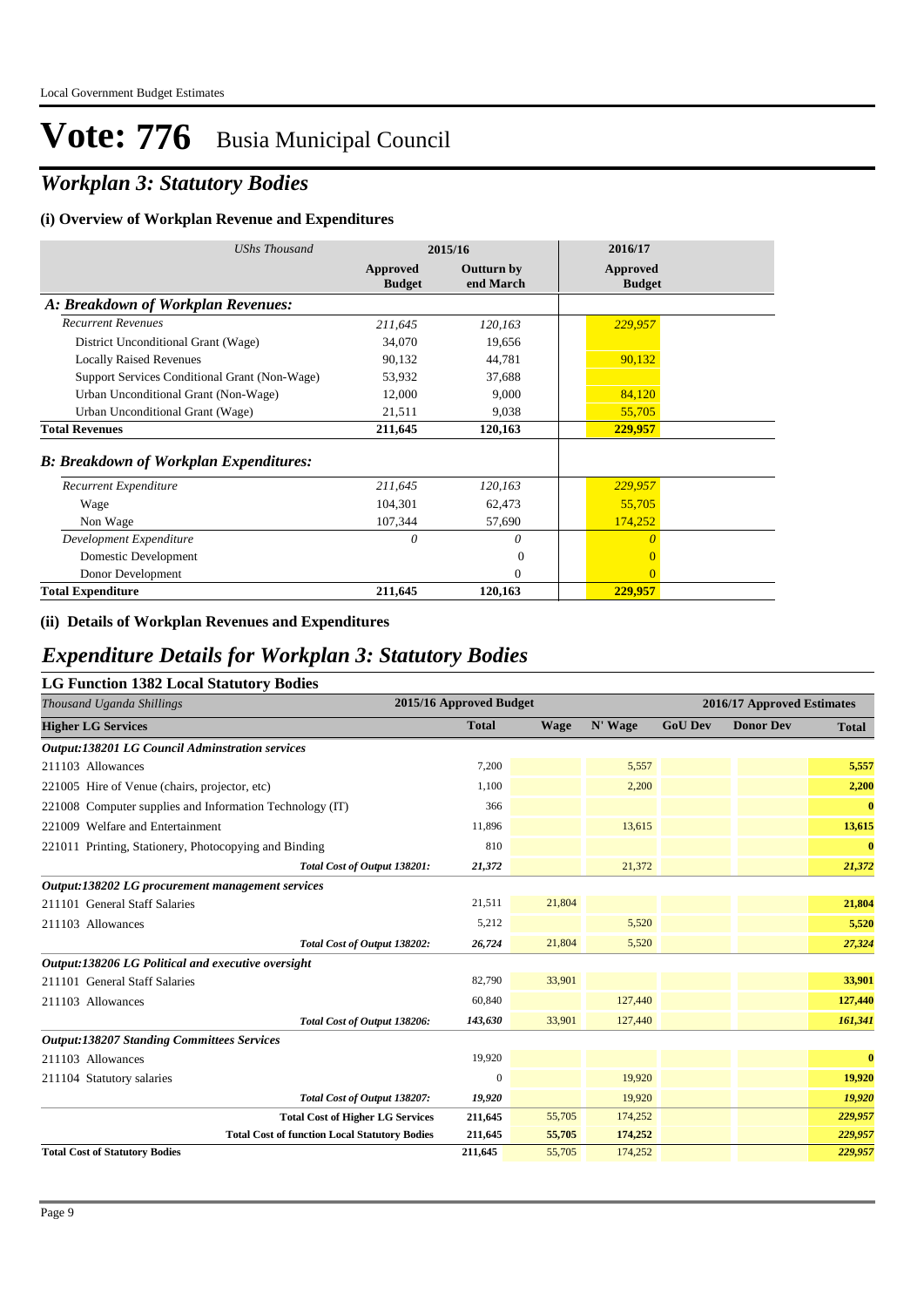## *Workplan 4: Production and Marketing*

#### **(i) Overview of Workplan Revenue and Expenditures**

| <b>UShs Thousand</b>                          | 2015/16                   |                                | 2016/17                   |
|-----------------------------------------------|---------------------------|--------------------------------|---------------------------|
|                                               | Approved<br><b>Budget</b> | <b>Outturn by</b><br>end March | Approved<br><b>Budget</b> |
| A: Breakdown of Workplan Revenues:            |                           |                                |                           |
| <b>Recurrent Revenues</b>                     | 51,410                    | 8,579                          | 62,682                    |
| <b>Locally Raised Revenues</b>                | 10,123                    | 170                            |                           |
| Sector Conditional Grant (Non-Wage)           | 0                         | $\Omega$                       | 12,213                    |
| Sector Conditional Grant (Wage)               | 24,355                    | 7,017                          | 34,168                    |
| Urban Unconditional Grant (Non-Wage)          | 1.856                     | 1,392                          | 1,880                     |
| Urban Unconditional Grant (Wage)              | 15,076                    | $\Omega$                       | 14,420                    |
| <b>Development Revenues</b>                   | 5,430                     | 0                              | 6,500                     |
| <b>Locally Raised Revenues</b>                | 5,430                     | $\Omega$                       | 6,500                     |
| <b>Total Revenues</b>                         | 56,840                    | 8,579                          | 69,182                    |
| <b>B: Breakdown of Workplan Expenditures:</b> |                           |                                |                           |
| Recurrent Expenditure                         | 51,410                    | 8,579                          | 62,682                    |
| Wage                                          | 39,431                    | 7.017                          | 48,589                    |
| Non Wage                                      | 11,979                    | 1,562                          | 14,093                    |
| Development Expenditure                       | 5,430                     | 0                              | 6,500                     |
| Domestic Development                          | 5,430                     | $\Omega$                       | 6,500                     |
| Donor Development                             |                           | $\Omega$                       | $\overline{0}$            |
| <b>Total Expenditure</b>                      | 56,840                    | 8,579                          | 69,182                    |

#### **(ii) Details of Workplan Revenues and Expenditures**

## *Expenditure Details for Workplan 4: Production and Marketing*

|                                                   | LG Function 0181 Agricultural Extension Services                       |                                               |                         |                               |         |                |                                        |                       |
|---------------------------------------------------|------------------------------------------------------------------------|-----------------------------------------------|-------------------------|-------------------------------|---------|----------------|----------------------------------------|-----------------------|
| Thousand Uganda Shillings                         |                                                                        |                                               | 2015/16 Approved Budget |                               |         |                | 2016/17 Approved Estimates             |                       |
| <b>Lower Local Services</b>                       |                                                                        |                                               | <b>Total</b>            | <b>Wage</b>                   | N' Wage | <b>GoU Dev</b> | <b>Donor Dev</b>                       | <b>Total</b>          |
| <b>Output:018151 LLG Extension Services (LLS)</b> |                                                                        |                                               |                         |                               |         |                |                                        |                       |
| 263102 LG Unconditional grants (Current)          |                                                                        |                                               | $\mathbf{0}$            | $\Omega$                      | 1.720   |                | $\overline{0}$<br>$\overline{0}$       | 1,720                 |
| <b>Total LCIII: Eastern Division</b>              |                                                                        |                                               |                         | LCIV: Busia Municipal Council |         |                |                                        | 860                   |
| LCII: North East B                                | LCI: Not Specified                                                     | <b>Extension servises in Eastern Division</b> |                         |                               |         |                | Source: Urban Unconditional Grant (Non | 860                   |
| <b>Total LCIII: Western Division</b>              |                                                                        |                                               |                         | LCIV: Busia Municipal Council |         |                |                                        | 860                   |
| LCII: South West                                  | LCI: Not Specified                                                     | <b>Extension servises in Western Division</b> |                         |                               |         |                | Source: Urban Unconditional Grant (Non | 860                   |
|                                                   |                                                                        | Total Cost of Output 018151:                  | 0                       | $\mathbf{0}$                  | 1,720   |                | 0<br>$\boldsymbol{\theta}$             | 1,720                 |
|                                                   |                                                                        | <b>Total Cost of Lower Local Services</b>     | 0                       | $\mathbf{0}$                  | 1.720   |                | $\Omega$<br>$\bf{0}$                   | 1,720                 |
| <b>Higher LG Services</b>                         |                                                                        |                                               | <b>Total</b>            | <b>Wage</b>                   | N' Wage | <b>GoU Dev</b> | <b>Donor Dev</b>                       | <b>Total</b>          |
| <b>Output:018101 Extension Worker Services</b>    |                                                                        |                                               |                         |                               |         |                |                                        |                       |
| 211101 General Staff Salaries                     |                                                                        |                                               | $\overline{0}$          | 34,168                        |         |                |                                        | 34,168                |
|                                                   |                                                                        | Total Cost of Output 018101:                  | 0                       | 34,168                        |         |                |                                        | 34,168                |
|                                                   | <b>Output:018102 Technology Promotion and Farmer Advisory Services</b> |                                               |                         |                               |         |                |                                        |                       |
| 211101 General Staff Salaries                     |                                                                        |                                               | 24.355                  |                               |         |                |                                        | $\bf{0}$              |
|                                                   |                                                                        | Total Cost of Output 018102:                  | 24,355                  |                               |         |                |                                        | $\boldsymbol{\theta}$ |
|                                                   |                                                                        | <b>Total Cost of Higher LG Services</b>       | 24,355                  | 34,168                        |         |                |                                        | 34,168                |
|                                                   | <b>Total Cost of function Agricultural Extension Services</b>          |                                               | 24,355                  | 34,168                        | 1,720   |                | $\bf{0}$<br>$\bf{0}$                   | 35,888                |
|                                                   | <b>LG Function 0182 District Production Services</b>                   |                                               |                         |                               |         |                |                                        |                       |
| Thousand Uganda Shillings                         |                                                                        |                                               | 2015/16 Approved Budget |                               |         |                | 2016/17 Approved Estimates             |                       |
| <b>Higher LG Services</b>                         |                                                                        |                                               | <b>Total</b>            | <b>Wage</b>                   | N' Wage | <b>GoU Dev</b> | <b>Donor Dev</b>                       | <b>Total</b>          |
|                                                   | <b>Output:018201 District Production Management Services</b>           |                                               |                         |                               |         |                |                                        |                       |
| 211101 General Staff Salaries                     |                                                                        |                                               | $\overline{0}$          | 14,420                        |         |                |                                        | 14,420                |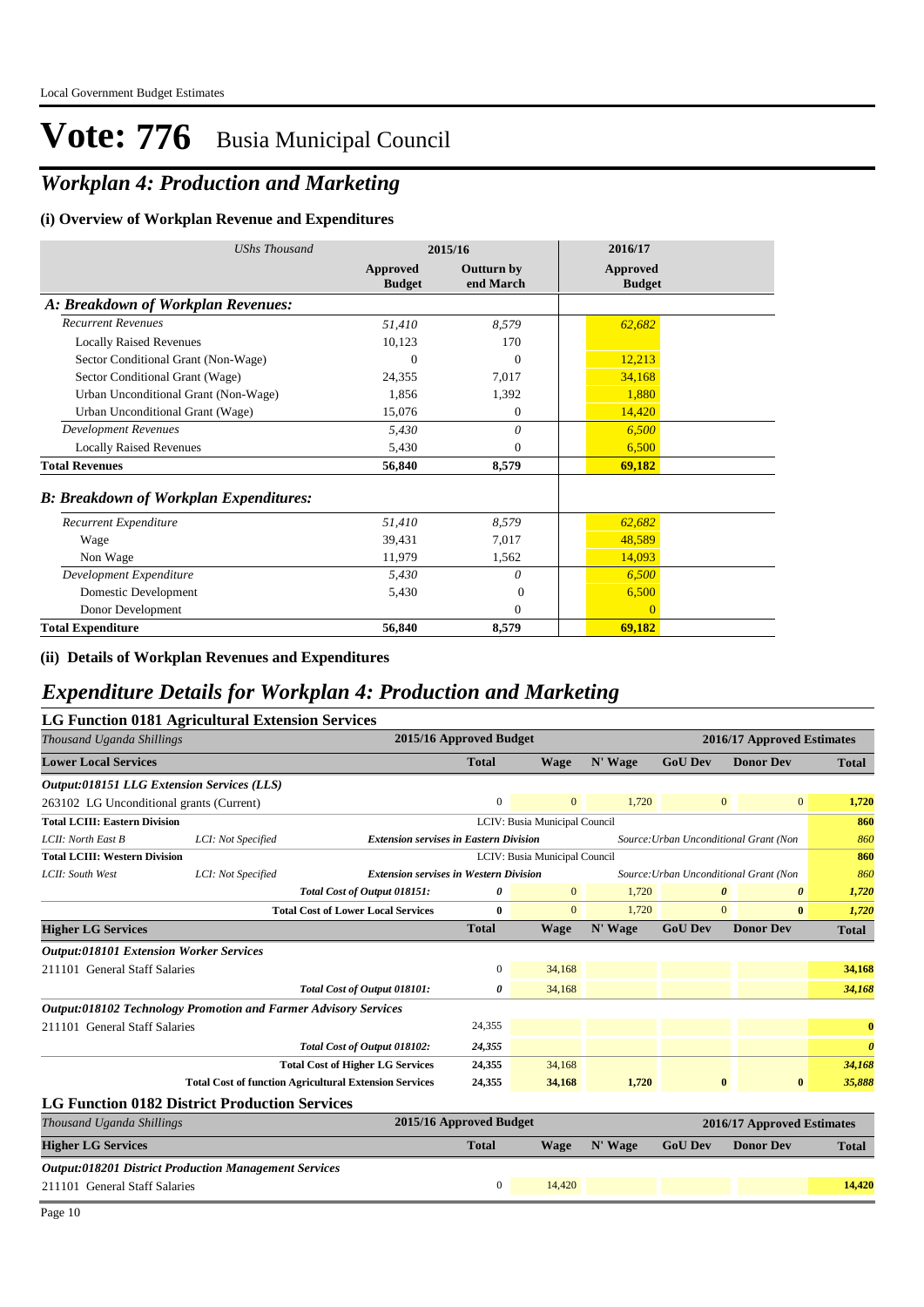## *Workplan 4: Production and Marketing*

| 2015/16 Approved Budget<br>Thousand Uganda Shillings                   |                         |                               | 2016/17 Approved Estimates   |                                 |                            |                       |
|------------------------------------------------------------------------|-------------------------|-------------------------------|------------------------------|---------------------------------|----------------------------|-----------------------|
| <b>Higher LG Services</b>                                              | <b>Total</b>            | <b>Wage</b>                   | N' Wage                      | <b>GoU Dev</b>                  | <b>Donor Dev</b>           | <b>Total</b>          |
| 211102 Contract Staff Salaries (Incl. Casuals, Temporary)              | 1,856                   |                               |                              |                                 |                            | $\bf{0}$              |
| 211103 Allowances                                                      | 2,320                   |                               | 1,880                        |                                 |                            | 1,880                 |
| 221003 Staff Training                                                  | 986                     |                               |                              |                                 |                            | $\bf{0}$              |
| 221005 Hire of Venue (chairs, projector, etc)                          | 1,200                   |                               |                              |                                 |                            | $\bf{0}$              |
| 221009 Welfare and Entertainment                                       | 1,600                   |                               |                              |                                 |                            | $\bf{0}$              |
| 221011 Printing, Stationery, Photocopying and Binding                  | 200                     |                               |                              |                                 |                            | $\bf{0}$              |
| 227004 Fuel, Lubricants and Oils                                       | 1,552                   |                               |                              |                                 |                            | $\bf{0}$              |
| Total Cost of Output 018201:                                           | 9,715                   | 14,420                        | 1,880                        |                                 |                            | 16,300                |
| Output:018205 Fisheries regulation                                     |                         |                               |                              |                                 |                            |                       |
| 211103 Allowances                                                      | 1,120                   |                               | 1,180                        |                                 |                            | 1,180                 |
| 221002 Workshops and Seminars                                          | 200                     |                               |                              |                                 |                            | $\bf{0}$              |
| 221011 Printing, Stationery, Photocopying and Binding                  | 260                     |                               | 300                          |                                 |                            | 300                   |
| 224006 Agricultural Supplies                                           | $\mathbf{0}$            |                               | 489                          |                                 |                            | 489                   |
| 227004 Fuel, Lubricants and Oils                                       | 684                     |                               | 1,295                        |                                 |                            | 1,295                 |
| 228002 Maintenance - Vehicles                                          | $\boldsymbol{0}$        |                               | 400                          |                                 |                            | 400                   |
| Total Cost of Output 018205:                                           | 2,264                   |                               | 3,664                        |                                 |                            | 3,664                 |
| <b>Total Cost of Higher LG Services</b>                                | 11,979                  | 14,420                        | 5,544                        |                                 |                            | 19,964                |
| <b>Capital Purchases</b>                                               | <b>Total</b>            | <b>Wage</b>                   | N' Wage                      | <b>GoU Dev</b>                  | <b>Donor Dev</b>           | <b>Total</b>          |
| Output:018275 Non Standard Service Delivery Capital                    |                         |                               |                              |                                 |                            |                       |
| 312202 Machinery and Equipment                                         | $\boldsymbol{0}$        | $\mathbf{0}$                  | $\mathbf{0}$                 | 6,500                           | $\boldsymbol{0}$           | 6,500                 |
| <b>Total LCIII: Western Division</b>                                   |                         | LCIV: Busia Municipal Council |                              |                                 |                            | 6,500                 |
| LCII: North A<br>LCI: Fish market<br>Purchase a 1000kg weighing scale  |                         | $\mathbf{0}$                  |                              | Source: Locally Raised Revenues | 0                          | 6,500                 |
| Total Cost of Output 018275:<br><b>Total Cost of Capital Purchases</b> | 0<br>$\bf{0}$           | $\mathbf{0}$                  | $\mathbf{0}$<br>$\mathbf{0}$ | 6,500<br>6,500                  | $\bf{0}$                   | 6,500<br>6,500        |
| <b>Total Cost of function District Production Services</b>             | 11,979                  | 14,420                        | 5,544                        | 6,500                           | $\bf{0}$                   | 26,464                |
| <b>LG Function 0183 District Commercial Services</b>                   |                         |                               |                              |                                 |                            |                       |
| Thousand Uganda Shillings                                              | 2015/16 Approved Budget |                               |                              |                                 | 2016/17 Approved Estimates |                       |
| <b>Higher LG Services</b>                                              | <b>Total</b>            | <b>Wage</b>                   | N' Wage                      | <b>GoU</b> Dev                  | <b>Donor Dev</b>           | <b>Total</b>          |
| Output:018301 Trade Development and Promotion Services                 |                         |                               |                              |                                 |                            |                       |
| 211101 General Staff Salaries                                          | 15,076                  |                               |                              |                                 |                            | $\bf{0}$              |
| 211103 Allowances                                                      | $\boldsymbol{0}$        |                               | 1,300                        |                                 |                            | 1,300                 |
| 221005 Hire of Venue (chairs, projector, etc)                          | $\boldsymbol{0}$        |                               | 500                          |                                 |                            | 500                   |
| 221009 Welfare and Entertainment                                       | $\boldsymbol{0}$        |                               | 1,200                        |                                 |                            | 1,200                 |
| 221011 Printing, Stationery, Photocopying and Binding                  | $\boldsymbol{0}$        |                               | 400                          |                                 |                            | 400                   |
| 227004 Fuel, Lubricants and Oils                                       | 0                       |                               | 929                          |                                 |                            | 929                   |
| Total Cost of Output 018301:                                           | 15,076                  |                               | 4,329                        |                                 |                            | 4,329                 |
| Output:018308 Sector Capacity Development                              |                         |                               |                              |                                 |                            |                       |
| 221008 Computer supplies and Information Technology (IT)               | $\boldsymbol{0}$        |                               | 2,500                        |                                 |                            | 2,500                 |
| Total Cost of Output 018308:                                           | 0                       |                               | 2,500                        |                                 |                            | 2,500                 |
| <b>Total Cost of Higher LG Services</b>                                | 15,076                  |                               | 6,829                        |                                 |                            | 6,829                 |
| <b>Capital Purchases</b>                                               | <b>Total</b>            | <b>Wage</b>                   | N' Wage                      | <b>GoU Dev</b>                  | <b>Donor Dev</b>           | Total                 |
| Output:018379 Other Capital                                            |                         |                               |                              |                                 |                            |                       |
| 312104 Other Structures                                                | 430                     |                               |                              |                                 |                            | $\bf{0}$              |
| Total Cost of Output 018379:                                           | 430                     |                               |                              |                                 |                            | $\boldsymbol{\theta}$ |
| <b>Total Cost of Capital Purchases</b>                                 | 430                     |                               |                              |                                 |                            | $\boldsymbol{\theta}$ |
| <b>Total Cost of function District Commercial Services</b>             | 15,506                  |                               | 6,829                        |                                 |                            | 6,829                 |
| <b>Total Cost of Production and Marketing</b>                          | 51,840                  | 48,589                        | 14,093                       | 6,500                           | $\bf{0}$                   | 69,182                |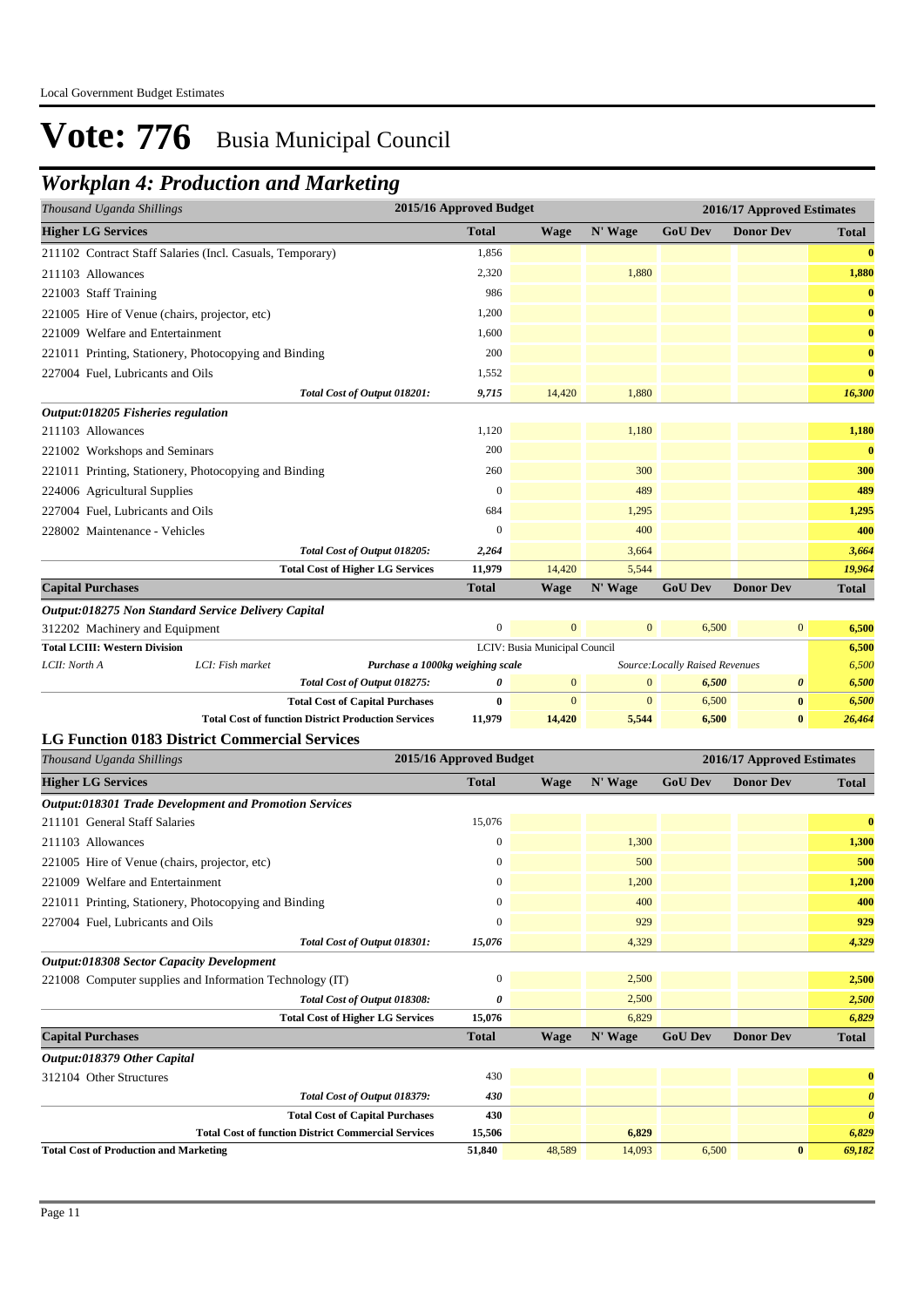## *Workplan 5: Health*

#### **(i) Overview of Workplan Revenue and Expenditures**

| <b>UShs Thousand</b>                          | 2015/16                   |                                | 2016/17                          |
|-----------------------------------------------|---------------------------|--------------------------------|----------------------------------|
|                                               | Approved<br><b>Budget</b> | <b>Outturn by</b><br>end March | <b>Approved</b><br><b>Budget</b> |
| A: Breakdown of Workplan Revenues:            |                           |                                |                                  |
| <b>Recurrent Revenues</b>                     | 353,039                   | 325,554                        | 379,746                          |
| <b>Locally Raised Revenues</b>                | 9,350                     | 19,863                         | 10,245                           |
| Sector Conditional Grant (Non-Wage)           | 35.401                    | 26,550                         | 58,781                           |
| Sector Conditional Grant (Wage)               | 299.488                   | 272,540                        | 287,319                          |
| Urban Unconditional Grant (Non-Wage)          | 8,800                     | 6,600                          | 23,400                           |
| <b>Development Revenues</b>                   | 17,204                    | 6,644                          | 10,000                           |
| Development Grant                             | 6.309                     | 6,309                          | $\overline{0}$                   |
| <b>Locally Raised Revenues</b>                | 10,895                    | $\Omega$                       | 10,000                           |
| Unspent balances - Conditional Grants         |                           | 335                            |                                  |
| <b>Total Revenues</b>                         | 370,243                   | 332,198                        | 389,746                          |
| <b>B: Breakdown of Workplan Expenditures:</b> |                           |                                |                                  |
| Recurrent Expenditure                         | 353,039                   | 323,647                        | 379,746                          |
| Wage                                          | 299.488                   | 272,540                        | 287,319                          |
| Non Wage                                      | 53,551                    | 51,107                         | 92,426                           |
| Development Expenditure                       | 17,204                    | 4,230                          | 10,000                           |
| Domestic Development                          | 17,204                    | 4230                           | 10,000                           |
| Donor Development                             |                           | $\mathbf{0}$                   | $\Omega$                         |
| <b>Total Expenditure</b>                      | 370,243                   | 327,877                        | 389,746                          |

**(ii) Details of Workplan Revenues and Expenditures**

### *Expenditure Details for Workplan 5: Health*

#### **LG Function 0881 Primary Healthcare**

| Thousand Uganda Shillings                                       |                                           | 2015/16 Approved Budget |                               |         |                                         | 2016/17 Approved Estimates |              |
|-----------------------------------------------------------------|-------------------------------------------|-------------------------|-------------------------------|---------|-----------------------------------------|----------------------------|--------------|
| <b>Lower Local Services</b>                                     |                                           | <b>Total</b>            | <b>Wage</b>                   | N' Wage | <b>GoU Dev</b>                          | <b>Donor Dev</b>           | <b>Total</b> |
| Output:088154 Basic Healthcare Services (HCIV-HCII-LLS)         |                                           |                         |                               |         |                                         |                            |              |
| 263104 Transfers to other govt. units (Current)                 |                                           | 6.000                   | $\overline{0}$                | 4,000   | $\mathbf{0}$                            | $\mathbf{0}$               | 4,000        |
| <b>Total LCIII: Western Division</b>                            |                                           |                         | LCIV: Busia Municipal Council |         |                                         |                            | 4,000        |
| LCII: North A<br>LCI: Solo A village                            | <b>Busia MC Health Centre IV</b>          |                         |                               |         | Source: Locally Raised Revenues         |                            | 4,000        |
| 263367 Sector Conditional Grant (Non-Wage)                      |                                           | $\mathbf{0}$            | $\overline{0}$                | 41.147  | $\overline{0}$                          | $\mathbf{0}$               | 41,147       |
| <b>Total LCIII: Western Division</b>                            |                                           |                         | LCIV: Busia Municipal Council |         |                                         |                            | 41,147       |
| LCII: North A<br>LCI: Solo A village                            | <b>Busia MC Health Centre IV</b>          |                         |                               |         | Source: Sector Conditional Grant (Non-W |                            | 41,147       |
|                                                                 | Total Cost of Output 088154:              | 6,000                   | $\overline{0}$                | 45,147  | $\boldsymbol{\theta}$                   | $\boldsymbol{\theta}$      | 45,147       |
|                                                                 | <b>Total Cost of Lower Local Services</b> | 6,000                   | $\overline{0}$                | 45,147  | $\mathbf{0}$                            | $\bf{0}$                   | 45,147       |
| <b>Higher LG Services</b>                                       |                                           | <b>Total</b>            | <b>Wage</b>                   | N' Wage | <b>GoU Dev</b>                          | <b>Donor Dev</b>           | <b>Total</b> |
| <b>Output:088101 Public Health Promotion</b>                    |                                           |                         |                               |         |                                         |                            |              |
| 211101 General Staff Salaries                                   |                                           | 299,488                 |                               |         |                                         |                            | $\bf{0}$     |
| 211103 Allowances                                               |                                           | 10.690                  |                               |         |                                         |                            | $\bf{0}$     |
| 213001 Medical expenses (To employees)                          |                                           | 644                     |                               |         |                                         |                            | $\bf{0}$     |
| 221001 Advertising and Public Relations                         |                                           | 336                     |                               |         |                                         |                            | $\bf{0}$     |
| 221002 Workshops and Seminars                                   |                                           | 1,000                   |                               |         |                                         |                            | $\bf{0}$     |
| 221005 Hire of Venue (chairs, projector, etc)                   |                                           | 500                     |                               |         |                                         |                            | $\bf{0}$     |
| 100<br>221008 Computer supplies and Information Technology (IT) |                                           |                         |                               |         |                                         | $\bf{0}$                   |              |
| 221009 Welfare and Entertainment                                | 500                                       |                         |                               |         |                                         |                            | $\bf{0}$     |
| 221011 Printing, Stationery, Photocopying and Binding           |                                           | 300                     |                               |         |                                         |                            | $\bf{0}$     |
| 221012 Small Office Equipment                                   |                                           | 500                     |                               |         |                                         |                            | $\bf{0}$     |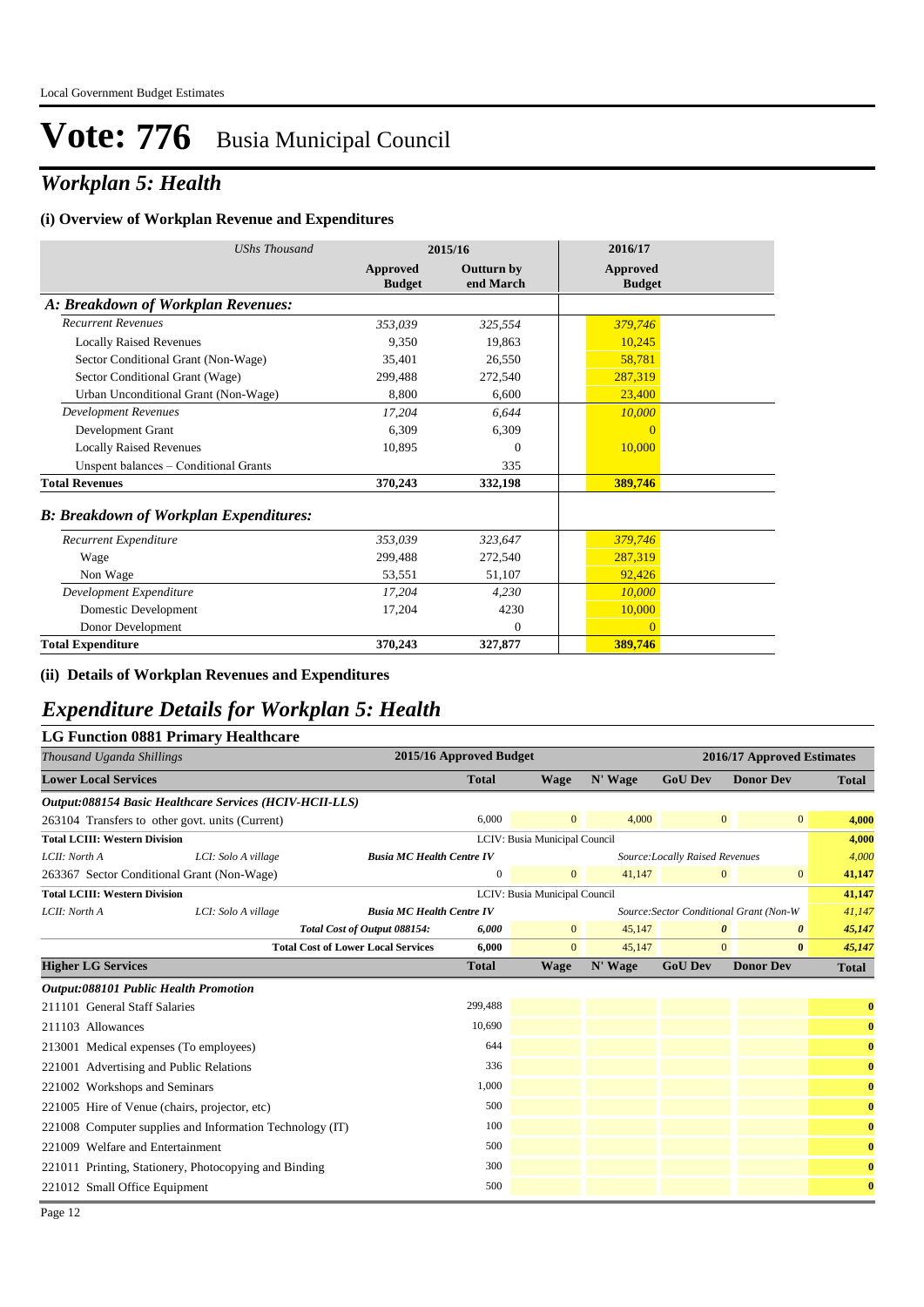## *Workplan 5: Health*

| Thousand Uganda Shillings                                        | 2015/16 Approved Budget                       |                               | 2016/17 Approved Estimates |                                 |                            |                       |
|------------------------------------------------------------------|-----------------------------------------------|-------------------------------|----------------------------|---------------------------------|----------------------------|-----------------------|
| <b>Higher LG Services</b>                                        | <b>Total</b>                                  | <b>Wage</b>                   | N' Wage                    | <b>GoU Dev</b>                  | <b>Donor Dev</b>           | <b>Total</b>          |
| 221014 Bank Charges and other Bank related costs                 | 400                                           |                               |                            |                                 |                            | $\mathbf{0}$          |
| 222003 Information and communications technology (ICT)           | 100                                           |                               |                            |                                 |                            | $\bf{0}$              |
| 224001 Medical and Agricultural supplies                         | 2,000                                         |                               |                            |                                 |                            | $\bf{0}$              |
| 224004 Cleaning and Sanitation                                   | 2,500                                         |                               | 4,245                      |                                 |                            | 4,245                 |
| 226002 Licenses                                                  | 200                                           |                               |                            |                                 |                            | $\mathbf{0}$          |
| 227004 Fuel, Lubricants and Oils                                 | 3,000                                         |                               |                            |                                 |                            | $\bf{0}$              |
| Total Cost of Output 088101:                                     | 322,258                                       |                               | 4,245                      |                                 |                            | 4,245                 |
| Output:088106 Promotion of Sanitation and Hygiene                |                                               |                               |                            |                                 |                            |                       |
| 224004 Cleaning and Sanitation                                   | $\overline{0}$                                |                               | 2,000                      |                                 |                            | 2,000                 |
| Total Cost of Output 088106:                                     | 0                                             |                               | 2,000                      |                                 |                            | 2,000                 |
| <b>Total Cost of Higher LG Services</b>                          | 322,258                                       |                               | 6,245                      |                                 |                            | 6,245                 |
| <b>Capital Purchases</b>                                         | <b>Total</b>                                  | <b>Wage</b>                   | N' Wage                    | <b>GoU Dev</b>                  | <b>Donor Dev</b>           | <b>Total</b>          |
| Output:088175 Non Standard Service Delivery Capital              |                                               |                               |                            |                                 |                            |                       |
| 311101 Land                                                      | $\boldsymbol{0}$                              | $\mathbf{0}$                  | $\mathbf{0}$               | 10,000                          | $\boldsymbol{0}$           | 10,000                |
| <b>Total LCIII: Western Division</b>                             |                                               | LCIV: Busia Municipal Council |                            |                                 |                            | 10,000                |
| LCII: Not Specified<br>LCI: at the abattior                      | purchase of land for abattior for waste water |                               |                            | Source: Locally Raised Revenues |                            | 10,000                |
| Total Cost of Output 088175:                                     | 0                                             | $\mathbf{0}$                  | $\mathbf{0}$               | 10,000                          | 0                          | 10,000                |
| Output:088179 Other Capital                                      |                                               |                               |                            |                                 |                            |                       |
| 311101 Land                                                      | 1,000                                         |                               |                            |                                 |                            | $\bf{0}$              |
| 312104 Other Structures                                          | 9,895                                         |                               |                            |                                 |                            | $\bf{0}$              |
| Total Cost of Output 088179:                                     | 10,895                                        |                               |                            |                                 |                            | $\boldsymbol{\theta}$ |
| Output:088183 OPD and other ward construction and rehabilitation |                                               |                               |                            |                                 |                            |                       |
| 312104 Other Structures                                          | 6,309                                         |                               |                            |                                 |                            | $\bf{0}$              |
| Total Cost of Output 088183:                                     | 6,309                                         |                               |                            |                                 |                            | $\boldsymbol{\theta}$ |
| <b>Total Cost of Capital Purchases</b>                           | 17,204                                        | $\mathbf{0}$                  | $\mathbf{0}$               | 10,000                          | $\bf{0}$                   | 10,000                |
| <b>Total Cost of function Primary Healthcare</b>                 | 345,462                                       | $\bf{0}$                      | 51,392                     | 10,000                          | $\bf{0}$                   | 61,392                |
| LG Function 0883 Health Management and Supervision               |                                               |                               |                            |                                 |                            |                       |
| Thousand Uganda Shillings                                        | 2015/16 Approved Budget                       |                               |                            |                                 | 2016/17 Approved Estimates |                       |
| <b>Higher LG Services</b>                                        | <b>Total</b>                                  | <b>Wage</b>                   | N' Wage                    | <b>GoU Dev</b>                  | <b>Donor Dev</b>           | <b>Total</b>          |
| <b>Output:088301 Healthcare Management Services</b>              |                                               |                               |                            |                                 |                            |                       |
| 211101 General Staff Salaries                                    | $\overline{0}$                                | 287,319                       |                            |                                 |                            | 287,319               |
| 211103 Allowances                                                | $\mathbf 0$                                   |                               | 23,400                     |                                 |                            | 23,400                |
| Total Cost of Output 088301:                                     | 0                                             | 287,319                       | 23,400                     |                                 |                            | 310,719               |
| Output:088302 Healthcare Services Monitoring and Inspection      |                                               |                               |                            |                                 |                            |                       |
| 211103 Allowances                                                | $\boldsymbol{0}$                              |                               | 3,000                      |                                 |                            | 3,000                 |
| 221002 Workshops and Seminars                                    | $\Omega$                                      |                               | 3,500                      |                                 |                            | 3,500                 |
| 221008 Computer supplies and Information Technology (IT)         | $\overline{0}$                                |                               | 1,500                      |                                 |                            | 1,500                 |

221011 Printing, Stationery, Photocopying and Binding 0 800 **800** 800 **800** 800 **800** 800 221014 Bank Charges and other Bank related costs 0 400 **400** 222001 Telecommunications **800 800 800 800 800 800 800 800 800 800 800 800 800 800 800** 227004 Fuel, Lubricants and Oils 0 7,634 **7,634**

**Total Cost of Health 345,462** 287,319 92,426 10,000 **0** *389,746*

*Total Cost of Output 088302:* **0 17,634 17,634 17,634 17,634 17,634 17,634 17,634 17,634 17,634 17,634 17,634 17,634 17,634 17,634 17,634 17,634 17,634 17,634 17,634 17,634 17,634 17,634 17,634 17,634 17,634 17,634 17,634 Total Cost of Higher LG Services 0** 287,319 41,034 *328,354*

**Total Cost of function Health Management and Supervision 0 287,319 41,034** *328,354*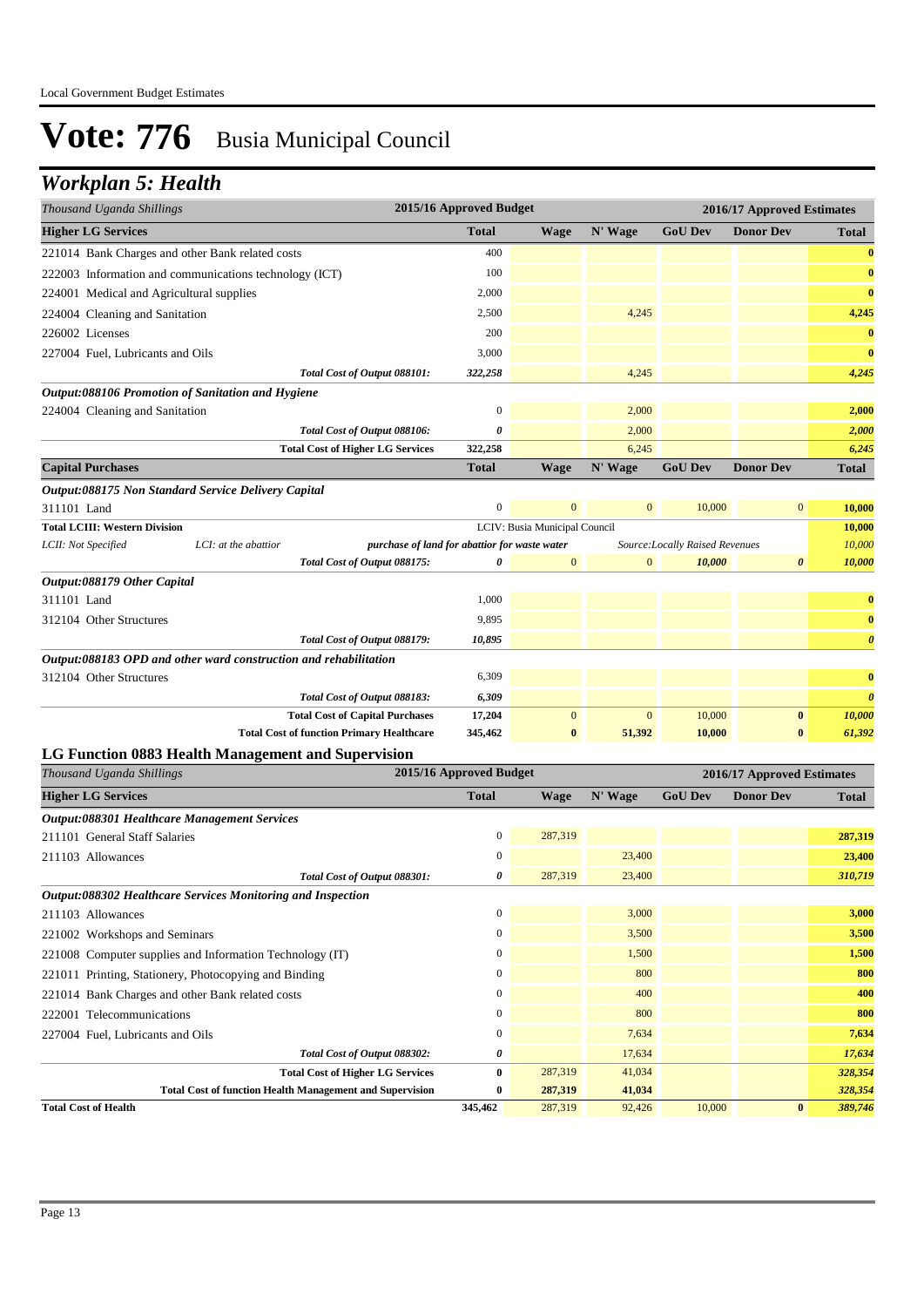## *Workplan 6: Education*

#### **(i) Overview of Workplan Revenue and Expenditures**

| <b>UShs Thousand</b>                               | 2015/16                   |                                | 2016/17                          |  |
|----------------------------------------------------|---------------------------|--------------------------------|----------------------------------|--|
|                                                    | Approved<br><b>Budget</b> | <b>Outturn by</b><br>end March | <b>Approved</b><br><b>Budget</b> |  |
| A: Breakdown of Workplan Revenues:                 |                           |                                |                                  |  |
| <b>Recurrent Revenues</b>                          | 1,823,736                 | 1,329,225                      | 1,932,292                        |  |
| <b>Locally Raised Revenues</b>                     | 8,245                     | 4.810                          | 8,245                            |  |
| Other Transfers from Central Government            |                           | 3,394                          |                                  |  |
| Sector Conditional Grant (Non-Wage)                | 554,299                   | 368,671                        | 554,299                          |  |
| Sector Conditional Grant (Wage)                    | 1,221,506                 | 936,630                        | 1,348,147                        |  |
| Urban Unconditional Grant (Non-Wage)               | 3,119                     | 2,339                          | 3,760                            |  |
| Urban Unconditional Grant (Wage)                   | 36.567                    | 13,381                         | 17,841                           |  |
| <b>Development Revenues</b>                        | 368.639                   | 340,904                        | 100,366                          |  |
| Development Grant                                  | 339.639                   | 339,639                        | 78,366                           |  |
| <b>Locally Raised Revenues</b>                     | 22,000                    | $\Omega$                       | 22,000                           |  |
| Unspent balances - Conditional Grants              |                           | 1,265                          |                                  |  |
| Urban Discretionary Development Equalization Grant | 7.000                     | $\Omega$                       |                                  |  |
| <b>Total Revenues</b>                              | 2,192,375                 | 1,670,129                      | 2,032,658                        |  |
| <b>B: Breakdown of Workplan Expenditures:</b>      |                           |                                |                                  |  |
| Recurrent Expenditure                              | 1,823,736                 | 1,328,399                      | 1,932,292                        |  |
| Wage                                               | 1,258,073                 | 950.011                        | 1,365,988                        |  |
| Non Wage                                           | 565,663                   | 378,388                        | 566,304                          |  |
| Development Expenditure                            | 368.639                   | 58,615                         | 100,366                          |  |
| Domestic Development                               | 368,639                   | 58614.881                      | 100,366                          |  |
| Donor Development                                  |                           | $\Omega$                       | $\Omega$                         |  |
| <b>Total Expenditure</b>                           | 2,192,375                 | 1,387,014                      | 2,032,658                        |  |

#### **(ii) Details of Workplan Revenues and Expenditures**

## *Expenditure Details for Workplan 6: Education*

|                                                                       | LG Function 0781 Pre-Primary and Primary Education |                                                                    |                |                               |              |                                         |                                         |              |
|-----------------------------------------------------------------------|----------------------------------------------------|--------------------------------------------------------------------|----------------|-------------------------------|--------------|-----------------------------------------|-----------------------------------------|--------------|
| Thousand Uganda Shillings                                             |                                                    | 2015/16 Approved Budget                                            |                |                               |              |                                         | 2016/17 Approved Estimates              |              |
| <b>Lower Local Services</b>                                           |                                                    |                                                                    | <b>Total</b>   | <b>Wage</b>                   | N' Wage      | <b>GoU Dev</b>                          | <b>Donor Dev</b>                        | <b>Total</b> |
|                                                                       | Output:078151 Primary Schools Services UPE (LLS)   |                                                                    |                |                               |              |                                         |                                         |              |
|                                                                       | 263104 Transfers to other govt. units (Current)    |                                                                    | 81,464         | $\overline{0}$                | $\mathbf{0}$ | $\overline{0}$                          | $\overline{0}$                          | $\mathbf{0}$ |
| 263366 Sector Conditional Grant (Wage)                                |                                                    |                                                                    | $\overline{0}$ | 1,132,297                     | $\mathbf{0}$ | $\mathbf{0}$                            | $\overline{0}$                          | 1,132,297    |
| <b>Total LCIII: Not Specified</b>                                     |                                                    |                                                                    |                | LCIV: Not Specified           |              |                                         |                                         | 1,132,297    |
| LCII: Not Specified                                                   | LCI: Not Specified                                 | Source: Conditional Grant to Primary Sal<br>Primary schools in BMC |                |                               |              | 1,132,297                               |                                         |              |
| 263367 Sector Conditional Grant (Non-Wage)                            |                                                    |                                                                    | $\mathbf{0}$   | $\overline{0}$                | 85,677       | $\overline{0}$                          | $\Omega$                                | 85,677       |
| <b>Total LCIII: Eastern Division</b><br>LCIV: Busia Municipal Council |                                                    |                                                                    |                |                               |              | 47,621                                  |                                         |              |
| LCII: Central                                                         | LCI: Mugungu A                                     | <b>Busia Border P/s</b>                                            |                |                               |              | Source: Sector Conditional Grant (Non-W |                                         | 13,037       |
| LCII: North East A                                                    | LCI: Arubaine A                                    | <b>Arubaine P/s</b>                                                |                |                               |              |                                         | Source: Sector Conditional Grant (Non-W | 10,628       |
| LCII: North East B                                                    | LCI: Mawero East B                                 | <b>Mawero East Primary School</b>                                  |                |                               |              |                                         | Source: Sector Conditional Grant (Non-W | 12,028       |
| LCII: South East                                                      | LCI: mugungu C                                     | Marachi P/s                                                        |                |                               |              | Source: Sector Conditional Grant (Non-W |                                         | 11,928       |
| <b>Total LCIII: Western Division</b>                                  |                                                    |                                                                    |                | LCIV: Busia Municipal Council |              |                                         |                                         | 38,056       |
| LCII: North B                                                         | LCI: Solo A                                        | <b>Buchicha P/s</b>                                                |                |                               |              |                                         | Source: Sector Conditional Grant (Non-W | 12,395       |
| LCII: South West                                                      | LCI: madibira A                                    | Madibira P/s                                                       |                |                               |              | Source: Sector Conditional Grant (Non-W |                                         | 15,033       |
| LCII: South West                                                      | LCI: Kisenyi A                                     | <b>Busia Integrated p/s</b>                                        |                |                               |              |                                         | Source: Sector Conditional Grant (Non-W | 10,628       |
|                                                                       |                                                    | Total Cost of Output 078151:                                       | 81,464         | 1,132,297                     | 85,677       | $\theta$                                | $\boldsymbol{\theta}$                   | 1,217,974    |
|                                                                       |                                                    | <b>Total Cost of Lower Local Services</b>                          | 81,464         | 1,132,297                     | 85,677       | $\overline{0}$                          | $\bf{0}$                                | 1,217,974    |
| <b>Higher LG Services</b>                                             |                                                    |                                                                    | <b>Total</b>   | <b>Wage</b>                   | N' Wage      | <b>GoU Dev</b>                          | <b>Donor Dev</b>                        | <b>Total</b> |

*Output:078101 Primary Teaching Services*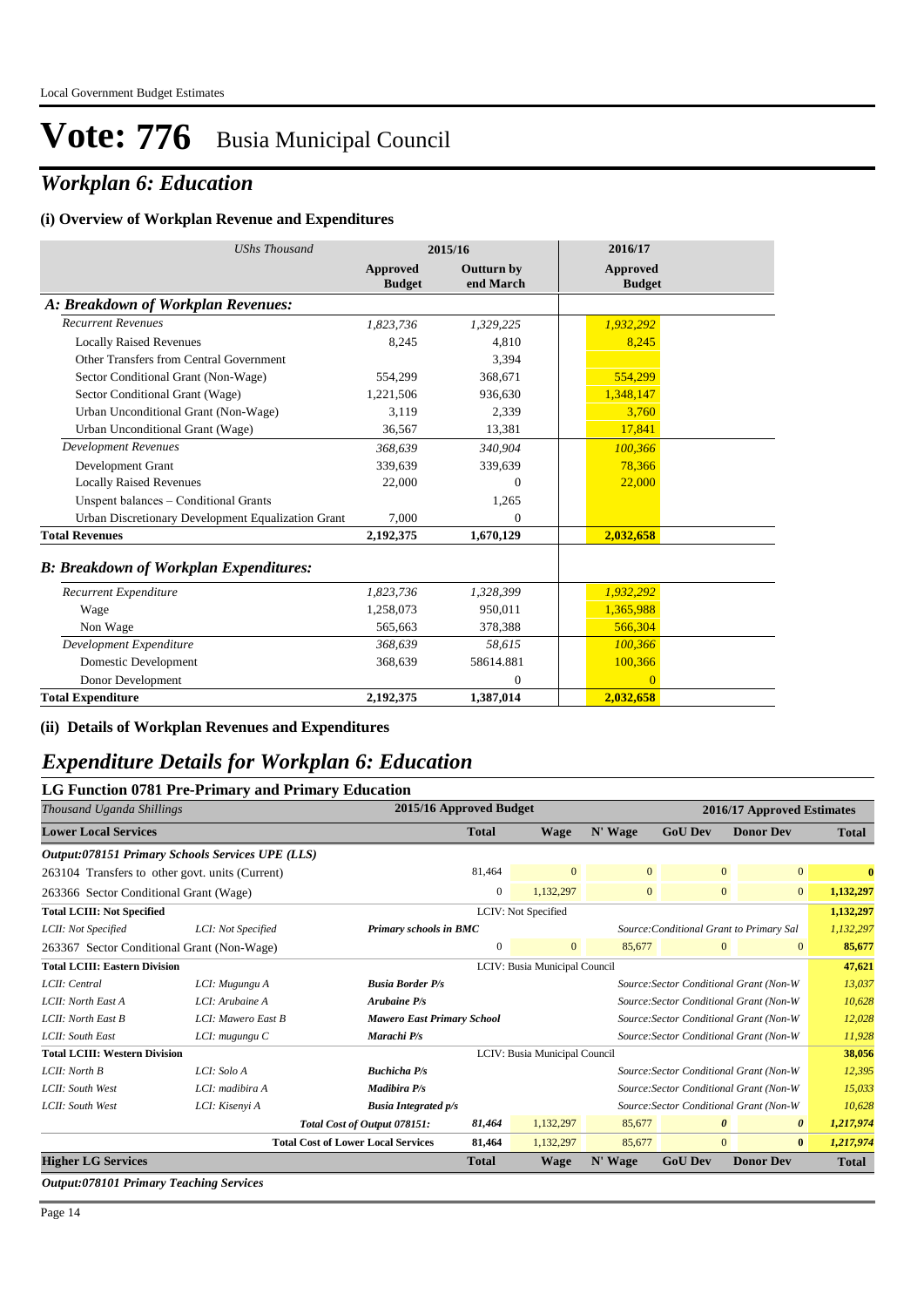## *Workplan 6: Education*

| Thousand Uganda Shillings                                       |                                   |                                                                 | 2015/16 Approved Budget                                 |                               |                  |                                  | 2016/17 Approved Estimates |                       |
|-----------------------------------------------------------------|-----------------------------------|-----------------------------------------------------------------|---------------------------------------------------------|-------------------------------|------------------|----------------------------------|----------------------------|-----------------------|
| <b>Higher LG Services</b>                                       |                                   |                                                                 | <b>Total</b>                                            | <b>Wage</b>                   | N' Wage          | <b>GoU Dev</b>                   | <b>Donor Dev</b>           | <b>Total</b>          |
| 211101 General Staff Salaries                                   |                                   |                                                                 | 1,010,299                                               |                               |                  |                                  |                            | $\bf{0}$              |
|                                                                 |                                   | Total Cost of Output 078101:                                    | 1,010,299                                               |                               |                  |                                  |                            | $\boldsymbol{\theta}$ |
|                                                                 |                                   | <b>Total Cost of Higher LG Services</b>                         | 1,010,299                                               |                               |                  |                                  |                            | $\boldsymbol{\theta}$ |
| <b>Capital Purchases</b>                                        |                                   |                                                                 | <b>Total</b>                                            | <b>Wage</b>                   | N' Wage          | <b>GoU Dev</b>                   | <b>Donor Dev</b>           | <b>Total</b>          |
| Output:078179 Other Capital                                     |                                   |                                                                 |                                                         |                               |                  |                                  |                            |                       |
| 311101 Land                                                     |                                   |                                                                 | 22,000                                                  |                               |                  |                                  |                            | $\bf{0}$              |
|                                                                 |                                   | Total Cost of Output 078179:                                    | 22,000                                                  |                               |                  |                                  |                            | $\boldsymbol{\theta}$ |
| Output:078180 Classroom construction and rehabilitation         |                                   |                                                                 |                                                         |                               |                  |                                  |                            |                       |
| 281501 Environment Impact Assessment for Capital Works          |                                   |                                                                 | 1,000                                                   |                               |                  |                                  |                            | $\bf{0}$              |
| 281503 Engineering and Design Studies & Plans for capital works |                                   |                                                                 | 2,000                                                   |                               |                  |                                  |                            | $\bf{0}$              |
| 281504 Monitoring, Supervision & Appraisal of capital works     |                                   |                                                                 | 3,390                                                   | $\overline{0}$                | $\mathbf{0}$     | $\boldsymbol{0}$                 | $\mathbf{0}$               | $\bf{0}$              |
| 312101 Non-Residential Buildings                                |                                   |                                                                 | $\boldsymbol{0}$                                        | $\Omega$                      | $\mathbf{0}$     | 23,178                           | $\mathbf{0}$               | 23,178                |
| <b>Total LCIII: Eastern Division</b>                            |                                   |                                                                 |                                                         | LCIV: Busia Municipal Council |                  |                                  |                            | 12,883                |
| LCII: Central                                                   | LCI: Mugungu B                    |                                                                 | Rentetion 2 classroom construction at Busia Border P    |                               |                  | Source: Conditional Grant to SFG |                            | 5,234                 |
| LCII: South East                                                | LCI: Arubaine B                   |                                                                 | <b>Rentetion 2 classroom renovation at Arubaine P/s</b> |                               |                  | Source: Development Grant        |                            | 2,361                 |
| LCII: South East                                                | LCI: Marachi C                    |                                                                 | Rentetion classroom construction at Marachii P/s        |                               |                  | Source: Conditional Grant to SFG |                            | 5,289                 |
| <b>Total LCIII: Western Division</b>                            |                                   |                                                                 |                                                         | LCIV: Busia Municipal Council |                  |                                  |                            | 10,295                |
| LCII: South West                                                | LCI: Madibira B                   |                                                                 | Rentetion 2 classroom renovation at Madibira A P/s      |                               |                  | Source: Development Grant        |                            | 10,295                |
|                                                                 |                                   | Total Cost of Output 078180:                                    | 6,390                                                   | $\Omega$                      | $\overline{0}$   | 23,178                           | 0                          | 23,178                |
| Output:078181 Latrine construction and rehabilitation           |                                   |                                                                 |                                                         |                               |                  |                                  |                            |                       |
| 281504 Monitoring, Supervision & Appraisal of capital works     |                                   |                                                                 | 0                                                       | $\mathbf{0}$                  | $\mathbf{0}$     | 2,640                            | $\bf{0}$                   | 2,640                 |
| <b>Total LCIII: Not Specified</b>                               |                                   |                                                                 |                                                         | LCIV: Busia Municipal Council |                  |                                  |                            | 2,000                 |
| LCII: Not Specified                                             | LCI: Not Specified                | <b>Monitoring and supervision</b><br>Source: Development Grant  |                                                         |                               |                  |                                  |                            | 2,000                 |
| <b>Total LCIII: Western Division</b>                            |                                   |                                                                 |                                                         | LCIV: Busia Municipal Council |                  |                                  |                            | 640                   |
| LCII: Not Specified                                             | LCI: Not Specified                | <b>Bank Charges</b>                                             |                                                         |                               |                  | Source: Development Grant        |                            | 640                   |
| 312104 Other Structures                                         |                                   |                                                                 | 38,500                                                  | $\mathbf{0}$                  | $\mathbf{0}$     | 46,048                           | $\mathbf{0}$               | 46,048                |
| <b>Total LCIII: Eastern Division</b>                            |                                   |                                                                 |                                                         | LCIV: Busia Municipal Council |                  |                                  |                            | 23,156                |
| LCII: North East A<br>LCII: South East                          | LCI: Arubaine B<br>LCI: Marachi C |                                                                 | 5 Stance latrine construction at Arubaine Islamic p/s   |                               |                  | Source: Conditional Grant to SFG |                            | 21,000                |
| <b>Total LCIII: Western Division</b>                            |                                   |                                                                 | Rentetion latrine construction at Marachi p/s           | LCIV: Busia Municipal Council |                  | Source: Development Grant        |                            | 2,156<br>22,892       |
| LCII: North B                                                   | LCI: Solo C                       |                                                                 | Rentetion latrine construction at Buchicha p/s          |                               |                  | Source: Development Grant        |                            | 1,892                 |
| LCII: South West                                                | LCI: Kisenyi B                    |                                                                 | 5 Stance latrine construction at Busia Inter p/s        |                               |                  | Source: Conditional Grant to SFG |                            | 21,000                |
|                                                                 |                                   | Total Cost of Output 078181:                                    | 38,500                                                  | $\mathbf{0}$                  | $\mathbf{0}$     | 48,688                           | 0                          | 48,688                |
| Output:078183 Provision of furniture to primary schools         |                                   |                                                                 |                                                         |                               |                  |                                  |                            |                       |
| 281504 Monitoring, Supervision & Appraisal of capital works     |                                   |                                                                 | 2,080                                                   |                               |                  |                                  |                            | $\bf{0}$              |
| 312203 Furniture & Fixtures                                     |                                   |                                                                 | $\boldsymbol{0}$                                        | $\boldsymbol{0}$              | $\boldsymbol{0}$ | 6,500                            | $\boldsymbol{0}$           | 6,500                 |
| <b>Total LCIII: Western Division</b>                            |                                   |                                                                 |                                                         | LCIV: Busia Municipal Council |                  |                                  |                            | 6,500                 |
| LCII: South West                                                | LCI: Kisenyi A                    |                                                                 | provision of 36 desks to Busi Int. p/s                  |                               |                  | Source: Conditional Grant to SFG |                            | 6,500                 |
|                                                                 |                                   | Total Cost of Output 078183:                                    | 2,080                                                   | $\mathbf{0}$                  | $\mathbf{0}$     | 6,500                            | 0                          | 6,500                 |
|                                                                 |                                   | <b>Total Cost of Capital Purchases</b>                          | 68,970                                                  | $\mathbf{0}$                  | $\mathbf{0}$     | 78,366                           | $\boldsymbol{0}$           | 78,366                |
|                                                                 |                                   | <b>Total Cost of function Pre-Primary and Primary Education</b> | 1,160,733                                               | 1,132,297                     | 85,677           | 78,366                           | $\bf{0}$                   | 1,296,340             |
| <b>LG Function 0782 Secondary Education</b>                     |                                   |                                                                 |                                                         |                               |                  |                                  |                            |                       |
| Thousand Uganda Shillings                                       |                                   |                                                                 | 2015/16 Approved Budget                                 |                               |                  |                                  | 2016/17 Approved Estimates |                       |
| <b>Lower Local Services</b>                                     |                                   |                                                                 | <b>Total</b>                                            | <b>Wage</b>                   | N' Wage          | <b>GoU Dev</b>                   | <b>Donor Dev</b>           | <b>Total</b>          |
| Output:078251 Secondary Capitation(USE)(LLS)                    |                                   |                                                                 |                                                         |                               |                  |                                  |                            |                       |
| 263104 Transfers to other govt. units (Current)                 |                                   |                                                                 | 459,102                                                 |                               |                  |                                  |                            | $\bf{0}$              |
| 263366 Sector Conditional Grant (Wage)                          |                                   |                                                                 | $\boldsymbol{0}$                                        | 215,850                       | $\boldsymbol{0}$ | $\bf{0}$                         | $\bf{0}$                   | 215,850               |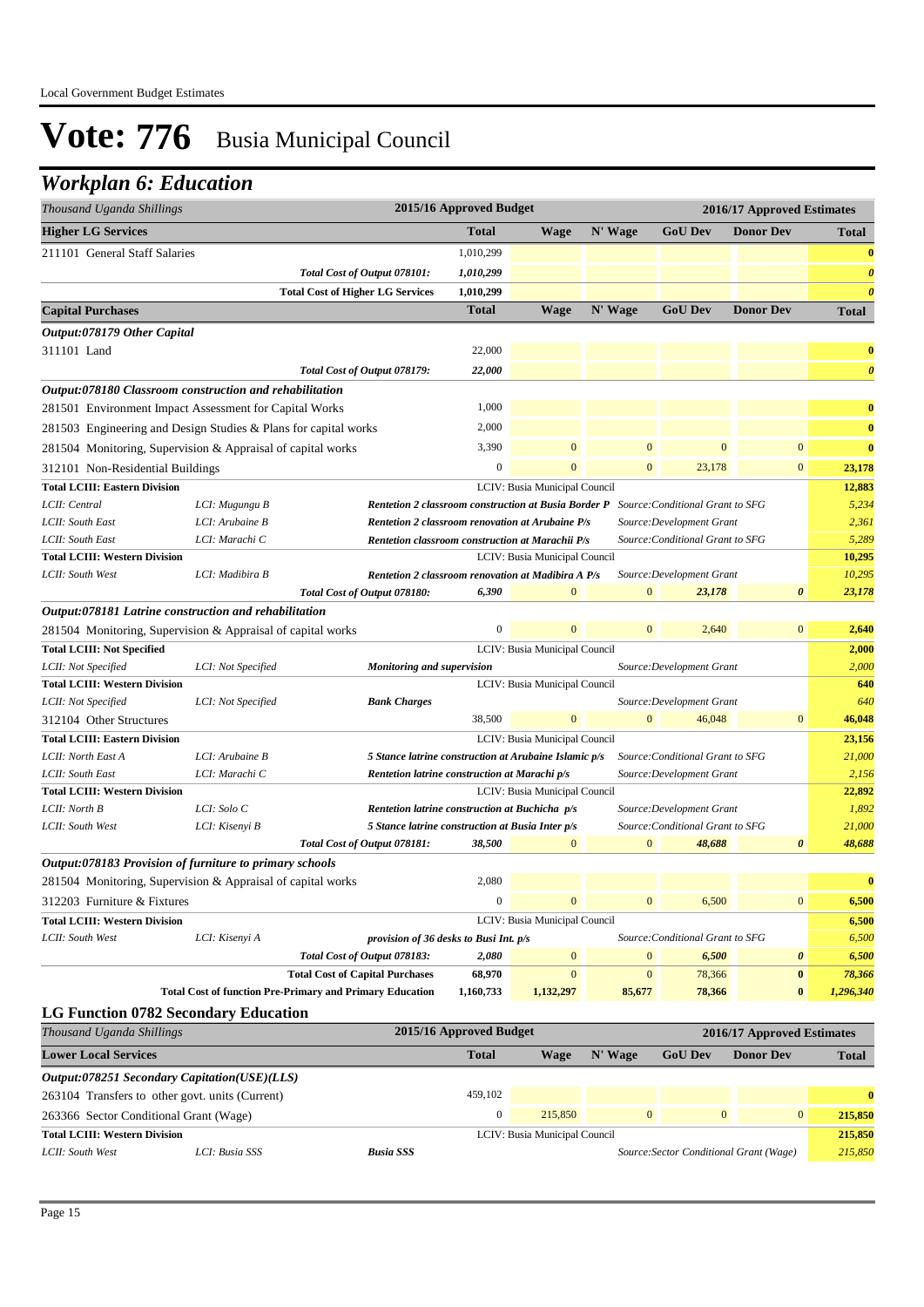## *Workplan 6: Education*

| Thousand Uganda Shillings                                 |                    | 2015/16 Approved Budget<br>2016/17 Approved Estimates                                                         |                            |                               |                          |                                |                                              |                       |
|-----------------------------------------------------------|--------------------|---------------------------------------------------------------------------------------------------------------|----------------------------|-------------------------------|--------------------------|--------------------------------|----------------------------------------------|-----------------------|
| <b>Lower Local Services</b>                               |                    |                                                                                                               | <b>Total</b>               | <b>Wage</b>                   | N' Wage                  | <b>GoU</b> Dev                 | <b>Donor Dev</b>                             | Total                 |
| 263367 Sector Conditional Grant (Non-Wage)                |                    |                                                                                                               | $\boldsymbol{0}$           | $\mathbf{0}$                  | 459,102                  | $\mathbf{0}$                   | $\boldsymbol{0}$                             | 459,102               |
| <b>Total LCIII: Eastern Division</b>                      |                    |                                                                                                               |                            | LCIV: Busia Municipal Council |                          |                                |                                              | 79,243                |
| LCII: North East A                                        | LCI: Not Specified | <b>Bananda High School</b>                                                                                    |                            |                               |                          |                                | Source: Sector Conditional Grant (Non-W      | 79,243                |
| <b>Total LCIII: Western Division</b>                      |                    |                                                                                                               |                            | LCIV: Busia Municipal Council |                          |                                |                                              | 379,859               |
| LCII: North B                                             | LCI: Not Specified | <b>St John SS</b>                                                                                             |                            |                               |                          |                                | Source: Sector Conditional Grant (Non-W      | 121,568               |
| LCII: South West                                          | LCI: Not Specified | <b>Howard Christian High School</b>                                                                           |                            |                               |                          |                                | Source: Sector Conditional Grant (Non-W      | 20,938                |
| LCII: South West                                          | LCI: Not Specified | <b>Busia Secondary school</b>                                                                                 |                            |                               | 459,102                  | $\boldsymbol{\theta}$          | Source: Sector Conditional Grant (Non-W<br>0 | 237,353               |
|                                                           |                    | Total Cost of Output 078251:<br><b>Total Cost of Lower Local Services</b>                                     | 459,102<br>459,102         | 215,850<br>215,850            | 459,102                  | $\mathbf{0}$                   | $\bf{0}$                                     | 674,952<br>674,952    |
| <b>Higher LG Services</b>                                 |                    |                                                                                                               | <b>Total</b>               | <b>Wage</b>                   | N' Wage                  | <b>GoU Dev</b>                 | <b>Donor Dev</b>                             | <b>Total</b>          |
| <b>Output:078201 Secondary Teaching Services</b>          |                    |                                                                                                               |                            |                               |                          |                                |                                              |                       |
| 211101 General Staff Salaries                             |                    |                                                                                                               | 211,207                    |                               |                          |                                |                                              | $\bf{0}$              |
|                                                           |                    | Total Cost of Output 078201:                                                                                  | 211,207                    |                               |                          |                                |                                              | $\boldsymbol{\theta}$ |
|                                                           |                    | <b>Total Cost of Higher LG Services</b>                                                                       | 211,207                    |                               |                          |                                |                                              | $\boldsymbol{\theta}$ |
|                                                           |                    | <b>Total Cost of function Secondary Education</b>                                                             | 670,309                    | 215,850                       | 459,102                  | $\bf{0}$                       | $\bf{0}$                                     | 674,952               |
|                                                           |                    | LG Function 0784 Education & Sports Management and Inspection                                                 |                            |                               |                          |                                |                                              |                       |
| Thousand Uganda Shillings                                 |                    |                                                                                                               | 2015/16 Approved Budget    |                               |                          |                                | 2016/17 Approved Estimates                   |                       |
| <b>Higher LG Services</b>                                 |                    |                                                                                                               | <b>Total</b>               | <b>Wage</b>                   | N' Wage                  | <b>GoU Dev</b>                 | <b>Donor Dev</b>                             | <b>Total</b>          |
| <b>Output:078401 Education Management Services</b>        |                    |                                                                                                               |                            |                               |                          |                                |                                              |                       |
| 211101 General Staff Salaries                             |                    |                                                                                                               | 36,567                     | 17,841                        |                          |                                |                                              | 17,841                |
| 211102 Contract Staff Salaries (Incl. Casuals, Temporary) |                    |                                                                                                               | 6,119                      |                               |                          |                                |                                              | $\bf{0}$              |
| 211103 Allowances                                         |                    |                                                                                                               | $\boldsymbol{0}$           |                               | 3,760                    |                                |                                              | 3,760                 |
| 221009 Welfare and Entertainment                          |                    |                                                                                                               | $\Omega$                   |                               | 1,500                    |                                |                                              | 1,500                 |
|                                                           |                    | Total Cost of Output 078401:                                                                                  | 42,686                     | 17,841                        | 5,260                    |                                |                                              | 23,101                |
|                                                           |                    | Output:078402 Monitoring and Supervision of Primary & secondary Education                                     |                            |                               |                          |                                |                                              |                       |
| 211103 Allowances                                         |                    |                                                                                                               | 8,000                      |                               | 6,000                    |                                |                                              | 6,000                 |
| 221011 Printing, Stationery, Photocopying and Binding     |                    |                                                                                                               | 500                        |                               |                          |                                |                                              | $\bf{0}$              |
| 221014 Bank Charges and other Bank related costs          |                    |                                                                                                               | 50                         |                               |                          |                                |                                              | $\bf{0}$              |
| 227001 Travel inland                                      |                    |                                                                                                               | 5,184                      |                               |                          |                                |                                              | $\bf{0}$              |
| 227004 Fuel, Lubricants and Oils                          |                    |                                                                                                               | $\boldsymbol{0}$           |                               | 4,760                    |                                |                                              | 4,760                 |
| 228002 Maintenance - Vehicles                             |                    |                                                                                                               | $\mathbf{0}$               |                               | 500                      |                                |                                              | 500                   |
|                                                           |                    | Total Cost of Output 078402:                                                                                  | 13,734                     |                               | 11,260                   |                                |                                              | 11,260                |
| Output:078403 Sports Development services                 |                    |                                                                                                               |                            |                               |                          |                                |                                              |                       |
| 227001 Travel inland                                      |                    |                                                                                                               | 5,244                      |                               |                          |                                |                                              | $\bf{0}$              |
| 282101 Donations                                          |                    |                                                                                                               | $\boldsymbol{0}$           |                               | 2,500                    |                                |                                              | 2,500                 |
|                                                           |                    | Total Cost of Output 078403:                                                                                  | 5,244                      |                               | 2,500                    |                                |                                              | 2,500                 |
| Output:078404 Sector Capacity Development                 |                    |                                                                                                               |                            |                               |                          |                                |                                              |                       |
| 221002 Workshops and Seminars                             |                    |                                                                                                               | $\boldsymbol{0}$           |                               | 2,505                    |                                |                                              | 2,505                 |
|                                                           |                    | Total Cost of Output 078404:                                                                                  | 0                          |                               | 2,505                    |                                |                                              | 2,505                 |
|                                                           |                    | <b>Total Cost of Higher LG Services</b>                                                                       | 61,664                     | 17,841                        | 21,525                   |                                |                                              | 39,366                |
| <b>Capital Purchases</b>                                  |                    |                                                                                                               | <b>Total</b>               | Wage                          | N' Wage                  | <b>GoU Dev</b>                 | <b>Donor Dev</b>                             | <b>Total</b>          |
| Output:078472 Administrative Capital                      |                    |                                                                                                               |                            |                               |                          |                                |                                              |                       |
| 311101 Land                                               |                    |                                                                                                               | $\boldsymbol{0}$           | $\mathbf{0}$                  | $\mathbf{0}$             | 22,000                         | $\boldsymbol{0}$                             | 22,000                |
| <b>Total LCIII: Eastern Division</b>                      |                    |                                                                                                               |                            | LCIV: Busia Municipal Council |                          |                                |                                              | 22,000                |
| LCII: North C                                             | LCI: Not Specified | purchase of land for Arubaine                                                                                 |                            |                               |                          | Source:Locally Raised Revenues |                                              | 22,000                |
|                                                           |                    | Total Cost of Output 078472:                                                                                  | 0                          | $\mathbf{0}$<br>$\mathbf{0}$  | $\bf{0}$<br>$\mathbf{0}$ | 22,000                         | 0                                            | 22,000                |
|                                                           |                    | <b>Total Cost of Capital Purchases</b><br>Total Cost of function Education & Sports Management and Inspection | $\boldsymbol{0}$<br>61,664 | 17,841                        | 21,525                   | 22,000<br>22,000               | $\bf{0}$<br>$\bf{0}$                         | 22,000<br>61,366      |
| <b>Total Cost of Education</b>                            |                    |                                                                                                               | 1,892,706                  | 1,365,988                     | 566,304                  | 100,366                        | $\bf{0}$                                     | 2,032,658             |
|                                                           |                    |                                                                                                               |                            |                               |                          |                                |                                              |                       |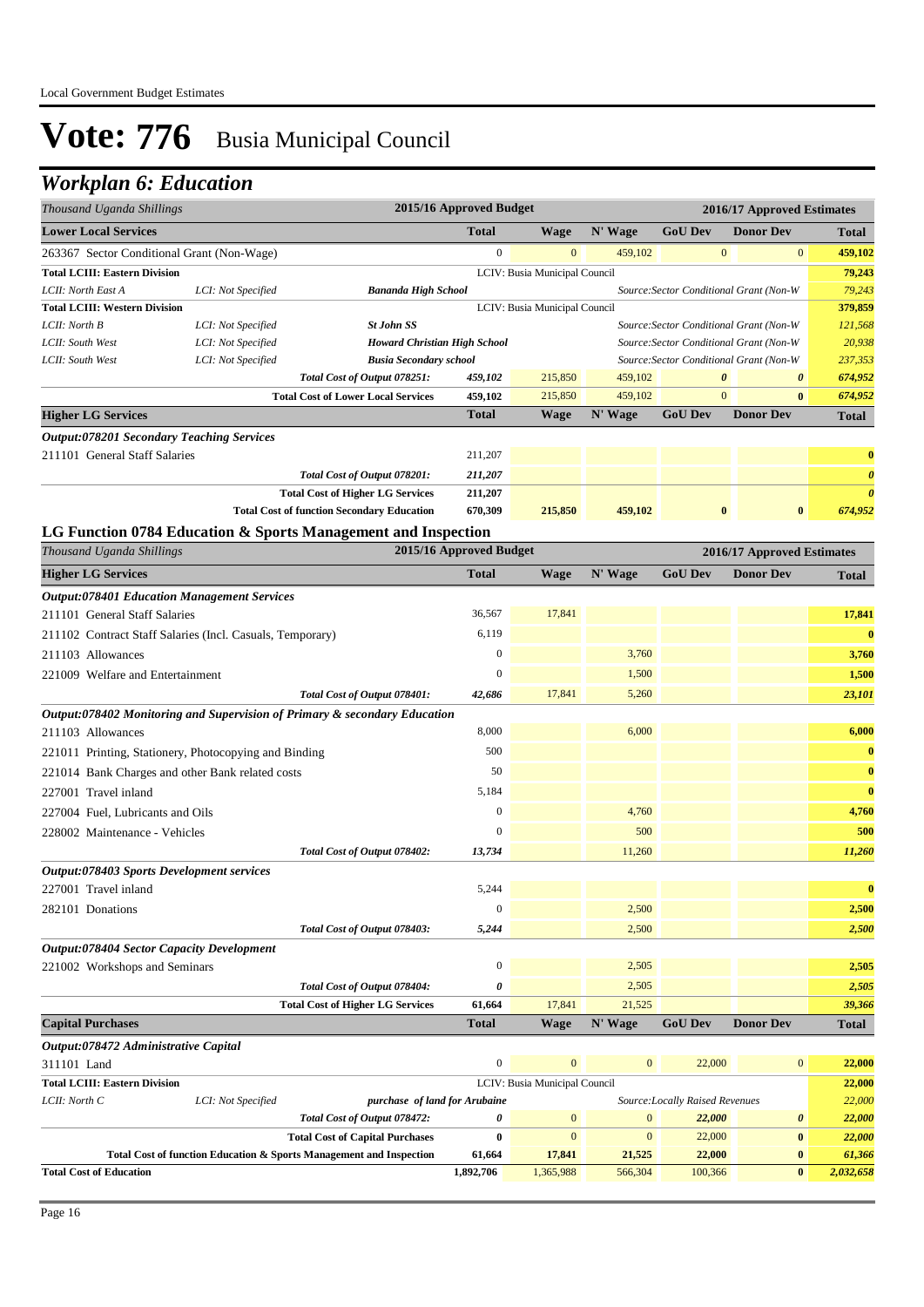## *Workplan 7a: Roads and Engineering*

#### **(i) Overview of Workplan Revenue and Expenditures**

| <b>UShs Thousand</b>                               |                           | 2015/16                        | 2016/17                          |
|----------------------------------------------------|---------------------------|--------------------------------|----------------------------------|
|                                                    | Approved<br><b>Budget</b> | <b>Outturn by</b><br>end March | <b>Approved</b><br><b>Budget</b> |
| A: Breakdown of Workplan Revenues:                 |                           |                                |                                  |
| <b>Recurrent Revenues</b>                          | 252,236                   | 126,950                        | 870,975                          |
| <b>Locally Raised Revenues</b>                     | 20,368                    | 6.047                          | 52,366                           |
| Other Transfers from Central Government            | 169,909                   | 83,652                         |                                  |
| Sector Conditional Grant (Non-Wage)                |                           | $\Omega$                       | 753,322                          |
| Urban Unconditional Grant (Non-Wage)               | 7,504                     | 5,628                          | 9,992                            |
| Urban Unconditional Grant (Wage)                   | 54,456                    | 31,623                         | 55,295                           |
| <b>Development Revenues</b>                        | 608.412                   | 328.881                        | 160,339                          |
| <b>Locally Raised Revenues</b>                     | 25,000                    | 51,654                         | 25,000                           |
| Other Transfers from Central Government            | 583,412                   | 277,220                        |                                  |
| Unspent balances - Other Government Transfers      |                           | 7                              |                                  |
| Urban Discretionary Development Equalization Grant |                           | $\Omega$                       | 135,339                          |
| <b>Total Revenues</b>                              | 860,649                   | 455,831                        | 1,031,314                        |
| <b>B: Breakdown of Workplan Expenditures:</b>      |                           |                                |                                  |
| Recurrent Expenditure                              | 252,237                   | 126,241                        | 870,975                          |
| Wage                                               | 54.456                    | 31.623                         | 55,295                           |
| Non Wage                                           | 197,781                   | 94,618                         | 815,680                          |
| Development Expenditure                            | 608.412                   | 319,568                        | 160,339                          |
| Domestic Development                               | 608,412                   | 319568.187                     | 160,339                          |
| Donor Development                                  |                           | $\theta$                       | $\Omega$                         |
| <b>Total Expenditure</b>                           | 860,649                   | 445,809                        | 1,031,314                        |

#### **(ii) Details of Workplan Revenues and Expenditures**

### *Expenditure Details for Workplan 7a: Roads and Engineering*

#### **LG Function 0481 District, Urban and Community Access Roads**

| Thousand Uganda Shillings   | 2015/16 Approved Budget |      |         | 2016/17 Approved Estimates |                  |              |
|-----------------------------|-------------------------|------|---------|----------------------------|------------------|--------------|
| <b>Lower Local Services</b> | <b>Total</b>            | Wage | N' Wage | <b>GoU Dev</b>             | <b>Donor Dev</b> | <b>Total</b> |

*Output:048158 District Roads Maintainence (URF)*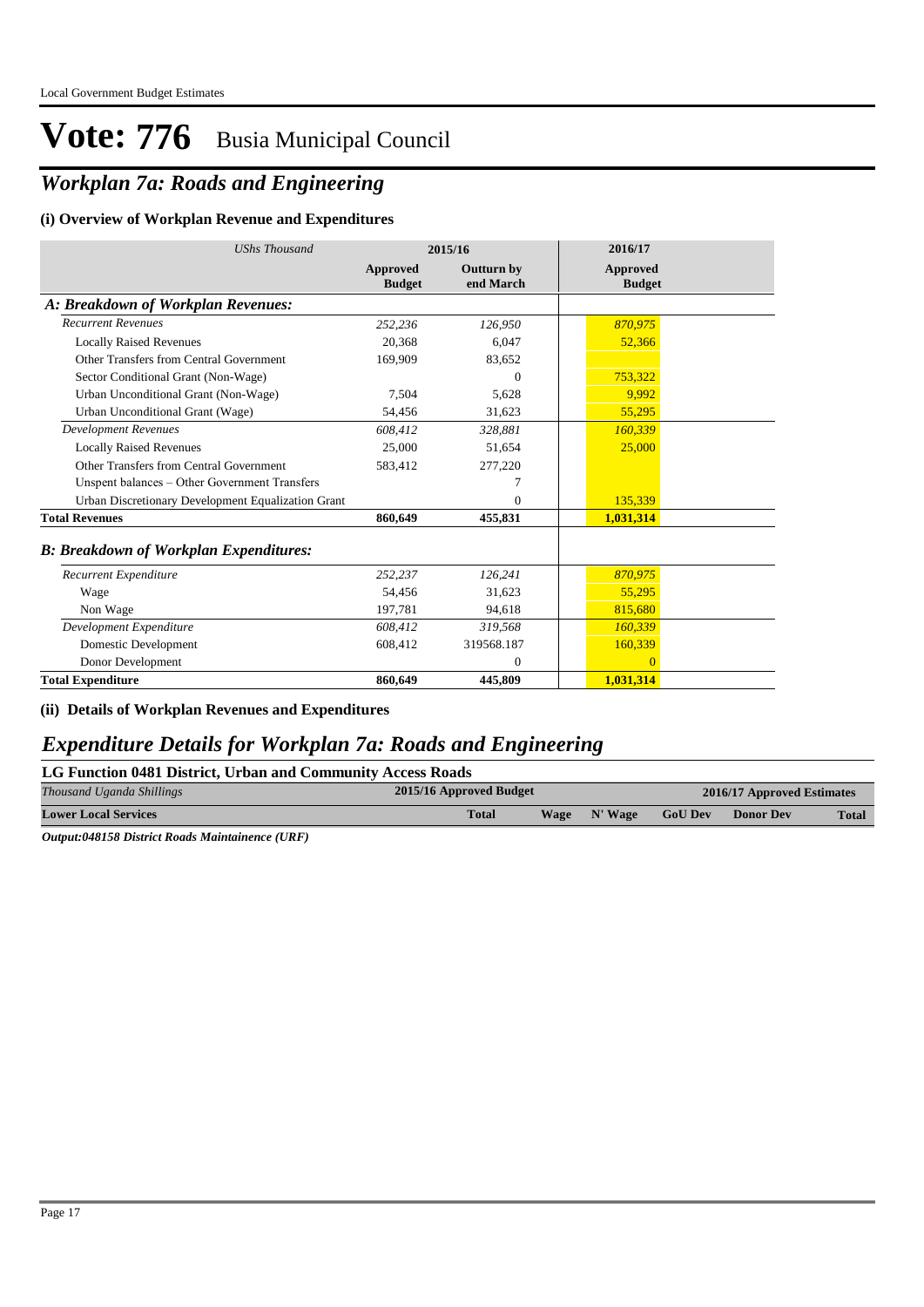## *Workplan 7a: Roads and Engineering*

| Thousand Uganda Shillings                               |                                                           |                                                    | 2015/16 Approved Budget |                               |         |                                         | 2016/17 Approved Estimates                     |              |  |
|---------------------------------------------------------|-----------------------------------------------------------|----------------------------------------------------|-------------------------|-------------------------------|---------|-----------------------------------------|------------------------------------------------|--------------|--|
| <b>Lower Local Services</b>                             |                                                           |                                                    | <b>Total</b>            | <b>Wage</b>                   | N' Wage | <b>GoU Dev</b>                          | <b>Donor Dev</b>                               | <b>Total</b> |  |
| 263367 Sector Conditional Grant (Non-Wage)              |                                                           |                                                    | $\mathbf{0}$            | $\overline{0}$                | 753,322 |                                         | $\overline{0}$<br>$\mathbf{0}$                 | 753,322      |  |
| <b>Total LCIII: Eastern Division</b>                    |                                                           |                                                    |                         | LCIV: Busia Municipal Council |         |                                         |                                                | 375,473      |  |
| LCII: Central                                           | LCI: Nangwe Shops                                         | Mechanised Maintenance of Elizabeth road (0.65Km)  |                         |                               |         |                                         | Source: Sector Conditional Grant (Non-W        | 31,510       |  |
| LCII: North C                                           | LCI: Mawero East B                                        | Mechanised Maintenance of Namudia road (0.33Km)    |                         |                               |         |                                         | Source: Sector Conditional Grant (Non-W        | 21,256       |  |
| LCII: North C                                           | LCI: Not Specified                                        | Mechanised Maintenance of Amisi Mafabi (0.9Km)     |                         |                               |         |                                         | Source: Sector Conditional Grant (Non-W        | 45,880       |  |
| LCII: North C                                           | LCI: Mawero East B                                        | Mechanised Maintenance of Wesonga Road 0.8km       |                         |                               |         |                                         | Source: Sector Conditional Grant (Non-W        | 37,000       |  |
| LCII: North C                                           | LCI: Mawer East B                                         | <b>Mechanised Maintenance of Osanga Bridge</b>     |                         |                               |         |                                         | Source: Sector Conditional Grant (Non-W        | 90,000       |  |
| LCII: North C                                           | LCI: Mawero East B                                        | <b>Mechanised Maintenance of Omunyu Bridge</b>     |                         |                               |         |                                         | Source: Sector Conditional Grant (Non-W        | 90,000       |  |
| LCII: North C                                           | LCI: Mawero East B                                        | Mechanised Maintenance of Hainja road (0.451Km)    |                         |                               |         |                                         | Source: Sector Conditional Grant (Non-W        | 26,480       |  |
| LCII: Not Specified                                     | LCI: Not Specified                                        | Mechanised Maintenance of Boarder road (0.697Km)   |                         |                               |         |                                         | Source: Sector Conditional Grant (Non-W        | 33,347       |  |
| <b>Total LCIII: Not Specified</b>                       |                                                           |                                                    |                         | LCIV: Busia Municipal Council |         |                                         |                                                | 147,190      |  |
| LCII: Not Specified                                     | LCI: Not Specified                                        | Major shedule Major shedule procurements (tools &  |                         |                               |         |                                         | Source: Sector Conditional Grant (Non-W        | 7,000        |  |
| LCII: Not Specified                                     | LCI: grader, tractor, pickup, tipper, j                   | <b>Mechanical Imprest (Equipment repair)</b>       |                         |                               |         |                                         | Source: Sector Conditional Grant (Non-W        | 67,700       |  |
| LCII: Not Specified                                     | LCI: Not Specified                                        | Patching roads 100sq mtrs                          |                         |                               |         |                                         | Source: Sector Conditional Grant (Non-W        | 34,490       |  |
| LCII: Not Specified                                     | LCI: Municipal drains                                     | Disilting of Hadongole road 0.6Km, Omukada road 0. |                         |                               |         |                                         | Source: Sector Conditional Grant (Non-W        | 38,000       |  |
| <b>Total LCIII: Western Division</b>                    |                                                           |                                                    |                         | LCIV: Busia Municipal Council |         |                                         |                                                | 230,660      |  |
| LCII: North A                                           | LCI: Solo C                                               | Mechanised Maintenance of Madonya Road (0.8Km)     |                         |                               |         |                                         | Source: Sector Conditional Grant (Non-W        | 37,240       |  |
| LCII: North A                                           | LCI: Solo B                                               | Mechanised Maintenance of Moni Road 0.8Km          |                         |                               |         |                                         | Source: Sector Conditional Grant (Non-W        | 37,240       |  |
| LCII: North B                                           | LCI: Kisenyi B                                            | Mechanised Maintenance of Odoki Road (0.7Km)       |                         |                               |         |                                         | Source: Sector Conditional Grant (Non-W        | 33,460       |  |
| LCII: Not Specified                                     | LCI: Municipal Head Quarters                              | Supervision/Administrative costs                   |                         |                               |         | Source: Sector Conditional Grant (Non-W |                                                |              |  |
| LCII: Not Specified                                     | LCI: Municipal Head Quarters                              | Pay Wages to the road gang                         |                         |                               |         | Source: Sector Conditional Grant (Non-W |                                                |              |  |
| LCII: Not Specified                                     | LCI: Municipal Head Quarters                              | <b>Purchase of a Printer</b>                       |                         |                               |         |                                         | Source: Sector Conditional Grant (Non-W        | 5,000        |  |
| LCII: Not Specified                                     | LCI: Municipal Head Quarters                              | <b>Road Committee Expenses</b>                     |                         |                               |         |                                         | Source: Sector Conditional Grant (Non-W        | 4,000        |  |
| LCII: South West                                        | LCI: Kisenyi                                              | Mechanised Maintenance of Ekaka Road 0.65km        |                         |                               |         |                                         | Source: Sector Conditional Grant (Non-W        | 31,510       |  |
| LCII: South West                                        | LCI: Madibira A                                           | Mechanised Maintenance of Obengi Road 0.5Km        |                         |                               |         |                                         | Source: Sector Conditional Grant (Non-W        | 27,000       |  |
|                                                         |                                                           | Total Cost of Output 048158:                       | 0                       | $\mathbf{0}$                  | 753,322 |                                         | $\boldsymbol{\theta}$<br>$\boldsymbol{\theta}$ | 753,322      |  |
|                                                         | <b>Total Cost of Lower Local Services</b>                 |                                                    | $\bf{0}$                | $\overline{0}$                | 753,322 |                                         | $\overline{0}$<br>$\bf{0}$                     | 753,322      |  |
| <b>Higher LG Services</b>                               |                                                           |                                                    | <b>Total</b>            | <b>Wage</b>                   | N' Wage | <b>GoU Dev</b>                          | <b>Donor Dev</b>                               | <b>Total</b> |  |
| <b>Output:048101 Operation of District Roads Office</b> |                                                           |                                                    |                         |                               |         |                                         |                                                |              |  |
| 211101 General Staff Salaries                           |                                                           |                                                    | 54,456                  | 55,295                        |         |                                         |                                                | 55,295       |  |
|                                                         | 211102 Contract Staff Salaries (Incl. Casuals, Temporary) |                                                    | 7,504                   |                               |         |                                         |                                                | $\bf{0}$     |  |
| 211103 Allowances                                       |                                                           |                                                    | 4,000                   |                               | 13,956  |                                         |                                                | 13,956       |  |
| 221002 Workshops and Seminars                           |                                                           |                                                    | 2,000                   |                               | 2,000   |                                         |                                                | 2,000        |  |
| 221009 Welfare and Entertainment                        |                                                           |                                                    | 1,000                   |                               | 1,000   |                                         |                                                | 1,000        |  |
| 221011 Printing, Stationery, Photocopying and Binding   |                                                           |                                                    | 1,500                   |                               | 1,500   |                                         |                                                | 1,500        |  |
| 225001 Consultancy Services- Short term                 |                                                           |                                                    | 3,000                   |                               | 3,000   |                                         |                                                | 3,000        |  |
| 227004 Fuel, Lubricants and Oils                        |                                                           |                                                    | 3,204                   |                               | 3,204   |                                         |                                                | 3,204        |  |
|                                                         |                                                           | Total Cost of Output 048101:                       | 76,664                  | 55,295                        | 24,660  |                                         |                                                | 79,955       |  |

*Output:048102 Promotion of Community Based Management in Road Maintenance* 228001 Maintenance - Civil 20,000 **0** 228004 Maintenance – Other 5,000 **0** *Total Cost of Output 048102: 25,000 0* **Total Cost of Higher LG Services 101,664** 55,295 24,660 *79,955* **Total Cost of function District, Urban and Community Access Roads 101,664 55,295 777,982 0 0** *833,277*

#### **LG Function 0482 District Engineering Services**

| Thousand Uganda Shillings                             | 2015/16 Approved Budget |      |           |                | 2016/17 Approved Estimates |              |
|-------------------------------------------------------|-------------------------|------|-----------|----------------|----------------------------|--------------|
| <b>Higher LG Services</b>                             | <b>Total</b>            | Wage | $N'$ Wage | <b>GoU Dev</b> | <b>Donor Dev</b>           | <b>Total</b> |
| <b>Output:048204 Electrical Installations/Repairs</b> |                         |      |           |                |                            |              |
| $228004$ Maintenance – Other                          | 5.700                   |      | 37,698    |                |                            | 37,698       |
| Total Cost of Output 048204:                          | 5.700                   |      | 37,698    |                |                            | 37,698       |
| <b>Total Cost of Higher LG Services</b>               | 5.700                   |      | 37,698    |                |                            | 37,698       |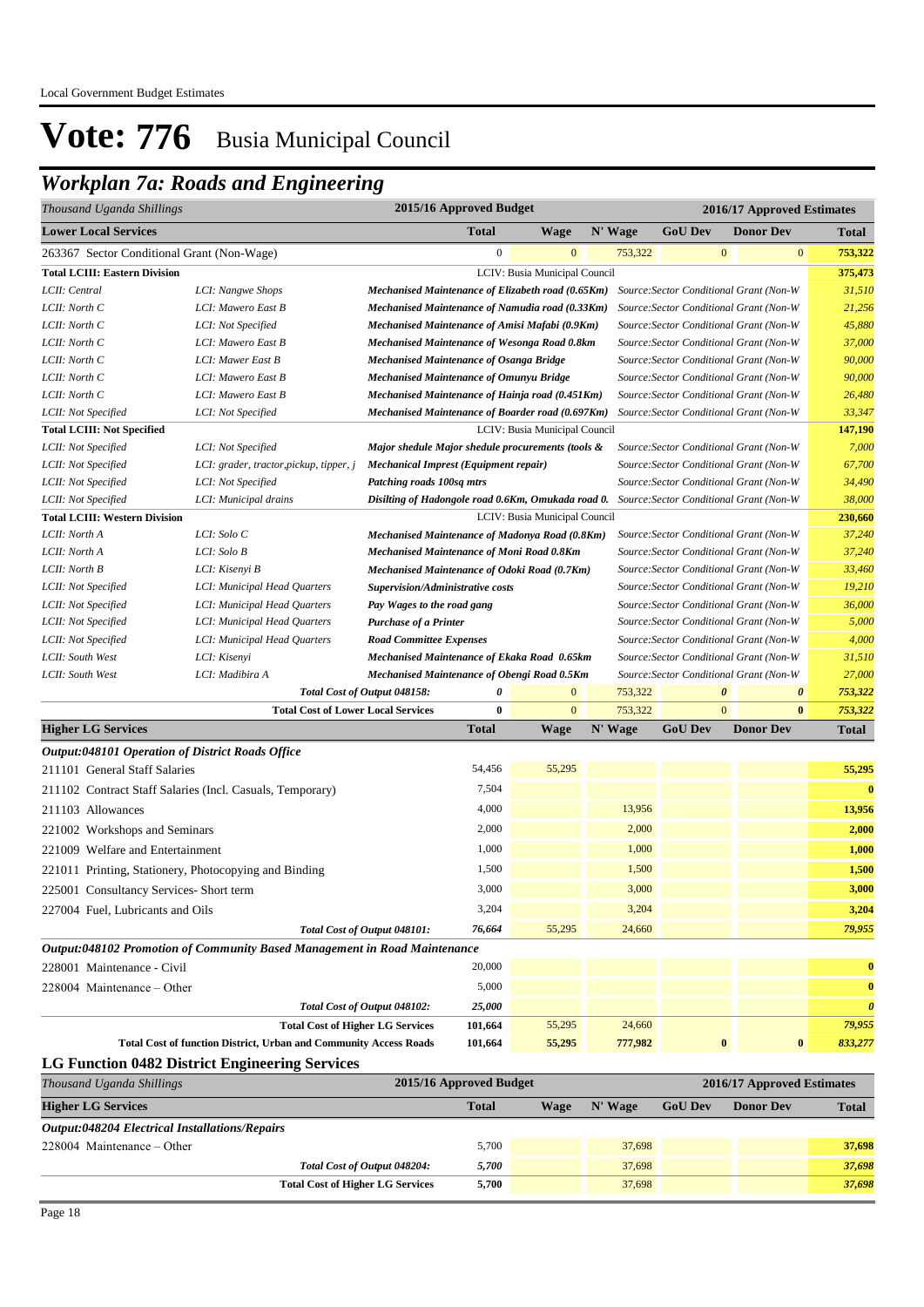## *Workplan 7a: Roads and Engineering*

|                                            | $\mathbf C$                                                 |                                              |                         |                               |                |                                        |                            |              |
|--------------------------------------------|-------------------------------------------------------------|----------------------------------------------|-------------------------|-------------------------------|----------------|----------------------------------------|----------------------------|--------------|
|                                            | <b>Total Cost of function District Engineering Services</b> |                                              | 5,700                   |                               | 37,698         |                                        |                            | 37,698       |
|                                            | LG Function 0483 Municipal Services                         |                                              |                         |                               |                |                                        |                            |              |
| Thousand Uganda Shillings                  |                                                             |                                              | 2015/16 Approved Budget |                               |                |                                        | 2016/17 Approved Estimates |              |
| <b>Higher LG Services</b>                  |                                                             |                                              | <b>Total</b>            | Wage                          | N' Wage        | <b>GoU Dev</b>                         | <b>Donor Dev</b>           | <b>Total</b> |
|                                            | Output:048302 Maintenance of Urban Infrastructure           |                                              |                         |                               |                |                                        |                            |              |
| 228001 Maintenance - Civil                 |                                                             |                                              | $\mathbf{0}$            |                               |                | 25,000                                 |                            | 25,000       |
|                                            |                                                             | Total Cost of Output 048302:                 | 0                       |                               |                | 25,000                                 |                            | 25,000       |
|                                            |                                                             | <b>Total Cost of Higher LG Services</b>      | $\bf{0}$                |                               |                | 25,000                                 |                            | 25,000       |
| <b>Capital Purchases</b>                   |                                                             |                                              | <b>Total</b>            | <b>Wage</b>                   | N' Wage        | <b>GoU Dev</b>                         | <b>Donor Dev</b>           | <b>Total</b> |
| Output:048372 Administrative Capital       |                                                             |                                              |                         |                               |                |                                        |                            |              |
|                                            | 281504 Monitoring, Supervision & Appraisal of capital works |                                              | $\overline{0}$          | $\overline{0}$                | $\overline{0}$ | 10,000                                 | $\mathbf{0}$               | 10,000       |
| <b>Total LCIII: Western Division</b>       |                                                             |                                              |                         | LCIV: Busia Municipal Council |                |                                        |                            | 10,000       |
| LCII: South West                           | LCI: Municipal offices                                      | Supervision of the office block construction |                         |                               |                | Source: Urban Discretionary Developmen |                            | 10,000       |
| 312101 Non-Residential Buildings           |                                                             |                                              | 0                       | $\mathbf{0}$                  | $\mathbf{0}$   | 125,339                                | $\overline{0}$             | 125,339      |
| <b>Total LCIII: Western Division</b>       |                                                             |                                              |                         | LCIV: Busia Municipal Council |                |                                        |                            | 125,339      |
| LCII: South West                           | LCI: Municipal Head Office                                  | <b>Main Office block construction</b>        |                         |                               |                | Source: Urban Discretionary Developmen |                            | 125,339      |
|                                            |                                                             | Total Cost of Output 048372:                 | 0                       | $\overline{0}$                | $\mathbf{0}$   | 135,339                                | $\boldsymbol{\theta}$      | 135,339      |
|                                            |                                                             | <b>Total Cost of Capital Purchases</b>       | 0                       | $\Omega$                      | $\mathbf{0}$   | 135,339                                | $\bf{0}$                   | 135,339      |
|                                            | <b>Total Cost of function Municipal Services</b>            |                                              | $\bf{0}$                | $\bf{0}$                      | $\bf{0}$       | 160,339                                | $\bf{0}$                   | 160,339      |
| <b>Total Cost of Roads and Engineering</b> |                                                             |                                              | 107,364                 | 55,295                        | 815,680        | 160,339                                | $\mathbf{0}$               | 1,031,314    |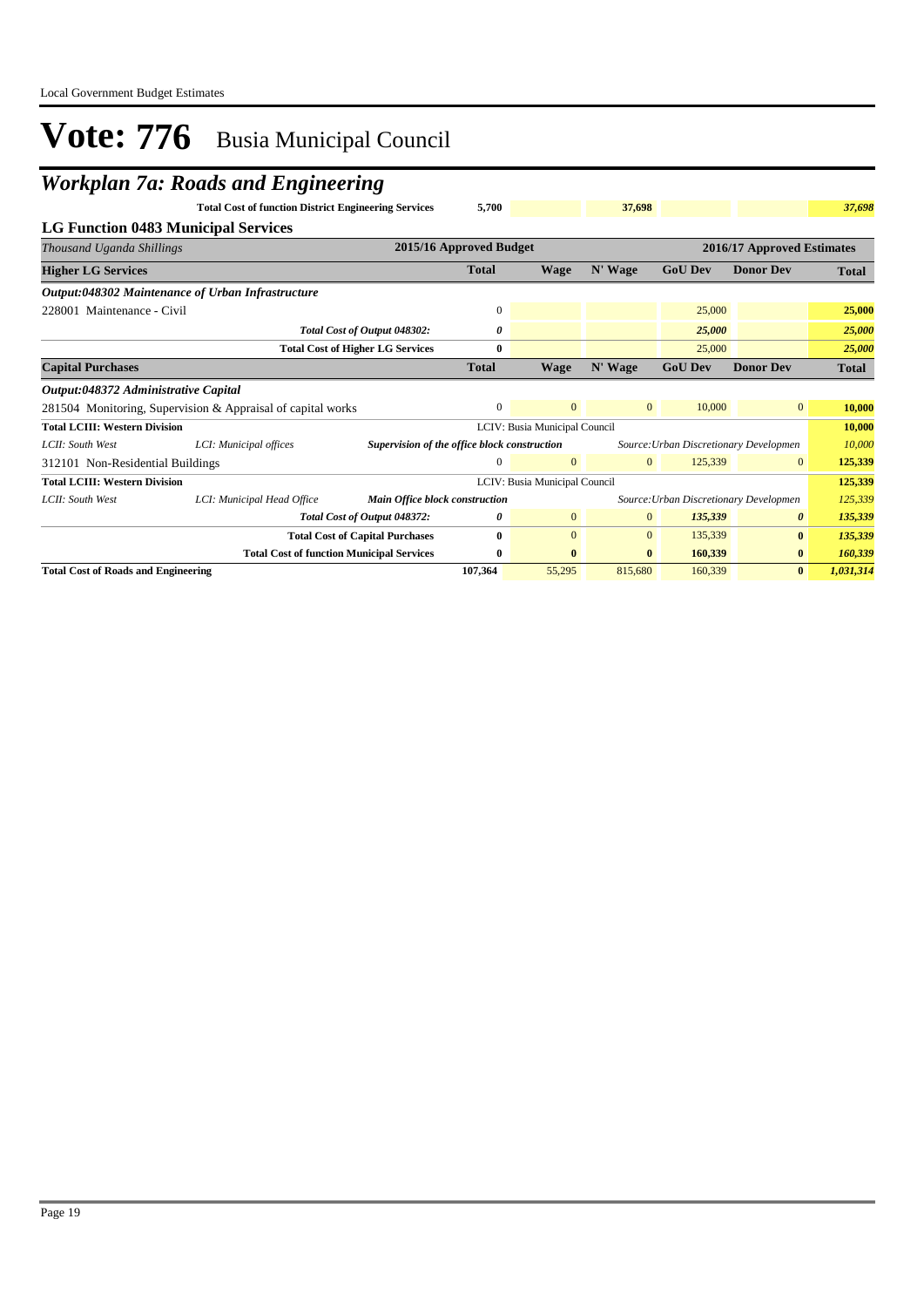## *Workplan 7b: Water*

#### **(i) Overview of Workplan Revenue and Expenditures**

| <b>UShs Thousand</b>                          |                           | 2015/16                        | 2016/17                   |
|-----------------------------------------------|---------------------------|--------------------------------|---------------------------|
|                                               | Approved<br><b>Budget</b> | <b>Outturn by</b><br>end March | Approved<br><b>Budget</b> |
| A: Breakdown of Workplan Revenues:            |                           |                                |                           |
| <b>Recurrent Revenues</b>                     | 613,131                   | 448,297                        |                           |
| <b>Locally Raised Revenues</b>                | 600,000                   | 415,552                        |                           |
| Unspent balances - Locally Raised Revenues    |                           | 22,896                         |                           |
| Urban Unconditional Grant (Wage)              | 13,131                    | 9,848                          |                           |
| <b>Total Revenues</b>                         | 613,131                   | 448,297                        |                           |
| <b>B: Breakdown of Workplan Expenditures:</b> |                           |                                |                           |
| Recurrent Expenditure                         | 613,131                   | 446,547                        | $\overline{0}$            |
| Wage                                          | 13,131                    | 9,848                          | $\overline{0}$            |
| Non Wage                                      | 600,000                   | 436,699                        | $\overline{0}$            |
| Development Expenditure                       | 0                         | 0                              | $\theta$                  |
| Domestic Development                          |                           | $\Omega$                       | $\Omega$                  |
| Donor Development                             |                           | $\theta$                       | $\Omega$                  |
| <b>Total Expenditure</b>                      | 613,131                   | 446,547                        | $\mathbf{0}$              |

#### **(ii) Details of Workplan Revenues and Expenditures**

### *Expenditure Details for Workplan 7b: Water*

#### **LG Function 0982 Urban Water Supply and Sanitation**

| во I ансион 0202 стран watch барргу ана банканоп<br>Thousand Uganda Shillings | 2015/16 Approved Budget |      |         |                | 2016/17 Approved Estimates |                       |
|-------------------------------------------------------------------------------|-------------------------|------|---------|----------------|----------------------------|-----------------------|
| <b>Higher LG Services</b>                                                     | <b>Total</b>            | Wage | N' Wage | <b>GoU Dev</b> | <b>Donor Dev</b>           | <b>Total</b>          |
| Output:098201 Water distribution and revenue collection                       |                         |      |         |                |                            |                       |
| 211101 General Staff Salaries                                                 | 13,131                  |      |         |                |                            | $\bf{0}$              |
| 211103 Allowances                                                             | 19,507                  |      |         |                |                            | $\bf{0}$              |
| 221002 Workshops and Seminars                                                 | 660                     |      |         |                |                            | $\bf{0}$              |
| 221009 Welfare and Entertainment                                              | 960                     |      |         |                |                            | $\bf{0}$              |
| 221011 Printing, Stationery, Photocopying and Binding                         | 340                     |      |         |                |                            | $\bf{0}$              |
| 227001 Travel inland                                                          | 7,733                   |      |         |                |                            | $\bf{0}$              |
| 227003 Carriage, Haulage, Freight and transport hire                          | 800                     |      |         |                |                            | $\bf{0}$              |
| Total Cost of Output 098201:                                                  | 43,131                  |      |         |                |                            | $\boldsymbol{\theta}$ |
| Output:098202 Water production and treatment                                  |                         |      |         |                |                            |                       |
| $223003$ Rent – (Produced Assets) to private entities                         | 456,000                 |      |         |                |                            | $\bf{0}$              |
| Total Cost of Output 098202:                                                  | 456,000                 |      |         |                |                            | $\boldsymbol{\theta}$ |
| Output:098203 Support for O&M of urban water facilities                       |                         |      |         |                |                            |                       |
| 211103 Allowances                                                             | 5,000                   |      |         |                |                            | $\bf{0}$              |
| 221011 Printing, Stationery, Photocopying and Binding                         | 200                     |      |         |                |                            | $\bf{0}$              |
| 221017 Subscriptions                                                          | 600                     |      |         |                |                            | $\bf{0}$              |
| 225001 Consultancy Services- Short term                                       | 2,000                   |      |         |                |                            | $\bf{0}$              |
| 227001 Travel inland                                                          | 200                     |      |         |                |                            | $\bf{0}$              |
| 227004 Fuel, Lubricants and Oils                                              | 2,000                   |      |         |                |                            | $\bf{0}$              |
| 228002 Maintenance - Vehicles                                                 | 2,000                   |      |         |                |                            | $\bf{0}$              |
| $228004$ Maintenance – Other                                                  | 102,000                 |      |         |                |                            | $\bf{0}$              |
| Total Cost of Output 098203:                                                  | 114,000                 |      |         |                |                            | $\boldsymbol{\theta}$ |
| <b>Total Cost of Higher LG Services</b>                                       | 613,131                 |      |         |                |                            | $\boldsymbol{\theta}$ |
| <b>Total Cost of function Urban Water Supply and Sanitation</b>               | 613,131                 |      |         |                |                            | $\boldsymbol{\theta}$ |
| <b>Total Cost of Water</b>                                                    | 613,131                 |      |         |                |                            | $\boldsymbol{\theta}$ |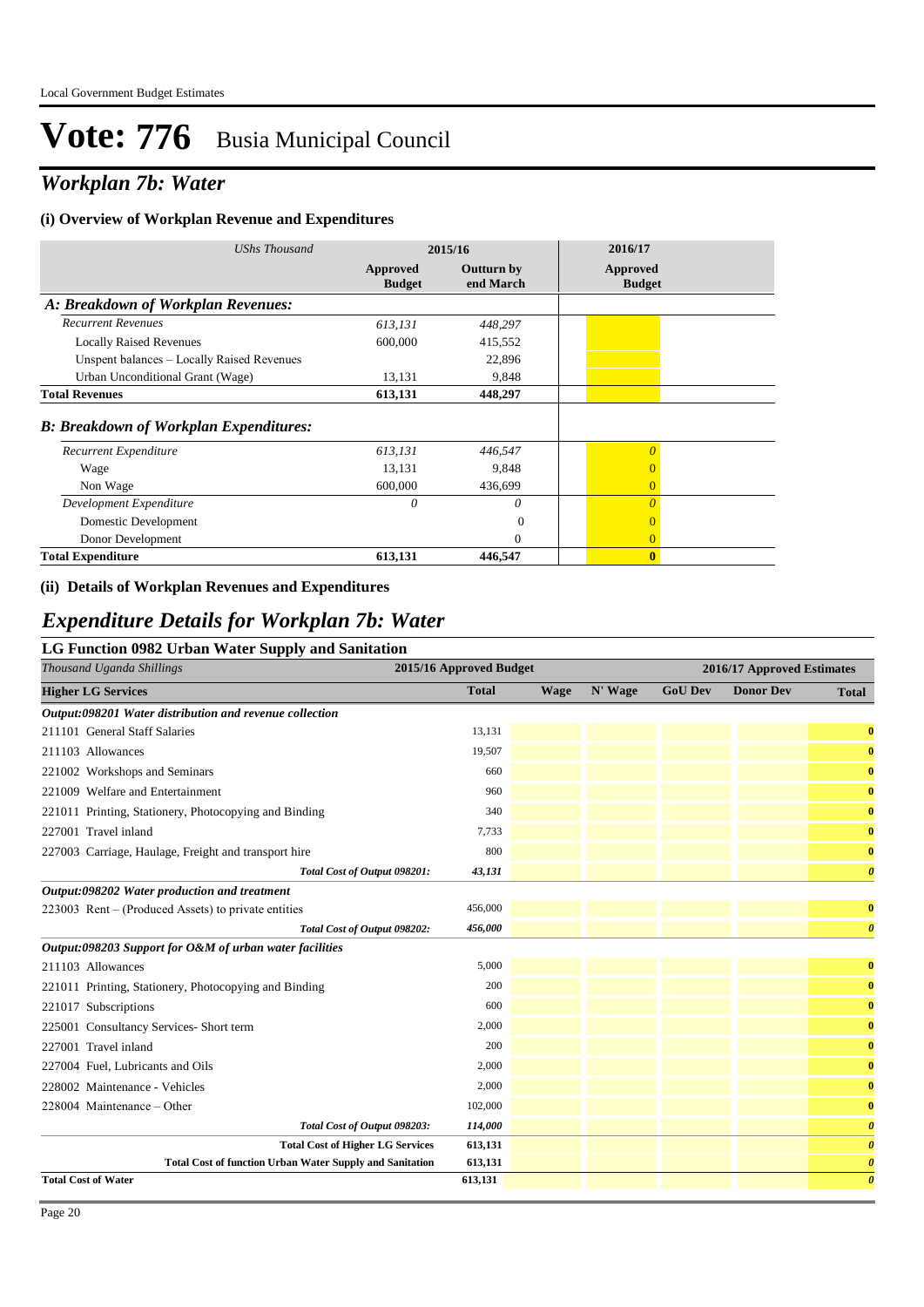## *Workplan 8: Natural Resources*

#### **(i) Overview of Workplan Revenue and Expenditures**

| <b>UShs Thousand</b>                          | 2015/16                   |                                | 2016/17                          |
|-----------------------------------------------|---------------------------|--------------------------------|----------------------------------|
|                                               | Approved<br><b>Budget</b> | <b>Outturn by</b><br>end March | <b>Approved</b><br><b>Budget</b> |
| A: Breakdown of Workplan Revenues:            |                           |                                |                                  |
| <b>Recurrent Revenues</b>                     | 31,463                    | 22,025                         | 34,376                           |
| <b>Locally Raised Revenues</b>                | 3,459                     | 200                            | 5,200                            |
| Sector Conditional Grant (Non-Wage)           | $\Omega$                  | $\theta$                       | 53                               |
| Urban Unconditional Grant (Non-Wage)          | 1,856                     | 1,392                          | 1,880                            |
| Urban Unconditional Grant (Wage)              | 26,149                    | 20,433                         | 27,243                           |
| <b>Development Revenues</b>                   | 6,542                     | 0                              | 4,800                            |
| <b>Locally Raised Revenues</b>                | 6,542                     | $\theta$                       | 4,800                            |
| <b>Total Revenues</b>                         | 38,005                    | 22,025                         | 39,176                           |
| <b>B: Breakdown of Workplan Expenditures:</b> |                           |                                |                                  |
| Recurrent Expenditure                         | 31,463                    | 22,025                         | 34,376                           |
| Wage                                          | 26,149                    | 20,433                         | 27,243                           |
| Non Wage                                      | 5,315                     | 1,592                          | 7,133                            |
| Development Expenditure                       | 6,542                     | 0                              | 4,800                            |
| Domestic Development                          | 6,542                     | $\Omega$                       | 4,800                            |
| Donor Development                             |                           | $\Omega$                       | $\Omega$                         |
| <b>Total Expenditure</b>                      | 38,005                    | 22,025                         | 39,176                           |

#### **(ii) Details of Workplan Revenues and Expenditures**

### *Expenditure Details for Workplan 8: Natural Resources*

| <b>LG Function 0983 Natural Resources Management</b>                |                         |        |         |                |                            |                       |
|---------------------------------------------------------------------|-------------------------|--------|---------|----------------|----------------------------|-----------------------|
| Thousand Uganda Shillings                                           | 2015/16 Approved Budget |        |         |                | 2016/17 Approved Estimates |                       |
| <b>Higher LG Services</b>                                           | <b>Total</b>            | Wage   | N' Wage | <b>GoU Dev</b> | <b>Donor Dev</b>           | <b>Total</b>          |
| Output:098301 District Natural Resource Management                  |                         |        |         |                |                            |                       |
| 211101 General Staff Salaries                                       | 26,149                  | 27,243 |         |                |                            | 27,243                |
| 211102 Contract Staff Salaries (Incl. Casuals, Temporary)           | 1,856                   |        |         |                |                            | $\bf{0}$              |
| 211103 Allowances                                                   | 660                     |        | 3,080   |                |                            | 3,080                 |
| 221002 Workshops and Seminars                                       | $\mathbf{0}$            |        | 1,314   |                |                            | 1,314                 |
| 221008 Computer supplies and Information Technology (IT)            | 150                     |        |         |                |                            | $\bf{0}$              |
| 227001 Travel inland                                                | 360                     |        |         |                |                            | $\bf{0}$              |
| Total Cost of Output 098301:                                        | 29,175                  | 27,243 | 4,394   |                |                            | 31,637                |
| Output:098303 Tree Planting and Afforestation                       |                         |        |         |                |                            |                       |
| 224006 Agricultural Supplies                                        | 5,652                   |        |         | 4,800          |                            | 4,800                 |
| Total Cost of Output 098303:                                        | 5,652                   |        |         | 4,800          |                            | 4,800                 |
| Output:098307 River Bank and Wetland Restoration                    |                         |        |         |                |                            |                       |
| 224006 Agricultural Supplies                                        | 890                     |        |         |                |                            | $\bf{0}$              |
| Total Cost of Output 098307:                                        | 890                     |        |         |                |                            | $\boldsymbol{\theta}$ |
| Output:098308 Stakeholder Environmental Training and Sensitisation  |                         |        |         |                |                            |                       |
| 221002 Workshops and Seminars                                       | 386                     |        | 1,255   |                |                            | 1,255                 |
| Total Cost of Output 098308:                                        | 386                     |        | 1,255   |                |                            | 1,255                 |
| Output:098309 Monitoring and Evaluation of Environmental Compliance |                         |        |         |                |                            |                       |
| 211103 Allowances                                                   | 1,117                   |        | 760     |                |                            | 760                   |
| 221011 Printing, Stationery, Photocopying and Binding               | 23                      |        | 24      |                |                            | 24                    |
| 227004 Fuel, Lubricants and Oils                                    | 763                     |        | 700     |                |                            | 700                   |
| Total Cost of Output 098309:                                        | 1,903                   |        | 1,484   |                |                            | 1,484                 |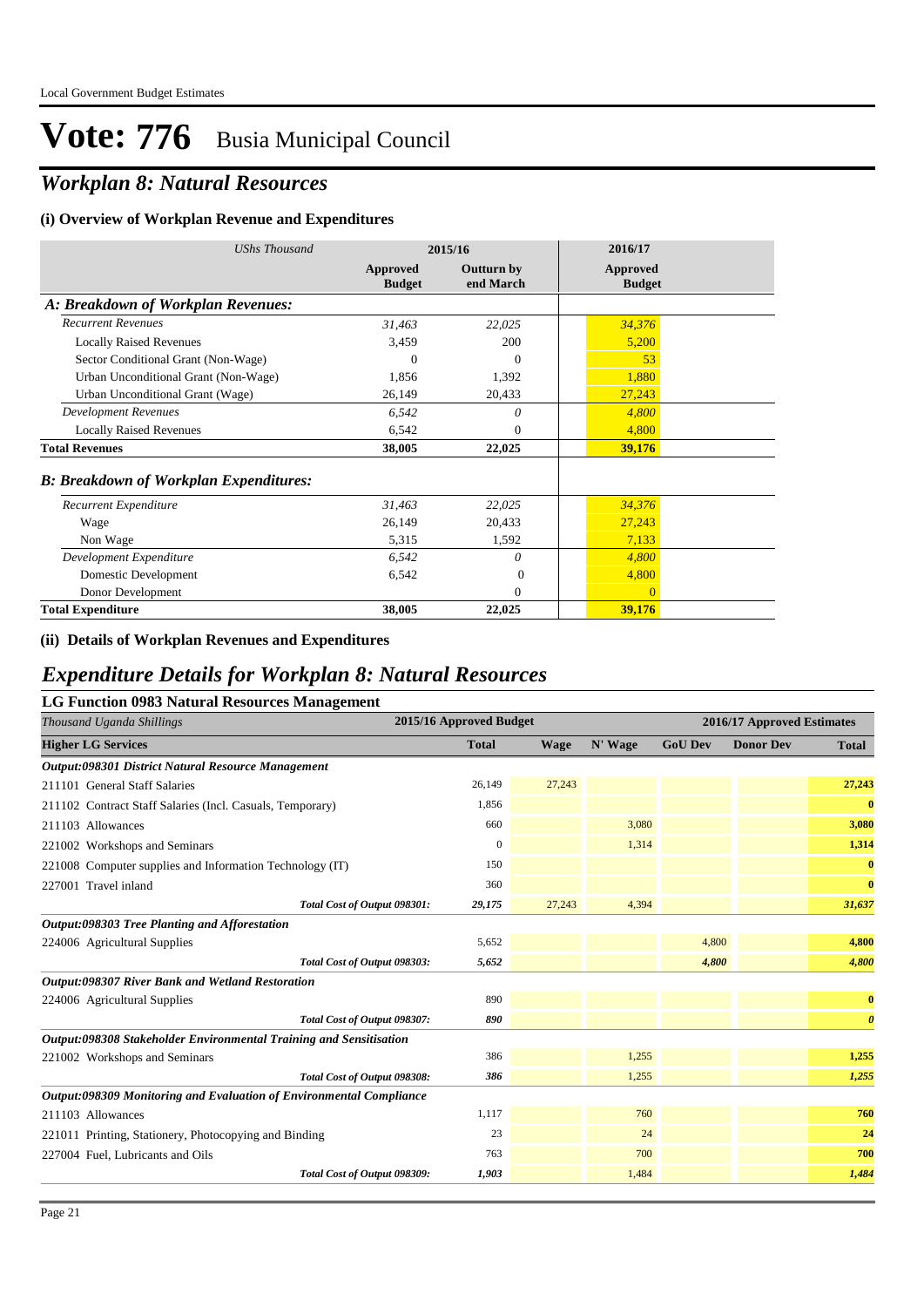## *Workplan 8: Natural Resources*

| Thousand Uganda Shillings              | 2015/16 Approved Budget<br>2016/17 Approved Estimates      |              |        |         |                |                  |              |
|----------------------------------------|------------------------------------------------------------|--------------|--------|---------|----------------|------------------|--------------|
| <b>Higher LG Services</b>              |                                                            | <b>Total</b> | Wage   | N' Wage | <b>GoU</b> Dev | <b>Donor Dev</b> | <b>Total</b> |
|                                        | <b>Total Cost of Higher LG Services</b>                    | 38,005       | 27,243 | 7,133   | 4,800          |                  | 39,176       |
|                                        | <b>Total Cost of function Natural Resources Management</b> | 38,005       | 27,243 | 7.133   | 4,800          |                  | 39,176       |
| <b>Total Cost of Natural Resources</b> |                                                            | 38,005       | 27,243 | 7.133   | 4,800          |                  | 39,176       |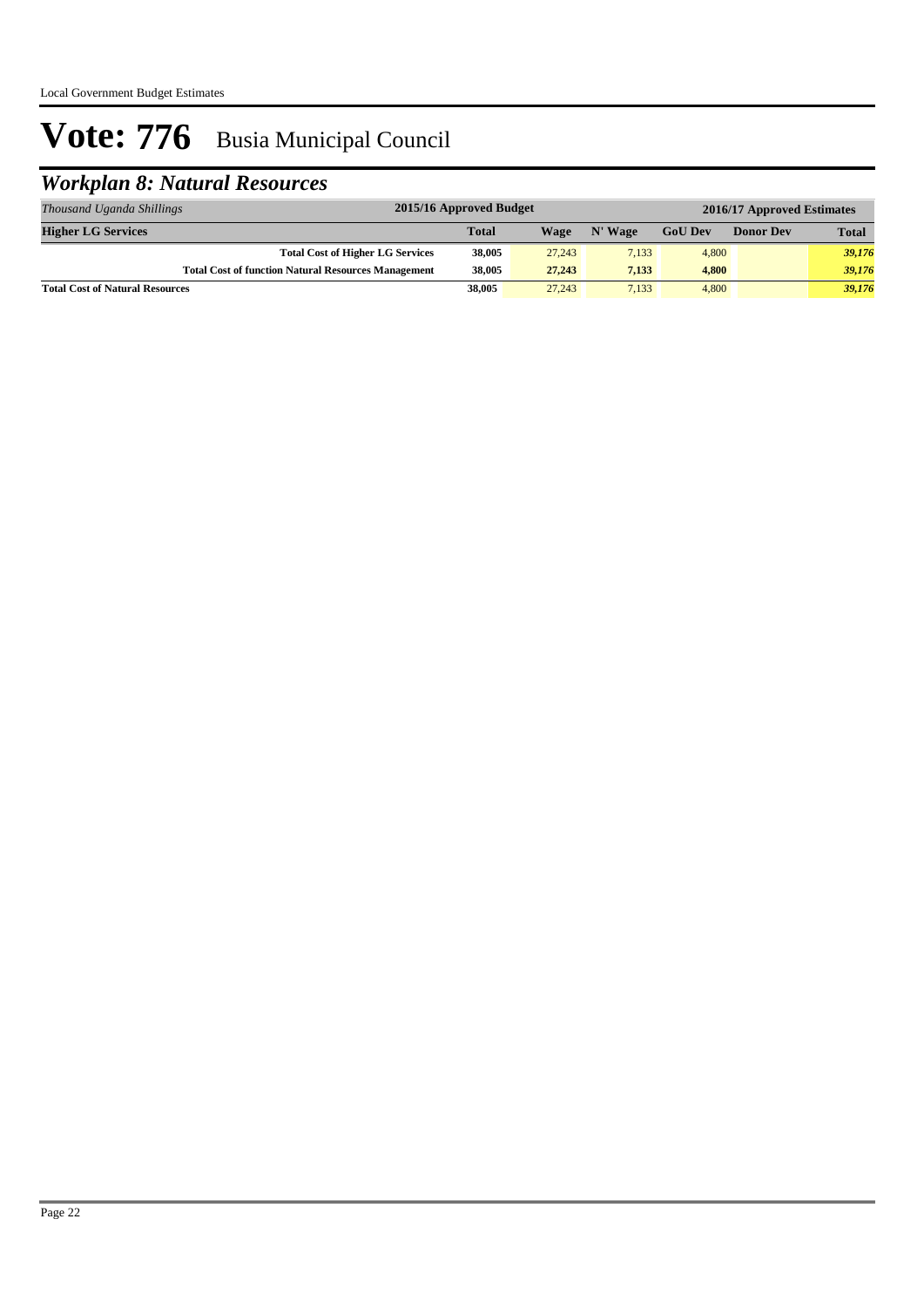## *Workplan 9: Community Based Services*

#### **(i) Overview of Workplan Revenue and Expenditures**

| <b>UShs Thousand</b>                               | 2015/16                   |                                | 2016/17                          |
|----------------------------------------------------|---------------------------|--------------------------------|----------------------------------|
|                                                    | Approved<br><b>Budget</b> | <b>Outturn by</b><br>end March | <b>Approved</b><br><b>Budget</b> |
| A: Breakdown of Workplan Revenues:                 |                           |                                |                                  |
| <b>Recurrent Revenues</b>                          | 48,674                    | 20,745                         | 49,004                           |
| <b>Locally Raised Revenues</b>                     | 7.842                     | $\theta$                       | 8.923                            |
| Other Transfers from Central Government            |                           | 2,187                          |                                  |
| Sector Conditional Grant (Non-Wage)                | 18.641                    | 13.980                         | 17,150                           |
| Urban Unconditional Grant (Non-Wage)               | 1.104                     | 828                            | 3.512                            |
| Urban Unconditional Grant (Wage)                   | 21,087                    | 3,750                          | 19,420                           |
| Development Revenues                               | 18.051                    | 15,093                         | 17.200                           |
| <b>Locally Raised Revenues</b>                     | 2,281                     | $\theta$                       | 1,200                            |
| Urban Discretionary Development Equalization Grant | 15,771                    | 15,093                         | 16,000                           |
| <b>Total Revenues</b>                              | 66,725                    | 35,837                         | 66,204                           |
| <b>B: Breakdown of Workplan Expenditures:</b>      |                           |                                |                                  |
| Recurrent Expenditure                              | 48,673                    | 9.178                          | 49,004                           |
| Wage                                               | 21.087                    | 3.750                          | 19.420                           |
| Non Wage                                           | 27,587                    | 5,428                          | 29,585                           |
| Development Expenditure                            | 18,051                    | 2,192                          | 17,200                           |
| Domestic Development                               | 18,051                    | 2191.754                       | 17,200                           |
| Donor Development                                  |                           | $\Omega$                       | $\Omega$                         |
| <b>Total Expenditure</b>                           | 66,725                    | 11,370                         | 66,204                           |

**(ii) Details of Workplan Revenues and Expenditures**

### *Expenditure Details for Workplan 9: Community Based Services*

| <b>LG Function 1081 Community Mobilisation and Empowerment</b>     |                         |             |         |                            |                  |                       |
|--------------------------------------------------------------------|-------------------------|-------------|---------|----------------------------|------------------|-----------------------|
| Thousand Uganda Shillings                                          | 2015/16 Approved Budget |             |         | 2016/17 Approved Estimates |                  |                       |
| <b>Lower Local Services</b>                                        | <b>Total</b>            | <b>Wage</b> | N' Wage | <b>GoU Dev</b>             | <b>Donor Dev</b> | <b>Total</b>          |
| <b>Output:108151 Community Development Services for LLGs (LLS)</b> |                         |             |         |                            |                  |                       |
| 263204 Transfers to other govt. units (Capital)                    | 15,771                  |             |         |                            |                  | $\bf{0}$              |
| Total Cost of Output 108151:                                       | 15,771                  |             |         |                            |                  | $\boldsymbol{\theta}$ |
| <b>Total Cost of Lower Local Services</b>                          | 15,771                  |             |         |                            |                  | $\boldsymbol{\theta}$ |
| <b>Higher LG Services</b>                                          | <b>Total</b>            | <b>Wage</b> | N' Wage | <b>GoU Dev</b>             | <b>Donor Dev</b> | <b>Total</b>          |
| Output:108101 Operation of the Community Based Sevices Department  |                         |             |         |                            |                  |                       |
| 211101 General Staff Salaries                                      | 21,087                  | 19,420      |         |                            |                  | 19,420                |
| 211102 Contract Staff Salaries (Incl. Casuals, Temporary)          | 1,104                   |             |         |                            |                  | $\bf{0}$              |
| 211103 Allowances                                                  | $\mathbf{0}$            |             | 3,512   |                            |                  | 3,512                 |
| Total Cost of Output 108101:                                       | 22,191                  | 19,420      | 3,512   |                            |                  | 22,932                |
| Output:108104 Community Development Services (HLG)                 |                         |             |         |                            |                  |                       |
| 211103 Allowances                                                  | 576                     |             | 380     |                            |                  | 380                   |
| 221002 Workshops and Seminars                                      | 1,278                   |             |         |                            |                  | $\bf{0}$              |
| 221009 Welfare and Entertainment                                   | 45                      |             | 330     |                            |                  | 330                   |
| 221010 Special Meals and Drinks                                    | 800                     |             |         |                            |                  | $\bf{0}$              |
| 221014 Bank Charges and other Bank related costs                   | 79                      |             | 200     |                            |                  | 200                   |
| 227001 Travel inland                                               | $\mathbf{0}$            |             | 450     |                            |                  | 450                   |
| 227004 Fuel, Lubricants and Oils                                   | $\mathbf{0}$            |             | 348     |                            |                  | 348                   |
| 282101 Donations                                                   | 0                       |             |         | 16,000                     |                  | 16,000                |
| Total Cost of Output 108104:                                       | 2,778                   |             | 1,708   | 16,000                     |                  | 17,708                |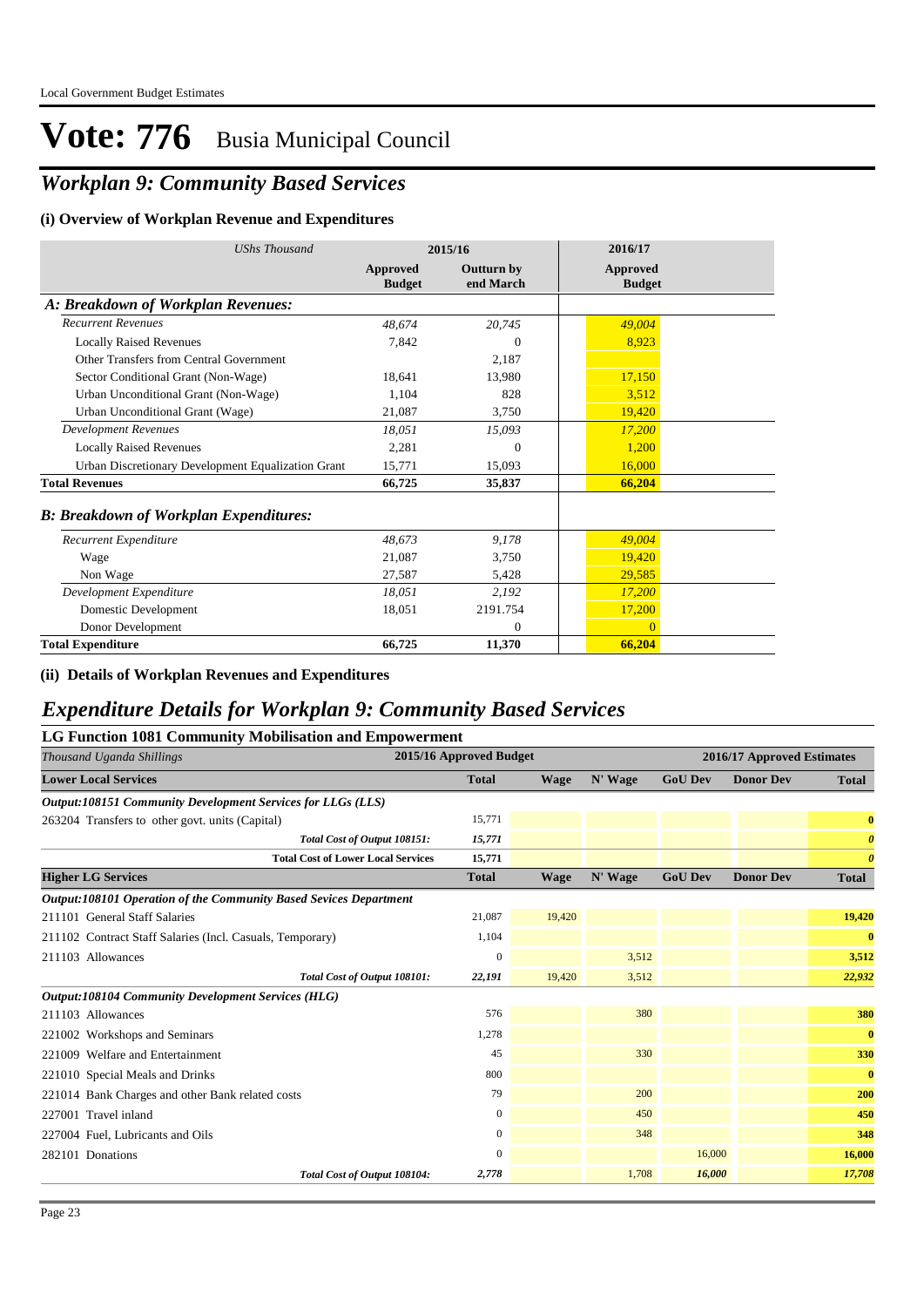## *Workplan 9: Community Based Services*

| <b>Wage</b><br><b>GoU Dev</b><br><b>Total</b><br>N' Wage<br><b>Donor Dev</b><br><b>Total</b><br>Output:108105 Adult Learning<br>890<br>554<br>211103 Allowances<br>554<br>540<br>221009 Welfare and Entertainment<br>821<br>132<br>132<br>70<br>$\bf{0}$<br>221014 Bank Charges and other Bank related costs<br>$\boldsymbol{0}$<br>314<br>227001 Travel inland<br>314<br>1,000<br>Total Cost of Output 108105:<br>2,321<br>1,000<br><b>Output:108106 Support to Public Libraries</b><br>221007 Books, Periodicals & Newspapers<br>1,902<br>2,988<br>2,988<br>$\boldsymbol{0}$<br>150<br>150<br>221011 Printing, Stationery, Photocopying and Binding<br>6,500<br>5,268<br>5,268<br>$\bf{0}$<br>144<br>220<br>440<br>440<br>227001 Travel inland<br>350<br>350<br>227004 Fuel, Lubricants and Oils<br>430<br>9,196<br>9,196<br>Total Cost of Output 108106:<br>9,196<br>847<br>211103 Allowances<br>660<br>660<br>$\boldsymbol{0}$<br>1,000<br>$\boldsymbol{0}$<br>1,000<br>221009 Welfare and Entertainment<br>$\mathbf{0}$<br>200<br>200<br>221011 Printing, Stationery, Photocopying and Binding<br>282101 Donations<br>2,400<br>1,000<br>1,000<br>$\boldsymbol{\theta}$<br>3,247<br>2,860<br>2,860<br>Total Cost of Output 108109:<br>Output:108110 Support to Disabled and the Elderly<br>847<br>879<br>879<br>211103 Allowances<br>894<br>$\mathbf{0}$<br>894<br>221009 Welfare and Entertainment<br>$\bf{0}$<br>227004 Fuel, Lubricants and Oils<br>78<br>4,800<br>5,930<br>5,930<br>282101 Donations<br>7,703<br>7,703<br>Total Cost of Output 108110:<br>5,725<br><b>Output:108114 Representation on Women's Councils</b><br>400<br>660<br>211103 Allowances<br>660<br>$\mathbf{0}$<br>800<br>800<br>221009 Welfare and Entertainment<br>2,817<br>1,200<br>1,200<br>282101 Donations<br>2,660<br>3,217<br>2,660<br>Total Cost of Output 108114:<br><b>Output:108115 Sector Capacity Development</b><br>221008 Computer supplies and Information Technology (IT)<br>$\boldsymbol{0}$<br>947<br>947<br>947<br>Total Cost of Output 108115:<br>0<br>947<br>48,673<br>19,420<br>29,585<br>16,000<br>65,004<br><b>Total Cost of Higher LG Services</b><br><b>Capital Purchases</b><br><b>Total</b><br><b>Wage</b><br>N' Wage<br><b>GoU Dev</b><br><b>Donor Dev</b><br>Total<br>Output:108172 Administrative Capital<br>$\boldsymbol{0}$<br>$\mathbf{0}$<br>$\bf{0}$<br>1,200<br>$\bf{0}$<br>312203 Furniture & Fixtures<br>1,200<br><b>Total LCIII: Western Division</b><br>LCIV: Busia Municipal Council<br>1,200<br>LCI: municipal offices<br>1,200<br>LCII: South West<br>Source: Locally Raised Revenues<br>purchase I set of office furniture<br>$\mathbf{0}$<br>$\mathbf{0}$<br>Total Cost of Output 108172:<br>0<br>1,200<br>$\pmb{\theta}$<br>1,200<br>$\mathbf{0}$<br>$\mathbf{0}$<br>1,200<br>1,200<br><b>Total Cost of Capital Purchases</b><br>$\bf{0}$<br>$\pmb{0}$<br>17,200<br>66,204<br><b>Total Cost of function Community Mobilisation and Empowerment</b><br>64,444<br>19,420<br>29,585<br>$\bf{0}$<br>$\pmb{0}$<br><b>Total Cost of Community Based Services</b><br>64,444<br>19,420<br>29,585<br>17,200<br>66,204 | Thousand Uganda Shillings                             | 2015/16 Approved Budget |  | 2016/17 Approved Estimates |  |
|--------------------------------------------------------------------------------------------------------------------------------------------------------------------------------------------------------------------------------------------------------------------------------------------------------------------------------------------------------------------------------------------------------------------------------------------------------------------------------------------------------------------------------------------------------------------------------------------------------------------------------------------------------------------------------------------------------------------------------------------------------------------------------------------------------------------------------------------------------------------------------------------------------------------------------------------------------------------------------------------------------------------------------------------------------------------------------------------------------------------------------------------------------------------------------------------------------------------------------------------------------------------------------------------------------------------------------------------------------------------------------------------------------------------------------------------------------------------------------------------------------------------------------------------------------------------------------------------------------------------------------------------------------------------------------------------------------------------------------------------------------------------------------------------------------------------------------------------------------------------------------------------------------------------------------------------------------------------------------------------------------------------------------------------------------------------------------------------------------------------------------------------------------------------------------------------------------------------------------------------------------------------------------------------------------------------------------------------------------------------------------------------------------------------------------------------------------------------------------------------------------------------------------------------------------------------------------------------------------------------------------------------------------------------------------------------------------------------------------------------------------------------------------------------------------------------------------------------------------------------------------------------------------------------------------------------------------------------------------------------------------------------------------------------------------------------------------------------------------------------------------------------|-------------------------------------------------------|-------------------------|--|----------------------------|--|
| $\bf{0}$                                                                                                                                                                                                                                                                                                                                                                                                                                                                                                                                                                                                                                                                                                                                                                                                                                                                                                                                                                                                                                                                                                                                                                                                                                                                                                                                                                                                                                                                                                                                                                                                                                                                                                                                                                                                                                                                                                                                                                                                                                                                                                                                                                                                                                                                                                                                                                                                                                                                                                                                                                                                                                                                                                                                                                                                                                                                                                                                                                                                                                                                                                                                   | <b>Higher LG Services</b>                             |                         |  |                            |  |
|                                                                                                                                                                                                                                                                                                                                                                                                                                                                                                                                                                                                                                                                                                                                                                                                                                                                                                                                                                                                                                                                                                                                                                                                                                                                                                                                                                                                                                                                                                                                                                                                                                                                                                                                                                                                                                                                                                                                                                                                                                                                                                                                                                                                                                                                                                                                                                                                                                                                                                                                                                                                                                                                                                                                                                                                                                                                                                                                                                                                                                                                                                                                            |                                                       |                         |  |                            |  |
|                                                                                                                                                                                                                                                                                                                                                                                                                                                                                                                                                                                                                                                                                                                                                                                                                                                                                                                                                                                                                                                                                                                                                                                                                                                                                                                                                                                                                                                                                                                                                                                                                                                                                                                                                                                                                                                                                                                                                                                                                                                                                                                                                                                                                                                                                                                                                                                                                                                                                                                                                                                                                                                                                                                                                                                                                                                                                                                                                                                                                                                                                                                                            |                                                       |                         |  |                            |  |
|                                                                                                                                                                                                                                                                                                                                                                                                                                                                                                                                                                                                                                                                                                                                                                                                                                                                                                                                                                                                                                                                                                                                                                                                                                                                                                                                                                                                                                                                                                                                                                                                                                                                                                                                                                                                                                                                                                                                                                                                                                                                                                                                                                                                                                                                                                                                                                                                                                                                                                                                                                                                                                                                                                                                                                                                                                                                                                                                                                                                                                                                                                                                            |                                                       |                         |  |                            |  |
|                                                                                                                                                                                                                                                                                                                                                                                                                                                                                                                                                                                                                                                                                                                                                                                                                                                                                                                                                                                                                                                                                                                                                                                                                                                                                                                                                                                                                                                                                                                                                                                                                                                                                                                                                                                                                                                                                                                                                                                                                                                                                                                                                                                                                                                                                                                                                                                                                                                                                                                                                                                                                                                                                                                                                                                                                                                                                                                                                                                                                                                                                                                                            | 221011 Printing, Stationery, Photocopying and Binding |                         |  |                            |  |
|                                                                                                                                                                                                                                                                                                                                                                                                                                                                                                                                                                                                                                                                                                                                                                                                                                                                                                                                                                                                                                                                                                                                                                                                                                                                                                                                                                                                                                                                                                                                                                                                                                                                                                                                                                                                                                                                                                                                                                                                                                                                                                                                                                                                                                                                                                                                                                                                                                                                                                                                                                                                                                                                                                                                                                                                                                                                                                                                                                                                                                                                                                                                            |                                                       |                         |  |                            |  |
|                                                                                                                                                                                                                                                                                                                                                                                                                                                                                                                                                                                                                                                                                                                                                                                                                                                                                                                                                                                                                                                                                                                                                                                                                                                                                                                                                                                                                                                                                                                                                                                                                                                                                                                                                                                                                                                                                                                                                                                                                                                                                                                                                                                                                                                                                                                                                                                                                                                                                                                                                                                                                                                                                                                                                                                                                                                                                                                                                                                                                                                                                                                                            |                                                       |                         |  |                            |  |
|                                                                                                                                                                                                                                                                                                                                                                                                                                                                                                                                                                                                                                                                                                                                                                                                                                                                                                                                                                                                                                                                                                                                                                                                                                                                                                                                                                                                                                                                                                                                                                                                                                                                                                                                                                                                                                                                                                                                                                                                                                                                                                                                                                                                                                                                                                                                                                                                                                                                                                                                                                                                                                                                                                                                                                                                                                                                                                                                                                                                                                                                                                                                            |                                                       |                         |  |                            |  |
|                                                                                                                                                                                                                                                                                                                                                                                                                                                                                                                                                                                                                                                                                                                                                                                                                                                                                                                                                                                                                                                                                                                                                                                                                                                                                                                                                                                                                                                                                                                                                                                                                                                                                                                                                                                                                                                                                                                                                                                                                                                                                                                                                                                                                                                                                                                                                                                                                                                                                                                                                                                                                                                                                                                                                                                                                                                                                                                                                                                                                                                                                                                                            |                                                       |                         |  |                            |  |
|                                                                                                                                                                                                                                                                                                                                                                                                                                                                                                                                                                                                                                                                                                                                                                                                                                                                                                                                                                                                                                                                                                                                                                                                                                                                                                                                                                                                                                                                                                                                                                                                                                                                                                                                                                                                                                                                                                                                                                                                                                                                                                                                                                                                                                                                                                                                                                                                                                                                                                                                                                                                                                                                                                                                                                                                                                                                                                                                                                                                                                                                                                                                            |                                                       |                         |  |                            |  |
|                                                                                                                                                                                                                                                                                                                                                                                                                                                                                                                                                                                                                                                                                                                                                                                                                                                                                                                                                                                                                                                                                                                                                                                                                                                                                                                                                                                                                                                                                                                                                                                                                                                                                                                                                                                                                                                                                                                                                                                                                                                                                                                                                                                                                                                                                                                                                                                                                                                                                                                                                                                                                                                                                                                                                                                                                                                                                                                                                                                                                                                                                                                                            |                                                       |                         |  |                            |  |
|                                                                                                                                                                                                                                                                                                                                                                                                                                                                                                                                                                                                                                                                                                                                                                                                                                                                                                                                                                                                                                                                                                                                                                                                                                                                                                                                                                                                                                                                                                                                                                                                                                                                                                                                                                                                                                                                                                                                                                                                                                                                                                                                                                                                                                                                                                                                                                                                                                                                                                                                                                                                                                                                                                                                                                                                                                                                                                                                                                                                                                                                                                                                            | 221012 Small Office Equipment                         |                         |  |                            |  |
|                                                                                                                                                                                                                                                                                                                                                                                                                                                                                                                                                                                                                                                                                                                                                                                                                                                                                                                                                                                                                                                                                                                                                                                                                                                                                                                                                                                                                                                                                                                                                                                                                                                                                                                                                                                                                                                                                                                                                                                                                                                                                                                                                                                                                                                                                                                                                                                                                                                                                                                                                                                                                                                                                                                                                                                                                                                                                                                                                                                                                                                                                                                                            | 221014 Bank Charges and other Bank related costs      |                         |  |                            |  |
|                                                                                                                                                                                                                                                                                                                                                                                                                                                                                                                                                                                                                                                                                                                                                                                                                                                                                                                                                                                                                                                                                                                                                                                                                                                                                                                                                                                                                                                                                                                                                                                                                                                                                                                                                                                                                                                                                                                                                                                                                                                                                                                                                                                                                                                                                                                                                                                                                                                                                                                                                                                                                                                                                                                                                                                                                                                                                                                                                                                                                                                                                                                                            |                                                       |                         |  |                            |  |
|                                                                                                                                                                                                                                                                                                                                                                                                                                                                                                                                                                                                                                                                                                                                                                                                                                                                                                                                                                                                                                                                                                                                                                                                                                                                                                                                                                                                                                                                                                                                                                                                                                                                                                                                                                                                                                                                                                                                                                                                                                                                                                                                                                                                                                                                                                                                                                                                                                                                                                                                                                                                                                                                                                                                                                                                                                                                                                                                                                                                                                                                                                                                            |                                                       |                         |  |                            |  |
|                                                                                                                                                                                                                                                                                                                                                                                                                                                                                                                                                                                                                                                                                                                                                                                                                                                                                                                                                                                                                                                                                                                                                                                                                                                                                                                                                                                                                                                                                                                                                                                                                                                                                                                                                                                                                                                                                                                                                                                                                                                                                                                                                                                                                                                                                                                                                                                                                                                                                                                                                                                                                                                                                                                                                                                                                                                                                                                                                                                                                                                                                                                                            |                                                       |                         |  |                            |  |
|                                                                                                                                                                                                                                                                                                                                                                                                                                                                                                                                                                                                                                                                                                                                                                                                                                                                                                                                                                                                                                                                                                                                                                                                                                                                                                                                                                                                                                                                                                                                                                                                                                                                                                                                                                                                                                                                                                                                                                                                                                                                                                                                                                                                                                                                                                                                                                                                                                                                                                                                                                                                                                                                                                                                                                                                                                                                                                                                                                                                                                                                                                                                            | <b>Output:108109 Support to Youth Councils</b>        |                         |  |                            |  |
|                                                                                                                                                                                                                                                                                                                                                                                                                                                                                                                                                                                                                                                                                                                                                                                                                                                                                                                                                                                                                                                                                                                                                                                                                                                                                                                                                                                                                                                                                                                                                                                                                                                                                                                                                                                                                                                                                                                                                                                                                                                                                                                                                                                                                                                                                                                                                                                                                                                                                                                                                                                                                                                                                                                                                                                                                                                                                                                                                                                                                                                                                                                                            |                                                       |                         |  |                            |  |
|                                                                                                                                                                                                                                                                                                                                                                                                                                                                                                                                                                                                                                                                                                                                                                                                                                                                                                                                                                                                                                                                                                                                                                                                                                                                                                                                                                                                                                                                                                                                                                                                                                                                                                                                                                                                                                                                                                                                                                                                                                                                                                                                                                                                                                                                                                                                                                                                                                                                                                                                                                                                                                                                                                                                                                                                                                                                                                                                                                                                                                                                                                                                            |                                                       |                         |  |                            |  |
|                                                                                                                                                                                                                                                                                                                                                                                                                                                                                                                                                                                                                                                                                                                                                                                                                                                                                                                                                                                                                                                                                                                                                                                                                                                                                                                                                                                                                                                                                                                                                                                                                                                                                                                                                                                                                                                                                                                                                                                                                                                                                                                                                                                                                                                                                                                                                                                                                                                                                                                                                                                                                                                                                                                                                                                                                                                                                                                                                                                                                                                                                                                                            |                                                       |                         |  |                            |  |
|                                                                                                                                                                                                                                                                                                                                                                                                                                                                                                                                                                                                                                                                                                                                                                                                                                                                                                                                                                                                                                                                                                                                                                                                                                                                                                                                                                                                                                                                                                                                                                                                                                                                                                                                                                                                                                                                                                                                                                                                                                                                                                                                                                                                                                                                                                                                                                                                                                                                                                                                                                                                                                                                                                                                                                                                                                                                                                                                                                                                                                                                                                                                            |                                                       |                         |  |                            |  |
|                                                                                                                                                                                                                                                                                                                                                                                                                                                                                                                                                                                                                                                                                                                                                                                                                                                                                                                                                                                                                                                                                                                                                                                                                                                                                                                                                                                                                                                                                                                                                                                                                                                                                                                                                                                                                                                                                                                                                                                                                                                                                                                                                                                                                                                                                                                                                                                                                                                                                                                                                                                                                                                                                                                                                                                                                                                                                                                                                                                                                                                                                                                                            |                                                       |                         |  |                            |  |
|                                                                                                                                                                                                                                                                                                                                                                                                                                                                                                                                                                                                                                                                                                                                                                                                                                                                                                                                                                                                                                                                                                                                                                                                                                                                                                                                                                                                                                                                                                                                                                                                                                                                                                                                                                                                                                                                                                                                                                                                                                                                                                                                                                                                                                                                                                                                                                                                                                                                                                                                                                                                                                                                                                                                                                                                                                                                                                                                                                                                                                                                                                                                            |                                                       |                         |  |                            |  |
|                                                                                                                                                                                                                                                                                                                                                                                                                                                                                                                                                                                                                                                                                                                                                                                                                                                                                                                                                                                                                                                                                                                                                                                                                                                                                                                                                                                                                                                                                                                                                                                                                                                                                                                                                                                                                                                                                                                                                                                                                                                                                                                                                                                                                                                                                                                                                                                                                                                                                                                                                                                                                                                                                                                                                                                                                                                                                                                                                                                                                                                                                                                                            |                                                       |                         |  |                            |  |
|                                                                                                                                                                                                                                                                                                                                                                                                                                                                                                                                                                                                                                                                                                                                                                                                                                                                                                                                                                                                                                                                                                                                                                                                                                                                                                                                                                                                                                                                                                                                                                                                                                                                                                                                                                                                                                                                                                                                                                                                                                                                                                                                                                                                                                                                                                                                                                                                                                                                                                                                                                                                                                                                                                                                                                                                                                                                                                                                                                                                                                                                                                                                            |                                                       |                         |  |                            |  |
|                                                                                                                                                                                                                                                                                                                                                                                                                                                                                                                                                                                                                                                                                                                                                                                                                                                                                                                                                                                                                                                                                                                                                                                                                                                                                                                                                                                                                                                                                                                                                                                                                                                                                                                                                                                                                                                                                                                                                                                                                                                                                                                                                                                                                                                                                                                                                                                                                                                                                                                                                                                                                                                                                                                                                                                                                                                                                                                                                                                                                                                                                                                                            |                                                       |                         |  |                            |  |
|                                                                                                                                                                                                                                                                                                                                                                                                                                                                                                                                                                                                                                                                                                                                                                                                                                                                                                                                                                                                                                                                                                                                                                                                                                                                                                                                                                                                                                                                                                                                                                                                                                                                                                                                                                                                                                                                                                                                                                                                                                                                                                                                                                                                                                                                                                                                                                                                                                                                                                                                                                                                                                                                                                                                                                                                                                                                                                                                                                                                                                                                                                                                            |                                                       |                         |  |                            |  |
|                                                                                                                                                                                                                                                                                                                                                                                                                                                                                                                                                                                                                                                                                                                                                                                                                                                                                                                                                                                                                                                                                                                                                                                                                                                                                                                                                                                                                                                                                                                                                                                                                                                                                                                                                                                                                                                                                                                                                                                                                                                                                                                                                                                                                                                                                                                                                                                                                                                                                                                                                                                                                                                                                                                                                                                                                                                                                                                                                                                                                                                                                                                                            |                                                       |                         |  |                            |  |
|                                                                                                                                                                                                                                                                                                                                                                                                                                                                                                                                                                                                                                                                                                                                                                                                                                                                                                                                                                                                                                                                                                                                                                                                                                                                                                                                                                                                                                                                                                                                                                                                                                                                                                                                                                                                                                                                                                                                                                                                                                                                                                                                                                                                                                                                                                                                                                                                                                                                                                                                                                                                                                                                                                                                                                                                                                                                                                                                                                                                                                                                                                                                            |                                                       |                         |  |                            |  |
|                                                                                                                                                                                                                                                                                                                                                                                                                                                                                                                                                                                                                                                                                                                                                                                                                                                                                                                                                                                                                                                                                                                                                                                                                                                                                                                                                                                                                                                                                                                                                                                                                                                                                                                                                                                                                                                                                                                                                                                                                                                                                                                                                                                                                                                                                                                                                                                                                                                                                                                                                                                                                                                                                                                                                                                                                                                                                                                                                                                                                                                                                                                                            |                                                       |                         |  |                            |  |
|                                                                                                                                                                                                                                                                                                                                                                                                                                                                                                                                                                                                                                                                                                                                                                                                                                                                                                                                                                                                                                                                                                                                                                                                                                                                                                                                                                                                                                                                                                                                                                                                                                                                                                                                                                                                                                                                                                                                                                                                                                                                                                                                                                                                                                                                                                                                                                                                                                                                                                                                                                                                                                                                                                                                                                                                                                                                                                                                                                                                                                                                                                                                            |                                                       |                         |  |                            |  |
|                                                                                                                                                                                                                                                                                                                                                                                                                                                                                                                                                                                                                                                                                                                                                                                                                                                                                                                                                                                                                                                                                                                                                                                                                                                                                                                                                                                                                                                                                                                                                                                                                                                                                                                                                                                                                                                                                                                                                                                                                                                                                                                                                                                                                                                                                                                                                                                                                                                                                                                                                                                                                                                                                                                                                                                                                                                                                                                                                                                                                                                                                                                                            |                                                       |                         |  |                            |  |
|                                                                                                                                                                                                                                                                                                                                                                                                                                                                                                                                                                                                                                                                                                                                                                                                                                                                                                                                                                                                                                                                                                                                                                                                                                                                                                                                                                                                                                                                                                                                                                                                                                                                                                                                                                                                                                                                                                                                                                                                                                                                                                                                                                                                                                                                                                                                                                                                                                                                                                                                                                                                                                                                                                                                                                                                                                                                                                                                                                                                                                                                                                                                            |                                                       |                         |  |                            |  |
|                                                                                                                                                                                                                                                                                                                                                                                                                                                                                                                                                                                                                                                                                                                                                                                                                                                                                                                                                                                                                                                                                                                                                                                                                                                                                                                                                                                                                                                                                                                                                                                                                                                                                                                                                                                                                                                                                                                                                                                                                                                                                                                                                                                                                                                                                                                                                                                                                                                                                                                                                                                                                                                                                                                                                                                                                                                                                                                                                                                                                                                                                                                                            |                                                       |                         |  |                            |  |
|                                                                                                                                                                                                                                                                                                                                                                                                                                                                                                                                                                                                                                                                                                                                                                                                                                                                                                                                                                                                                                                                                                                                                                                                                                                                                                                                                                                                                                                                                                                                                                                                                                                                                                                                                                                                                                                                                                                                                                                                                                                                                                                                                                                                                                                                                                                                                                                                                                                                                                                                                                                                                                                                                                                                                                                                                                                                                                                                                                                                                                                                                                                                            |                                                       |                         |  |                            |  |
|                                                                                                                                                                                                                                                                                                                                                                                                                                                                                                                                                                                                                                                                                                                                                                                                                                                                                                                                                                                                                                                                                                                                                                                                                                                                                                                                                                                                                                                                                                                                                                                                                                                                                                                                                                                                                                                                                                                                                                                                                                                                                                                                                                                                                                                                                                                                                                                                                                                                                                                                                                                                                                                                                                                                                                                                                                                                                                                                                                                                                                                                                                                                            |                                                       |                         |  |                            |  |
|                                                                                                                                                                                                                                                                                                                                                                                                                                                                                                                                                                                                                                                                                                                                                                                                                                                                                                                                                                                                                                                                                                                                                                                                                                                                                                                                                                                                                                                                                                                                                                                                                                                                                                                                                                                                                                                                                                                                                                                                                                                                                                                                                                                                                                                                                                                                                                                                                                                                                                                                                                                                                                                                                                                                                                                                                                                                                                                                                                                                                                                                                                                                            |                                                       |                         |  |                            |  |
|                                                                                                                                                                                                                                                                                                                                                                                                                                                                                                                                                                                                                                                                                                                                                                                                                                                                                                                                                                                                                                                                                                                                                                                                                                                                                                                                                                                                                                                                                                                                                                                                                                                                                                                                                                                                                                                                                                                                                                                                                                                                                                                                                                                                                                                                                                                                                                                                                                                                                                                                                                                                                                                                                                                                                                                                                                                                                                                                                                                                                                                                                                                                            |                                                       |                         |  |                            |  |
|                                                                                                                                                                                                                                                                                                                                                                                                                                                                                                                                                                                                                                                                                                                                                                                                                                                                                                                                                                                                                                                                                                                                                                                                                                                                                                                                                                                                                                                                                                                                                                                                                                                                                                                                                                                                                                                                                                                                                                                                                                                                                                                                                                                                                                                                                                                                                                                                                                                                                                                                                                                                                                                                                                                                                                                                                                                                                                                                                                                                                                                                                                                                            |                                                       |                         |  |                            |  |
|                                                                                                                                                                                                                                                                                                                                                                                                                                                                                                                                                                                                                                                                                                                                                                                                                                                                                                                                                                                                                                                                                                                                                                                                                                                                                                                                                                                                                                                                                                                                                                                                                                                                                                                                                                                                                                                                                                                                                                                                                                                                                                                                                                                                                                                                                                                                                                                                                                                                                                                                                                                                                                                                                                                                                                                                                                                                                                                                                                                                                                                                                                                                            |                                                       |                         |  |                            |  |
|                                                                                                                                                                                                                                                                                                                                                                                                                                                                                                                                                                                                                                                                                                                                                                                                                                                                                                                                                                                                                                                                                                                                                                                                                                                                                                                                                                                                                                                                                                                                                                                                                                                                                                                                                                                                                                                                                                                                                                                                                                                                                                                                                                                                                                                                                                                                                                                                                                                                                                                                                                                                                                                                                                                                                                                                                                                                                                                                                                                                                                                                                                                                            |                                                       |                         |  |                            |  |
|                                                                                                                                                                                                                                                                                                                                                                                                                                                                                                                                                                                                                                                                                                                                                                                                                                                                                                                                                                                                                                                                                                                                                                                                                                                                                                                                                                                                                                                                                                                                                                                                                                                                                                                                                                                                                                                                                                                                                                                                                                                                                                                                                                                                                                                                                                                                                                                                                                                                                                                                                                                                                                                                                                                                                                                                                                                                                                                                                                                                                                                                                                                                            |                                                       |                         |  |                            |  |
|                                                                                                                                                                                                                                                                                                                                                                                                                                                                                                                                                                                                                                                                                                                                                                                                                                                                                                                                                                                                                                                                                                                                                                                                                                                                                                                                                                                                                                                                                                                                                                                                                                                                                                                                                                                                                                                                                                                                                                                                                                                                                                                                                                                                                                                                                                                                                                                                                                                                                                                                                                                                                                                                                                                                                                                                                                                                                                                                                                                                                                                                                                                                            |                                                       |                         |  |                            |  |
|                                                                                                                                                                                                                                                                                                                                                                                                                                                                                                                                                                                                                                                                                                                                                                                                                                                                                                                                                                                                                                                                                                                                                                                                                                                                                                                                                                                                                                                                                                                                                                                                                                                                                                                                                                                                                                                                                                                                                                                                                                                                                                                                                                                                                                                                                                                                                                                                                                                                                                                                                                                                                                                                                                                                                                                                                                                                                                                                                                                                                                                                                                                                            |                                                       |                         |  |                            |  |
|                                                                                                                                                                                                                                                                                                                                                                                                                                                                                                                                                                                                                                                                                                                                                                                                                                                                                                                                                                                                                                                                                                                                                                                                                                                                                                                                                                                                                                                                                                                                                                                                                                                                                                                                                                                                                                                                                                                                                                                                                                                                                                                                                                                                                                                                                                                                                                                                                                                                                                                                                                                                                                                                                                                                                                                                                                                                                                                                                                                                                                                                                                                                            |                                                       |                         |  |                            |  |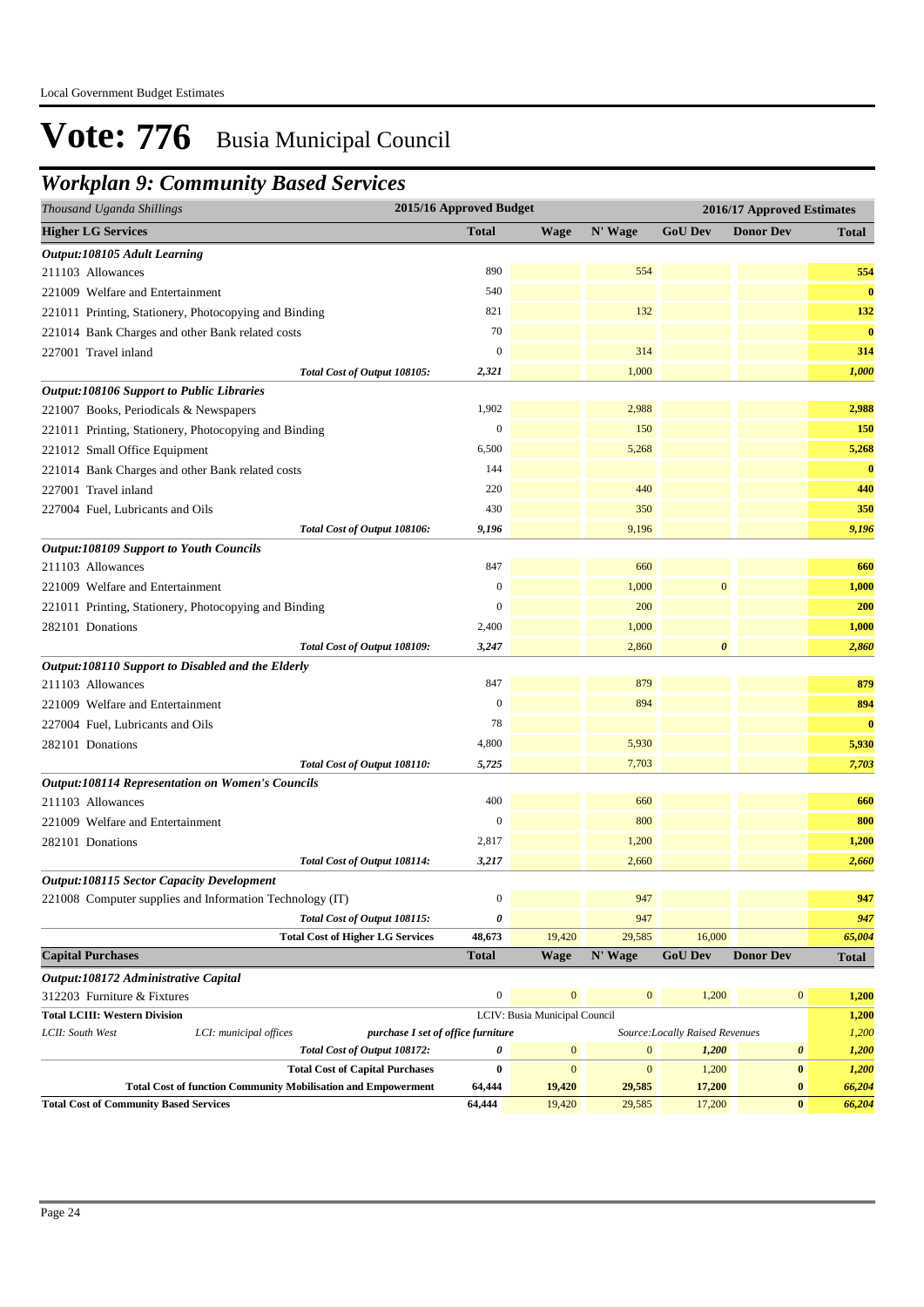## *Workplan 10: Planning*

#### **(i) Overview of Workplan Revenue and Expenditures**

| <b>UShs Thousand</b>                          | 2015/16                   |                                | 2016/17                   |  |  |
|-----------------------------------------------|---------------------------|--------------------------------|---------------------------|--|--|
|                                               | Approved<br><b>Budget</b> | <b>Outturn by</b><br>end March | Approved<br><b>Budget</b> |  |  |
| A: Breakdown of Workplan Revenues:            |                           |                                |                           |  |  |
| <b>Recurrent Revenues</b>                     | 34,010                    | 15,326                         | 20,881                    |  |  |
| Support Services Conditional Grant (Non-Wage) | 6,787                     | 4,170                          |                           |  |  |
| Urban Unconditional Grant (Non-Wage)          | 1,856                     | 1,392                          | 9,123                     |  |  |
| Urban Unconditional Grant (Wage)              | 25,366                    | 9,764                          | 11,758                    |  |  |
| <b>Total Revenues</b>                         | 34,010                    | 15,326                         | 20,881                    |  |  |
| <b>B: Breakdown of Workplan Expenditures:</b> |                           |                                |                           |  |  |
| Recurrent Expenditure                         | 34,010                    | 15,326                         | 20,881                    |  |  |
| Wage                                          | 25,366                    | 10,424                         | 11,758                    |  |  |
| Non Wage                                      | 8,643                     | 4,902                          | 9,123                     |  |  |
| Development Expenditure                       | 0                         | $\theta$                       | $\theta$                  |  |  |
| Domestic Development                          |                           | $\overline{0}$                 | $\overline{0}$            |  |  |
| Donor Development                             |                           | $\theta$                       | $\Omega$                  |  |  |
| <b>Total Expenditure</b>                      | 34,010                    | 15,326                         | 20,881                    |  |  |

#### **(ii) Details of Workplan Revenues and Expenditures**

### *Expenditure Details for Workplan 10: Planning*

### **LG Function 1383 Local Government Planning Services**

| $\sigma$ I anchon 1000 Docal $\sigma$ 00 change in annihing below<br>Thousand Uganda Shillings | 2015/16 Approved Budget | 2016/17 Approved Estimates |         |                |                  |          |
|------------------------------------------------------------------------------------------------|-------------------------|----------------------------|---------|----------------|------------------|----------|
| <b>Higher LG Services</b>                                                                      | <b>Total</b>            | Wage                       | N' Wage | <b>GoU Dev</b> | <b>Donor Dev</b> | Total    |
| Output:138301 Management of the District Planning Office                                       |                         |                            |         |                |                  |          |
| 211101 General Staff Salaries                                                                  | 25,366                  | 11,758                     |         |                |                  | 11,758   |
| 211102 Contract Staff Salaries (Incl. Casuals, Temporary)                                      | 1,856                   |                            |         |                |                  | $\bf{0}$ |
| 211103 Allowances                                                                              | 2,310                   |                            | 4,646   |                |                  | 4,646    |
| 221011 Printing, Stationery, Photocopying and Binding                                          | 2,207                   |                            | 2,207   |                |                  | 2,207    |
| 227004 Fuel, Lubricants and Oils                                                               | 1,470                   |                            | 1,470   |                |                  | 1,470    |
| Total Cost of Output 138301:                                                                   | 33,210                  | 11,758                     | 8,323   |                |                  | 20,081   |
| <b>Output:138307 Management Information Systems</b>                                            |                         |                            |         |                |                  |          |
| 211103 Allowances                                                                              | 800                     |                            | 800     |                |                  | 800      |
| Total Cost of Output 138307:                                                                   | 800                     |                            | 800     |                |                  | 800      |
| <b>Total Cost of Higher LG Services</b>                                                        | 34,010                  | 11,758                     | 9,123   |                |                  | 20,881   |
| <b>Total Cost of function Local Government Planning Services</b>                               | 34,010                  | 11,758                     | 9,123   |                |                  | 20,881   |
| <b>Total Cost of Planning</b>                                                                  | 34,010                  | 11,758                     | 9,123   |                |                  | 20,881   |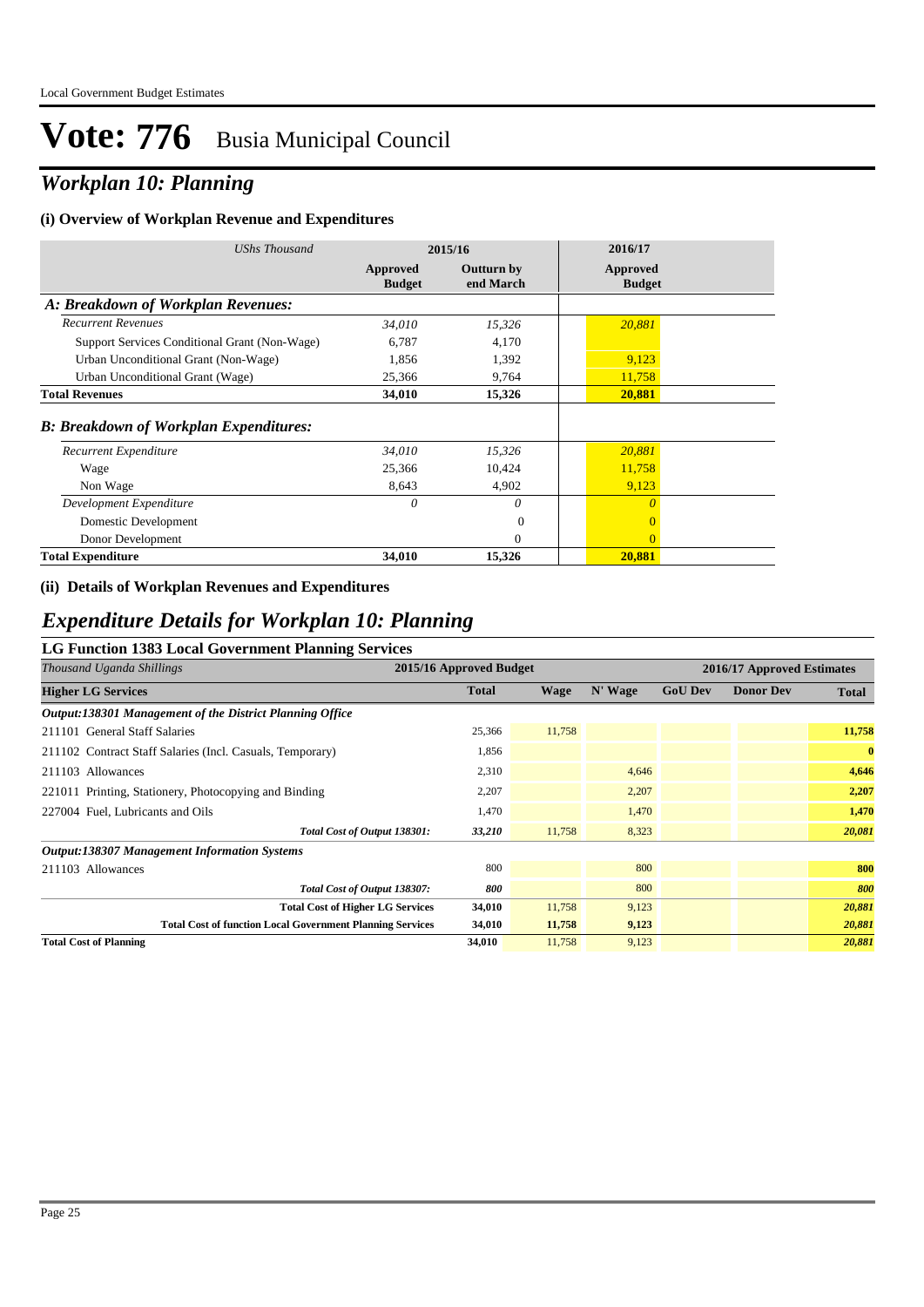## *Workplan 11: Internal Audit*

#### **(i) Overview of Workplan Revenue and Expenditures**

| <b>UShs Thousand</b>                          | 2015/16                   |                                | 2016/17                   |
|-----------------------------------------------|---------------------------|--------------------------------|---------------------------|
|                                               | Approved<br><b>Budget</b> | <b>Outturn by</b><br>end March | Approved<br><b>Budget</b> |
| A: Breakdown of Workplan Revenues:            |                           |                                |                           |
| <b>Recurrent Revenues</b>                     | 40,962                    | 29,921                         | 39,700                    |
| <b>Locally Raised Revenues</b>                | 10,123                    | 6,589                          | 10,123                    |
| Urban Unconditional Grant (Non-Wage)          | 5,772                     | 4,329                          | 4,240                     |
| Urban Unconditional Grant (Wage)              | 25,068                    | 19,003                         | 25,338                    |
| <b>Total Revenues</b>                         | 40,962                    | 29,921                         | 39,700                    |
| <b>B: Breakdown of Workplan Expenditures:</b> |                           |                                |                           |
| Recurrent Expenditure                         | 40,962                    | 29,921                         | 39,700                    |
| Wage                                          | 25,068                    | 19,003                         | 25,338                    |
| Non Wage                                      | 15,894                    | 10,918                         | 14,363                    |
| Development Expenditure                       | 0                         | 0                              | $\theta$                  |
| Domestic Development                          |                           | $\theta$                       | $\overline{0}$            |
| Donor Development                             |                           | $\Omega$                       | $\Omega$                  |
| <b>Total Expenditure</b>                      | 40,962                    | 29,921                         | <b>39,700</b>             |

#### **(ii) Details of Workplan Revenues and Expenditures**

### *Expenditure Details for Workplan 11: Internal Audit*

#### **LG Function 1482 Internal Audit Services**

| Thousand Uganda Shillings                                | 2015/16 Approved Budget |             |         | 2016/17 Approved Estimates |                  |              |  |
|----------------------------------------------------------|-------------------------|-------------|---------|----------------------------|------------------|--------------|--|
| <b>Higher LG Services</b>                                | <b>Total</b>            | <b>Wage</b> | N' Wage | <b>GoU Dev</b>             | <b>Donor Dev</b> | <b>Total</b> |  |
| Output:148201 Management of Internal Audit Office        |                         |             |         |                            |                  |              |  |
| 211101 General Staff Salaries                            | 25,068                  | 25,338      |         |                            |                  | 25,338       |  |
| 211103 Allowances                                        | 4,000                   |             | 4,240   |                            |                  | 4,240        |  |
| 221002 Workshops and Seminars                            | 2,011                   |             |         |                            |                  | $\bf{0}$     |  |
| 221007 Books, Periodicals & Newspapers                   | 400                     |             |         |                            |                  | $\bf{0}$     |  |
| 221011 Printing, Stationery, Photocopying and Binding    | 556                     |             |         |                            |                  | $\bf{0}$     |  |
| 227004 Fuel, Lubricants and Oils                         | 2,888                   |             |         |                            |                  | $\bf{0}$     |  |
| Total Cost of Output 148201:                             | 34,922                  | 25,338      | 4,240   |                            |                  | 29,578       |  |
| Output:148202 Internal Audit                             |                         |             |         |                            |                  |              |  |
| 211103 Allowances                                        | 3,456                   |             | 3,110   |                            |                  | 3,110        |  |
| 221002 Workshops and Seminars                            | 0                       |             | 2,400   |                            |                  | 2,400        |  |
| 221008 Computer supplies and Information Technology (IT) | 0                       |             | 2,000   |                            |                  | 2,000        |  |
| 227004 Fuel, Lubricants and Oils                         | 2,184                   |             | 2,113   |                            |                  | 2,113        |  |
| 228002 Maintenance - Vehicles                            | 400                     |             | 500     |                            |                  | 500          |  |
| Total Cost of Output 148202:                             | 6,040                   |             | 10,123  |                            |                  | 10,123       |  |
| <b>Total Cost of Higher LG Services</b>                  | 40,962                  | 25,338      | 14,363  |                            |                  | 39,700       |  |
| <b>Total Cost of function Internal Audit Services</b>    | 40,962                  | 25,338      | 14,363  |                            |                  | 39,700       |  |
| <b>Total Cost of Internal Audit</b>                      | 40.962                  | 25,338      | 14,363  |                            |                  | 39,700       |  |